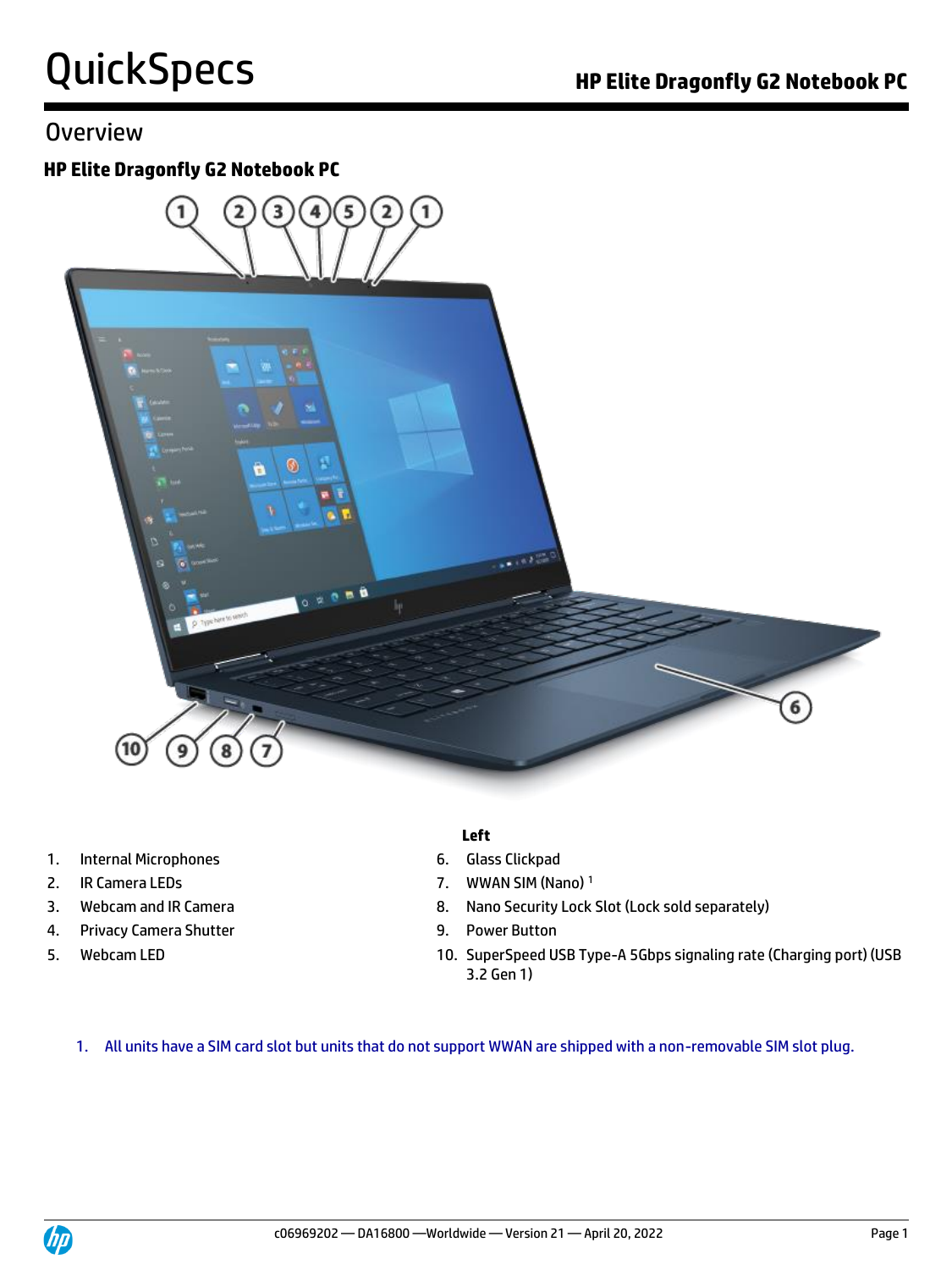### **Overview**



#### **Right**

- 
- 
- 3. Thunderbolt™ 4 with USB4 Type-C® 40Gbps signaling rate (USB Power Delivery, DisplayPort™ 1.4)<sup>1</sup>
- 1. SuperSpeed USB 20Gbps is not available with Thunderbolt™ 4.
- 1. HDMI 2.0 port (Cable not included) 4. Thunderbolt™ 4 with USB4 Type-C® 40Gbps signaling rate (USB Power Delivery, DisplayPort™ 1.4)<sup>1</sup>
- 2. Audio Combo Jack 6. Touch Fingerprint Sensor

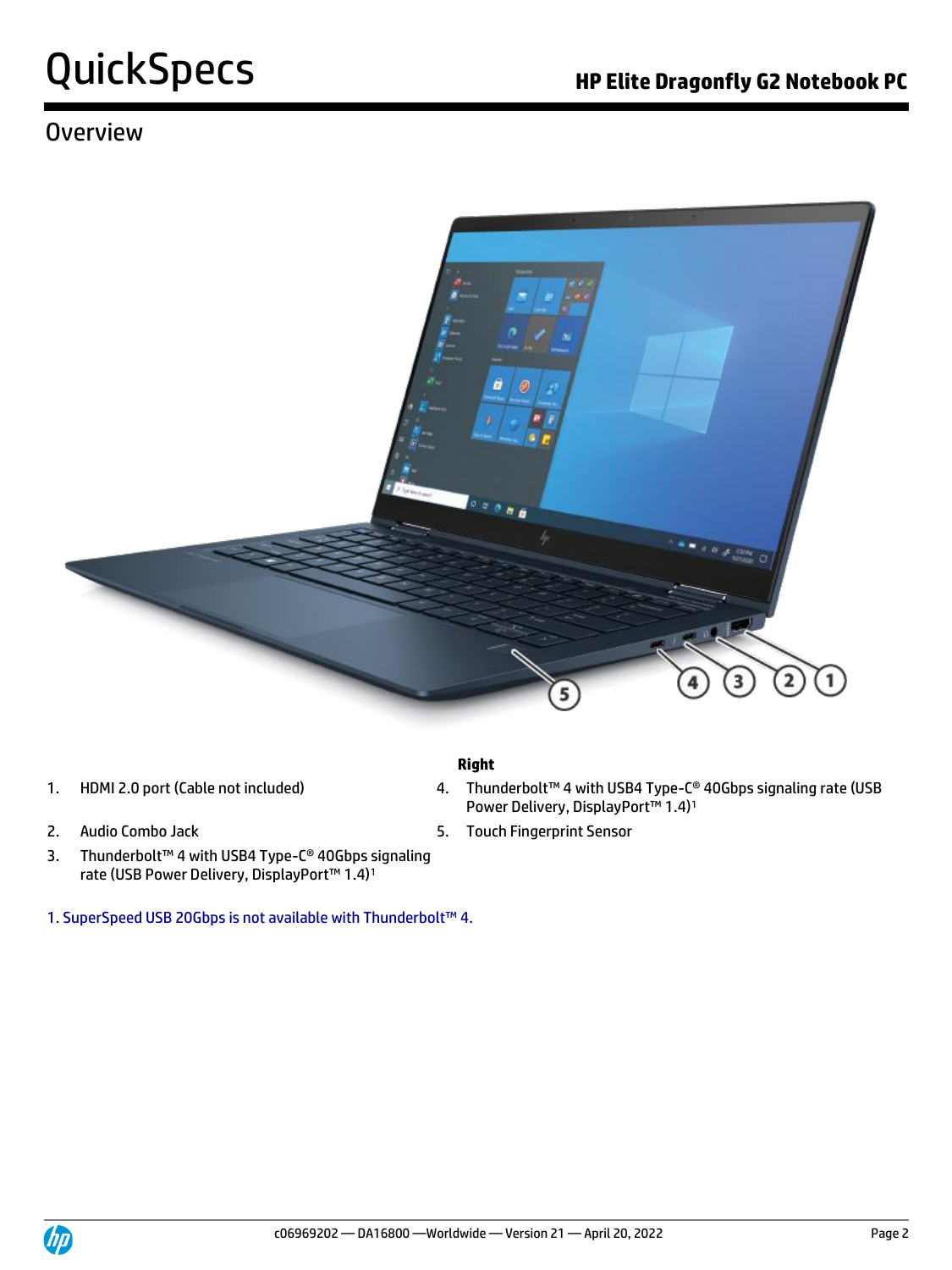### Overview

#### **AT A GLANCE**

- Windows 11 Pro, other Windows OS, or FreeDOS preinstalled
- Precision Machined CNC Mg Unibody with Narrow borders, a chassis that is .63 inches (1.61 cm) thin and with a starting weight of 2.18 lbs. (<1 Kg)
- A 360° convertible notebook with 4 usage modes: Laptop mode, Tablet mode, Tent mode, and Media mode
- Integrated HP Privacy Camera, with HP Sure Shutter to protect from malicious surveillance
- Choice of 11th Generation Intel® Core™ i7, i5 and i3 processors
- Intel® EVO configurations available
- Intel® Core™ i5 and i7 feature integrated Intel® Iris® Xe Graphics
- Touch display choices include 33.78 cm (13.3") diagonal IPS FHD displays or stunning UHD HDR-400 display. Brightness choices up to 1000 Nits. Get added protection in open or public places with the optional HP Sure View Reflect integrated privacy screen
- Ultimate connectivity with dual Thunderbolt4 Type-C® with USB4 support ports, dual USB 3.1 Gen1 charging ports, and HDMI 2.0
- Stay connected where you need to with a choice of 5G or 4G/LTE WWAN, WLAN and optional Thunderbolt™ Docking (Sold separately)
- Never forget your password with your choice of simple authentication methods, including the IR camera for face recognition and Touch Fingerprint Sensor for Windows Hello
- LPDDR4X Memory up to 32 GB supports dual channel performance
- Up to 16 hours 30 minutes of battery life (56 Wh battery) and up to 11 hours of battery life (38 Wh battery)
- Passed 19 MIL-STD 810H tests <sup>1</sup>
- Instant on/instant off with Modern Connected Standby
- AI based HP Context Aware to maximize performance when working at a table, comfort when working from your lap, and responsiveness when working on the go
- HP Dynamic Audio, a new AI-based audio experience, tunes output to speech, music, and movies all while suppressing background noise (Planned to be available March 2021.)
- HP Sound Calibration to uniquely tune end user headphone audio (Planned to be available March 2021.)

1. MIL-STD 810H is not intended to demonstrate fitness of U.S. Department of Defense contract requirements or for military use. Test results are not a guarantee of future performance under these test conditions. Accidental damage requires an optional HP Accidental Damage Protection Care Pack.

#### **NOTE: See important legal disclosures for all listed specs in their respective features sections.**

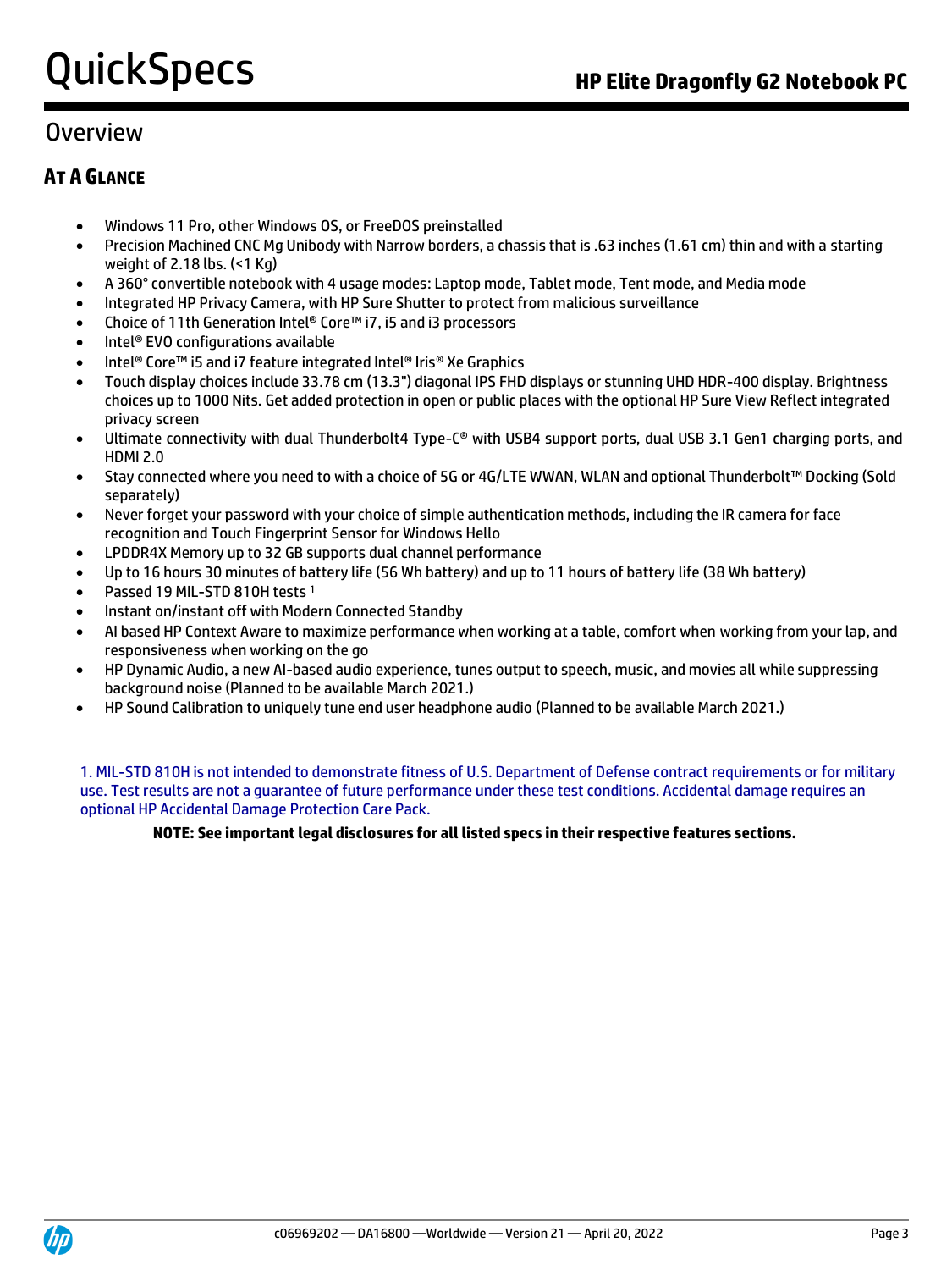#### **PRODUCT NAME**

HP Elite Dragonfly G2 Notebook PC

#### **OPERATING SYSTEM**

**Preinstalled** Windows 11 Pro <sup>2</sup> Windows 11 Pro Education <sup>2</sup> Windows 11 Home – HP recommends Windows 11 Pro for business <sup>2</sup> Windows 11 Home Single Language – HP recommends Windows 11 Pro for business <sup>2</sup> Windows 11 Pro (Windows 11 Enterprise available with a Volume Licensing Agreement) <sup>2</sup> Windows 10 Pro 1,2 Windows 10 Pro Education 1,2 Windows 10 Home – HP recommends Windows 11 Pro for business 1,2 Windows 10 Home Single Language – HP recommends Windows 11 Pro for business 1,2 Windows 10 Pro (Windows 10 Enterprise available with a Volume Licensing Agreement) 1,2 FreeDOS

1. Device comes with Windows 10 and a free Windows 11 upgrade or may be preloaded with Windows 11. Upgrade timing may vary by device. Features and app availability may vary by region. Certain features require specific hardware (see Windows 11 Specifications).

2. Not all features are available in all editions or versions of Windows. Systems may require upgraded and/or separately purchased hardware, drivers, software or BIOS update to take full advantage of Windows functionality. Windows is automatically updated and enabled. High speed internet and Microsoft account required. ISP fees may apply and additional requirements may apply over time for updates. See [http://www.windows.com.](http://www.windows.com/)

**NOTE:** HP tested Windows 10, version 1909 on this platform. For testing information on newer versions of Windows 10, please se[e https://support.hp.com/document/c05195282.](https://support.hp.com/document/c05195282)

#### **PROCESSORS**

Intel® Core™ i7-1185G7 (3.0 GHz base frequency, up to 4.8 GHz frequency with Intel® Turbo Boost Technology, 12 MB L3 cache, 4 cores), supports Intel® vPro® Technology 3,4 5,6

Intel® Core™ i7-1165G7 (2.8 GHz base frequency, up to 4.7 GHz with Intel® Turbo Boost Technology, 12 MB L3 cache, 4 cores) 3,4 5,6

Intel® Core™ i5-1145G7 (2.6 GHz base frequency, up to 4.4 GHz frequency with Intel® Turbo Boost Technology, 8 MB L3 cache, 4 cores), supports Intel® vPro® Technology 3,4 5,6

Intel® Core™ i5-1135G7 (2.4 GHz base frequency, up to 4.2 GHz with Intel® Turbo Boost Technology, 8 MB L3 cache, 4 cores) 3,4 5,6

Intel® Core™ i3-1115G4 with Intel® UHD Graphics (2.0 GHz base frequency, up to 4.1 GHz with Intel® Turbo Boost Technology, 6 MB L3 cache, 2 cores) 3,4 5,6

#### **Processor Family**

11th Generation Intel® Core™ i7 processor (i7- 1185G7, i7- 1165G7) <sup>6</sup>

- 11th Generation Intel® Core™ i5 processor (i5-1145G7, i5-1135G7) <sup>6</sup>
- 11th Generation Intel® Core™ i3 processor (i3-1115G4) <sup>6</sup>

3. Multicore is designed to improve performance of certain software products. Not all customers or software applications will necessarily benefit from use of this technology. Performance and clock frequency will vary depending on application workload and your hardware and software configurations. Intel's numbering, branding and/or naming is not a measurement of higher performance.

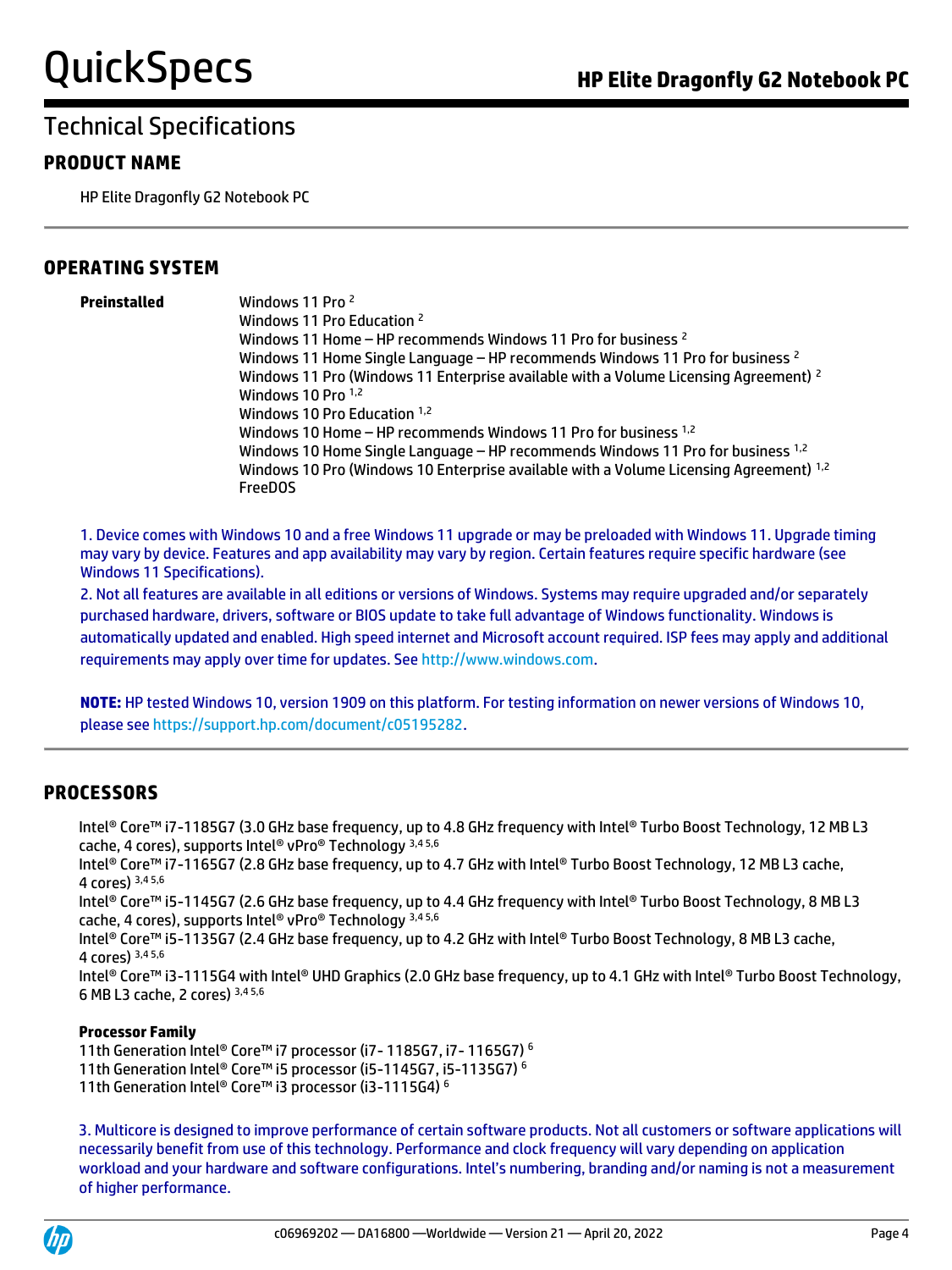4. Processor speed denotes maximum performance mode; processors will run at lower speeds in battery optimization mode. 5. Intel® Turbo Boost performance varies depending on hardware, software and overall system configuration. See www.intel.com/technology/turboboost for more information.

6. In accordance with Microsoft's support policy, HP does not support the Windows 8 or Windows 7 operating system on products configured with Intel and AMD 7th generation and forward processors or provide any Windows 8 or Windows 7 drivers o[n http://www.support.hp.com.](http://www.support.hp.com/)

#### **CHIPSET**

Chipset is integrated with processor

#### **GRAPHICS**

**Integrated** Intel<sup>®</sup> Iris<sup>®</sup> X<sup>e</sup> Graphics<sup>7</sup> Intel® UHD Graphics

**Supports** Support HD Decode, DX12, HDMI 2.0<sup>8</sup>

7. Intel® Iris® Xe Graphics capabilities require system to be configured with Intel® Core™ i5 or i7 processors and dual channel memory. Intel® Iris® Xe Graphics with Intel® Core™ i5 or 7 processors and single channel memory will only function as UHD graphics.

8. HDMI cable sold separately.

#### **DISPLAY**

#### **Touch**

33.8 cm (13.3") diagonal FHD bent, BrightView WLED UWVA eDP 1.4+PSR2, 400 nits, 72 NTSC, Touch, Low Power (1920x1080)9,10,11

33.8 cm (13.3") diagonal UHD bent, HDR-400, BrightView WLED UWVA eDP 1.4+PSR2, 550 nits, 95%sRGB, Touch, (3840x2160)9,10,11

33.8 cm (13.3") diagonal FHD bent, BrightView WLED UMA eDP 1.4+PSR, 1000 nits, 72% NTSC, Touch with HP Sure View Reflect integrated privacy screen (1920 x 1080) 9,10,11,12

9. FHD/HD content required to view FHD/HD images.

10. Resolutions are dependent upon monitor capability, and resolution and color depth settings.

11. Actual brightness will be lower with touchscreen or Sure View.

12. HP Sure View integrated privacy screen is an optional feature that must be configured at purchase and is designed to function in landscape orientation.

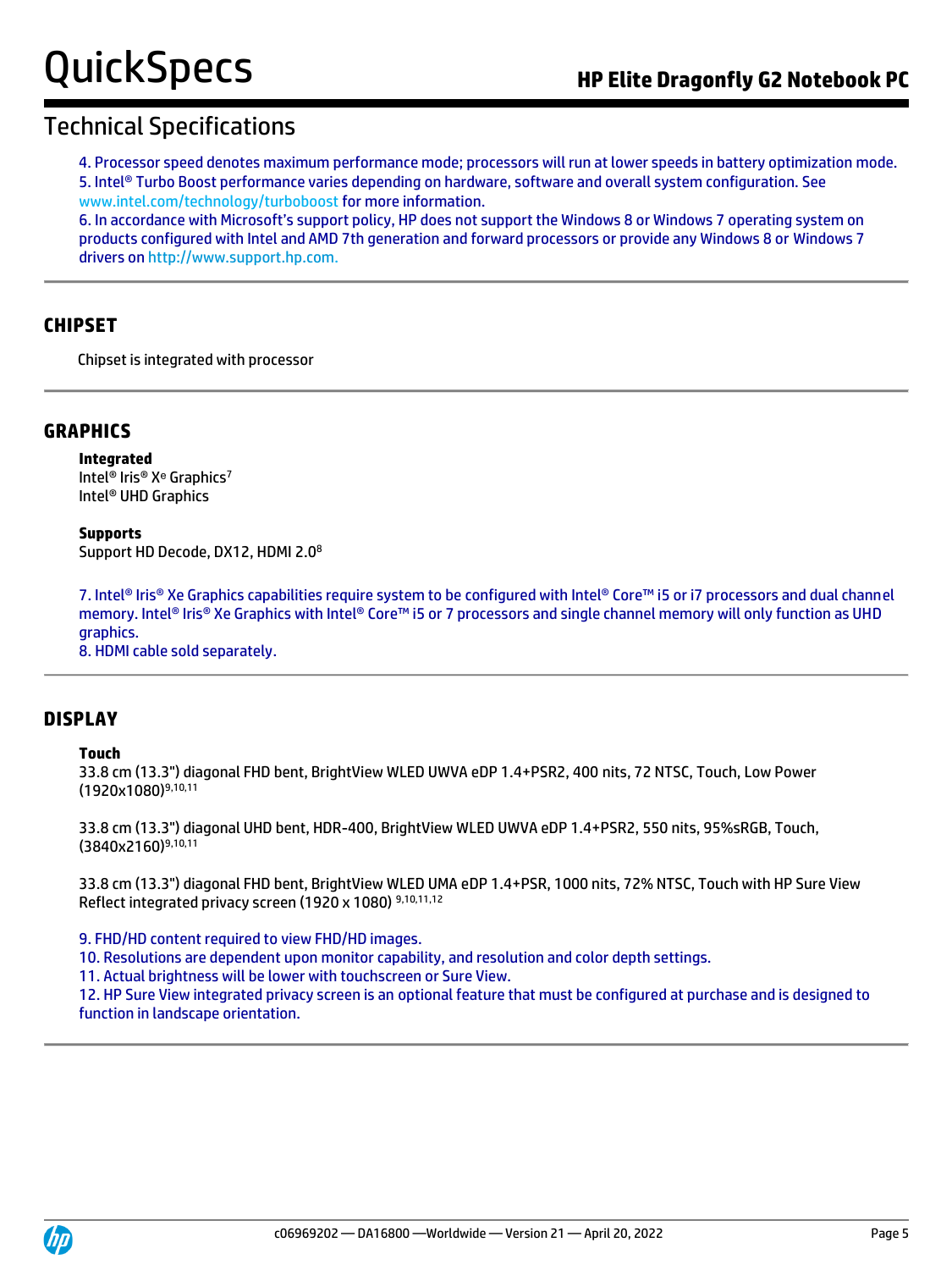#### **STORAGE AND DRIVES**

#### **Primary M.2 Storage**

2 TB PCIe® Gen3x4 NVMe™ M.2 SSD TLC <sup>13</sup> 1 TB PCIe® Gen3x4 NVMe™ M.2 SSD TLC <sup>13</sup> 512 GB PCIe® Gen3x4 NVMe™ M.2 SSD TLC <sup>13</sup> 256 GB PCIe® Gen3x4 NVMe™ M.2 SSD TLC <sup>13</sup> 128 GB PCIe® Gen3x4 NVMe™ M.2 SSD TLC <sup>13</sup>

512 GB PCIe® NVMe™ Value M.2 SSD <sup>13</sup> 256 GB PCIe® NVMe™ Value M.2 SSD<sup>13</sup>

512 GB PCIe® Gen3x4 NVMe™ M.2 SED SSD TLC <sup>13</sup> 256 GB PCIe® Gen3x4 NVMe™ M.2 SED SSD TLC 13

512 GB Intel® PCIe® NVMe™ QLC M.2 SSD with 32 GB Intel® Optane™ memory H10 13,14

13. For storage drives, GB = 1 billion bytes. TB = 1 trillion bytes. Actual formatted capacity is less. Up to 30 GB (for Windows 10) is reserved for system recovery software.

14. Intel® Optane™ H10 memory system acceleration does not replace or increase the DRAM in your system. Requires 8th Gen or higher Intel® Core™ processor, BIOS version with Intel® Optane™ supported, Windows 10 64-bit, and an Intel® Rapid Storage Technology (Intel® RST) driver.

#### **MEMORY**

#### **Maximum Memory**

32 GB LPDDR4X-4266 SDRAM <sup>15</sup>

#### **Memory**

32 GB LPDDR4X-4266 SDRAM <sup>15</sup> 16 GB LPDDR4X-4266 SDRAM <sup>15</sup> 8 GB LPDDR4X-4266 SDRAM <sup>15</sup>

#### **Memory Slots**

LPDDR4X, system runs at 4266 Supports Dual Channel Memory

15. All slots are non-accessible / non-upgradeable.

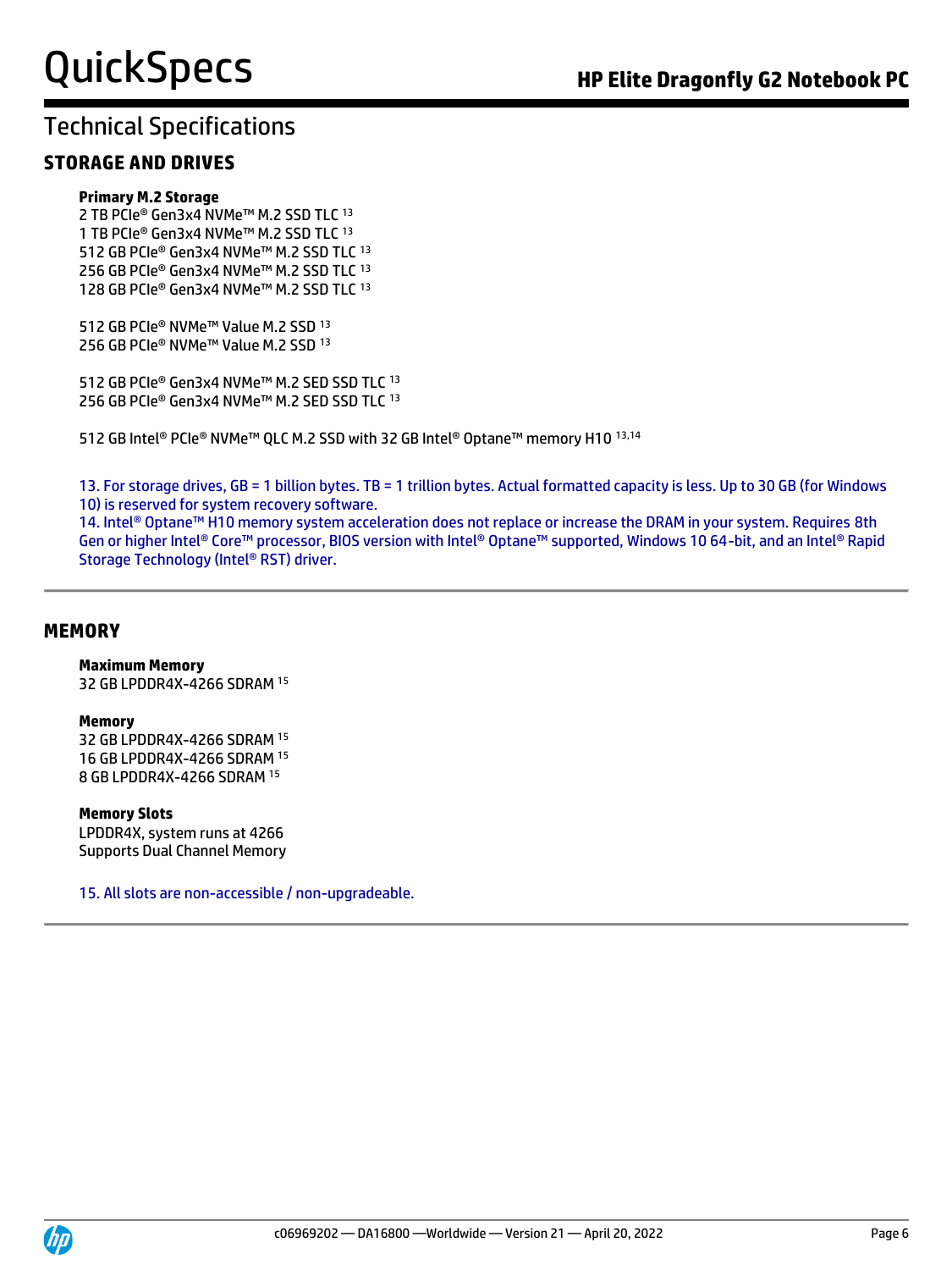#### **NETWORKING/COMMUNICATIONS**

#### **WLAN**

Intel® Dual Band Wi-Fi® 6 AX201 802.11a/b/g/n/ac/ax (2x2) WLAN and Bluetooth® 5 Combo, vPro® 16 Intel® Dual Band Wi-Fi® 6 AX201 802.11a/b/g/n/ac/ax (2x2) WLAN and Bluetooth® 5 Combo, non-vPro® 16

#### **WWAN**

Intel® XMM™ 7360 LTE-Advanced Cat 9 <sup>18</sup> Qualcomm® Snapdragon™ X55 5G LTE Cat 20 <sup>19</sup>

#### **Miracast**

Native Miracast Support <sup>20</sup>

16. Wireless access point and Internet service required and sold separately. Availability of public wireless access points limited. Wi-Fi 6 (802.11ax) is backwards compatible with prior 802.11 specs.

18. WWAN module is an optional feature, requires factory configuration and requires separately purchased service contract. Check with service provider for coverage and availability in your area. Connection speeds will vary due to location, environment, network conditions, and other factors. LTE not available on all products, in all regions.

19. Qualcomm<sup>®</sup> 5G module is optional and must be configured at the factory. Module designed for 5G networks as carriers deploy Evolved-Universal Terrestrial Radio Access New Radio Dual Connectivity (ENDC) with both 100Mhz of 5G NR and LTE channel bandwidth, using 256QAM 4x4, requires activation and separately purchased service contract. Check with service provider for coverage and availability in your area. Connection, upload and download speeds will vary due to network, location, environment, network conditions, and other factors. 5G LTE not available on all products, in all regions. Backwards compatible to 4G LTE and 3G HSPA technologies. 5G LTE module is available where carrier supported

20. Miracast is a wireless technology your PC can use to project your screen to TVs, projectors, and streaming.

#### **AUDIO/MULTIMEDIA**

#### **Audio**

Audio by Bang & Olufsen Microphone/Headphone Combo Audio Jack

#### **Camera**

720p HD+IR camera with integrated electronic privacy shutter, HP Sure Shutter <sup>21</sup> Note: The on/off button for this shutter is located on the function row of the keyboard.

#### **Sensors**

Accelerometer Magnetometer Gyroscope Ambient light sensor Hall sensor

21. HD content required to view HD images.

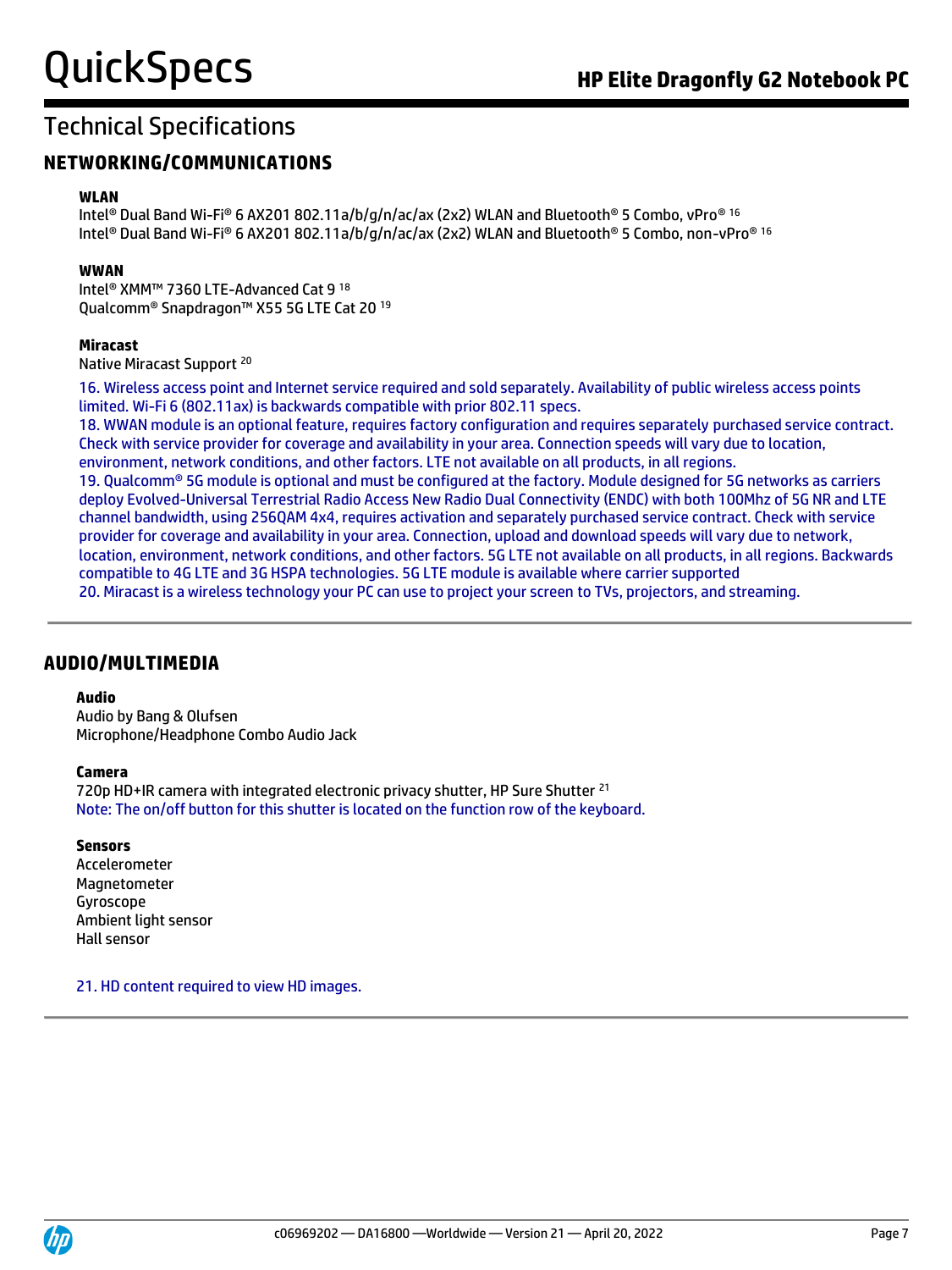#### **KEYBOARDS/POINTING DEVICES/BUTTONS & FUNCTION KEYS**

#### **Keyboard**

HP Modernized Keyboard, spill resistant, Backlit Backlit, Spill-resistant, with HP Dura Keys

#### **Pointing Device**

Glass Clickpad Microsoft Precision Touchpad Default Gestures Support

#### **Function Keys**

F1 - Display Switching F2 - Blank or Privacy F3 - Brightness Down F4 - Brightness Up F5 - Audio Mute F6 - Volume Down F7 - Volume Up F8 - Mic Mute F9 - Backlit Toggle F10 - Insert F11 - Airplane Mode F12 - HP Command Center (Programmable Key) Num Lock HP Sure Shutter Print Screen Delete

#### **SOFTWARE AND SECURITY**

#### **Preinstalled Software**

#### **BIOS**

HP BIOSphere Gen6 <sup>23</sup> HP Drive Lock & Automatic Drive Lock BIOS Update via Network HP Secure Erase <sup>24</sup> Absolute Persistence Module <sup>25</sup> HP LAN-Wireless Protection USB enable/disable (via BIOS)

#### **Software**

HP Connection Optimizer <sup>26</sup> HP Hotkey Support myHP HP Support Assistant <sup>27</sup> HP QuickDrop<sup>17</sup> HP Noise Cancellation Software Touchpoint Customizer for Commercial HP Notifications HP Privacy Settings HP Wireless Button Driver HP Power Manager Tile App<sup>28</sup> HP PC Hardware Diagnostics Windows

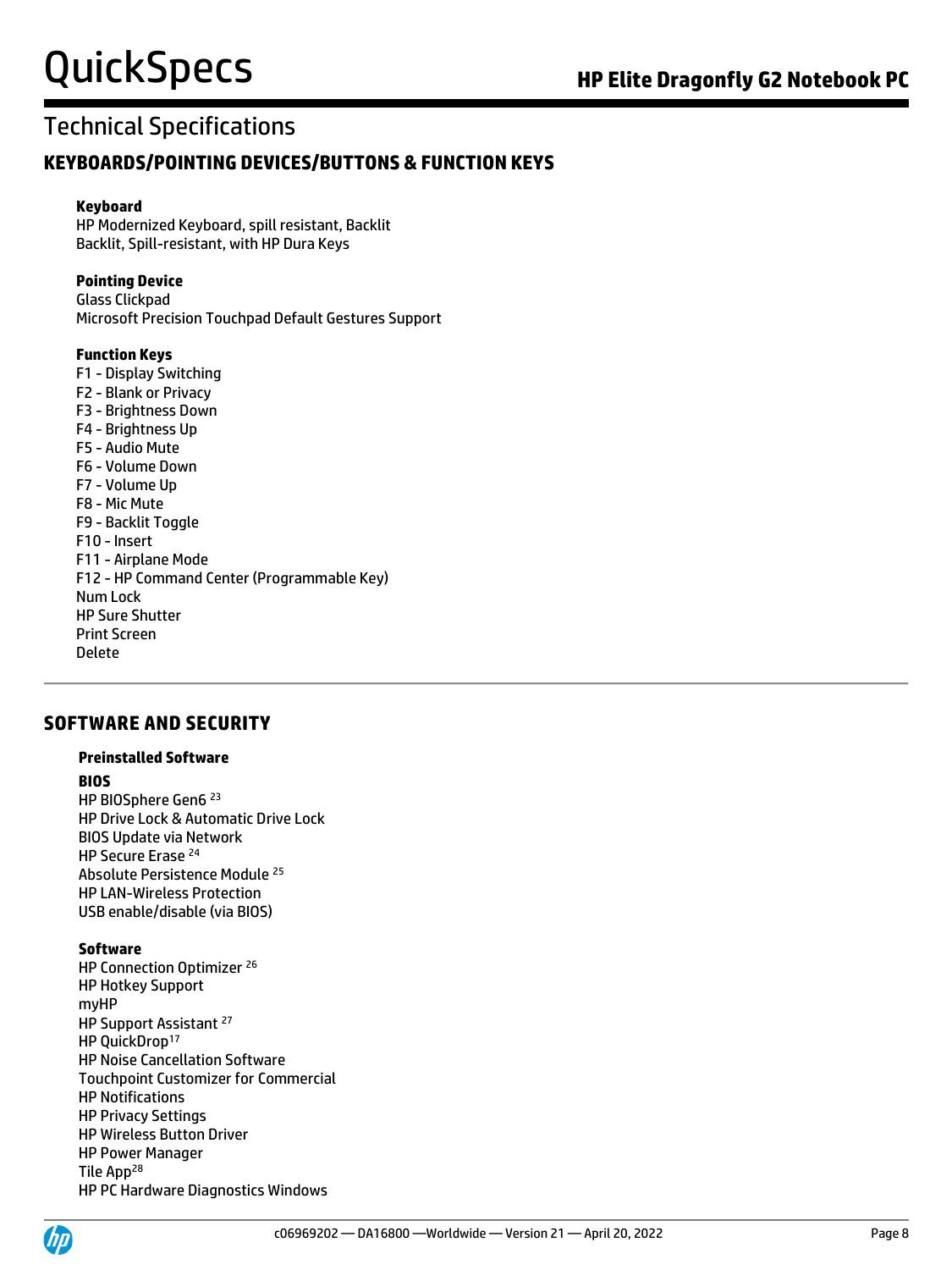### Technical Specifications

Buy Microsoft Office (sold separately) Microsoft Defender <sup>29</sup> HP Smart Support <sup>52</sup>

#### **Manageability Features**

HP Driver Packs (download) <sup>30</sup> HP Manageability Integration Kit Gen4 (download) <sup>31</sup> HP Client Catalog (download) HP Client Management Script Library (download) HP Image Assistant (download)

#### **Security Management**

HP Fingerprint Sensor HP Wolf Pro Security Edition<sup>32</sup> HP Sure Click <sup>33</sup> HP Sure Sense <sup>34</sup> HP Sure Start Gen6 <sup>35</sup> HP Sure Admin <sup>36</sup> HP Sure Recover Gen4 37 HP Sure Run Gen4 38 HP Client Security Manager Gen7 <sup>39</sup> Secured-core PC capable <sup>50</sup>

TPM 2.0 Embedded Security Chip (Common Criteria EAL4+ Certified) (FIPS 140-2 Level 2 Certified)

17. HP Quick Drop requires Internet access and Windows 10 PC preinstalled with HP QuickDrop app and either an Android device (phone or tablet) running Android 7 or higher with the Android HP QuickDrop app, and /or an iOS device (phone or tablet) running iOS 12 or higher with the iOS HP QuickDrop app.

23. HP BIOSphere Gen6 is available on select HP Pro and Elite PCs. Features may vary depending on the platform and configurations.

24. HP Secure Erase for the methods outlined in the National Institute of Standards and Technology Special Publication 800- 88 "Clear" sanitation method. HP Secure Erase does not support platforms with Intel® Optane™.

25. Absolute firmware module is shipped turned off and can only be activated with the purchase a license subscription and full activation of the software agent. License subscriptions can be purchased for terms ranging multiple years. Service is limited, check with Absolute for availability outside the U.S. Certain conditions apply. For full details visit:

<https://www.absolute.com/about/legal/agreements/absolute/>

26. HP Connection Optimizer requires Windows 10.

27. HP Support Assistant requires Windows and Internet access.

28. Some features require optional subscription to Tile Premium. Tile application for Windows 10 available for download from the Windows Store. Mobile phone app available for download from App Store and Google Play. Requires iOS 11 and greater or Android 6.0 and greater se[e https://support.thetileapp.com/hc/en-us/articles/200424778](https://support.thetileapp.com/hc/en-us/articles/200424778) for more information. HP Tile will function as long as the PC has battery power.

29. Microsoft Defender Opt in and internet connection required for updates.

30. HP Driver Packs not preinstalled, however available for download at http://www.hp.com/go/clientmanagement.

31. HP Manageability Integration Kit can be downloaded from

http://www8.hp.com/us/en/ads/clientmanagement/overview.html.

32. HP Wolf Pro Security Edition (including HP Sure Click Pro and HP Sure Sense Pro) is available preloaded on select SKUs and, depending on the HP product purchased, includes a paid 1-year or 3-year license. The HP Wolf Pro Security Edition software is licensed under the license terms of the HP Wolf Security Software - End-User license Agreement (EULA) that can be found at[: https://support.hp.com/us-en/document/ish\\_3875769-3873014-16](https://support.hp.com/us-en/document/ish_3875769-3873014-16) as that EULA is modified by the following: "7. Term. Unless otherwise terminated earlier pursuant to the terms contained in this EULA, the license for the HP Wolf Pro Security Edition (HP Sure Sense Pro and HP Sure Click Pro) is effective upon activation and will continue for either a twelve (12) month or thirty-six (36) month license term ("Initial Term"). At the end of the Initial Term you may either (a) purchase a renewal license for the HP Wolf Pro Security Edition from HP.com, HP Sales or an HP Channel Partner, or (b) continue using the standard versions of HP Sure Click and HP Sure Sense at no additional cost with no future software updates or HP Support.

33. HP Sure Click requires Windows 10 Pro or Enterprise. Se[e https://bit.ly/2PrLT6A\\_SureClick](https://bit.ly/2PrLT6A_SureClick) for complete details.

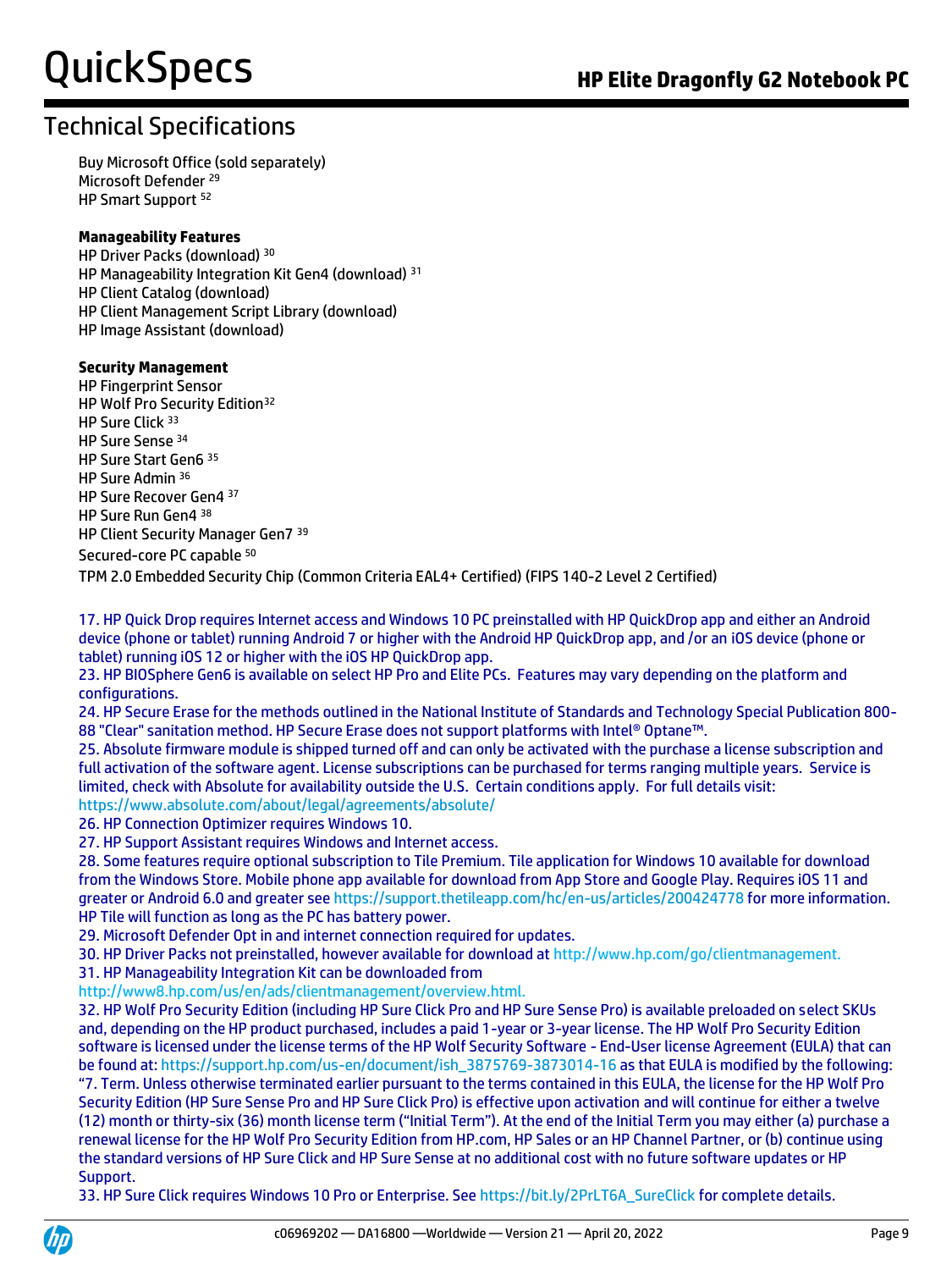34. HP Sure Sense is available on select HP PCs and is not available with Windows10 Home.

35. HP Sure Start Gen6 is available on select HP PCs and requires Windows 10.

36. HP Sure Admin requires Windows 10, HP BIOS, HP Manageability Integration Kit from

http://www.hp.com/go/clientmanagement and HP Sure Admin Local Access Authenticator smartphone app from the Android or Apple store.

37. HP Sure Recover Gen4 is available on select HP PCs and requires an open network connection. You must back up important files, data, photos, videos, etc. before using HP Sure Recover to avoid loss of data.

38. HP Sure Run Gen4 is available on select Windows 10 based HP Pro, Elite and Workstation PCs with select Intel® or AMD processors.

39. HP Client Security Manager Gen7 requires Windows and is available on the select HP Elite and Pro PCs.

50. Requires an Intel® vPro®, AMD Ryzen™ Pro processor or Qualcomm® processor with SD850 or higher and requires 8 GB or more system memory. Secured-core PC functionality can be enabled from the factory.

52. HP Smart Support is available to commercial customers through your HP Service Representative and HP Factory Configuration Services; or it can be downloaded at[: http://www.hp.com/smart-support.](http://www.hp.com/smart-support) HP Smart Support automatically collects the telemetry necessary upon initial boot of the product to deliver device-level configuration data and health insights.

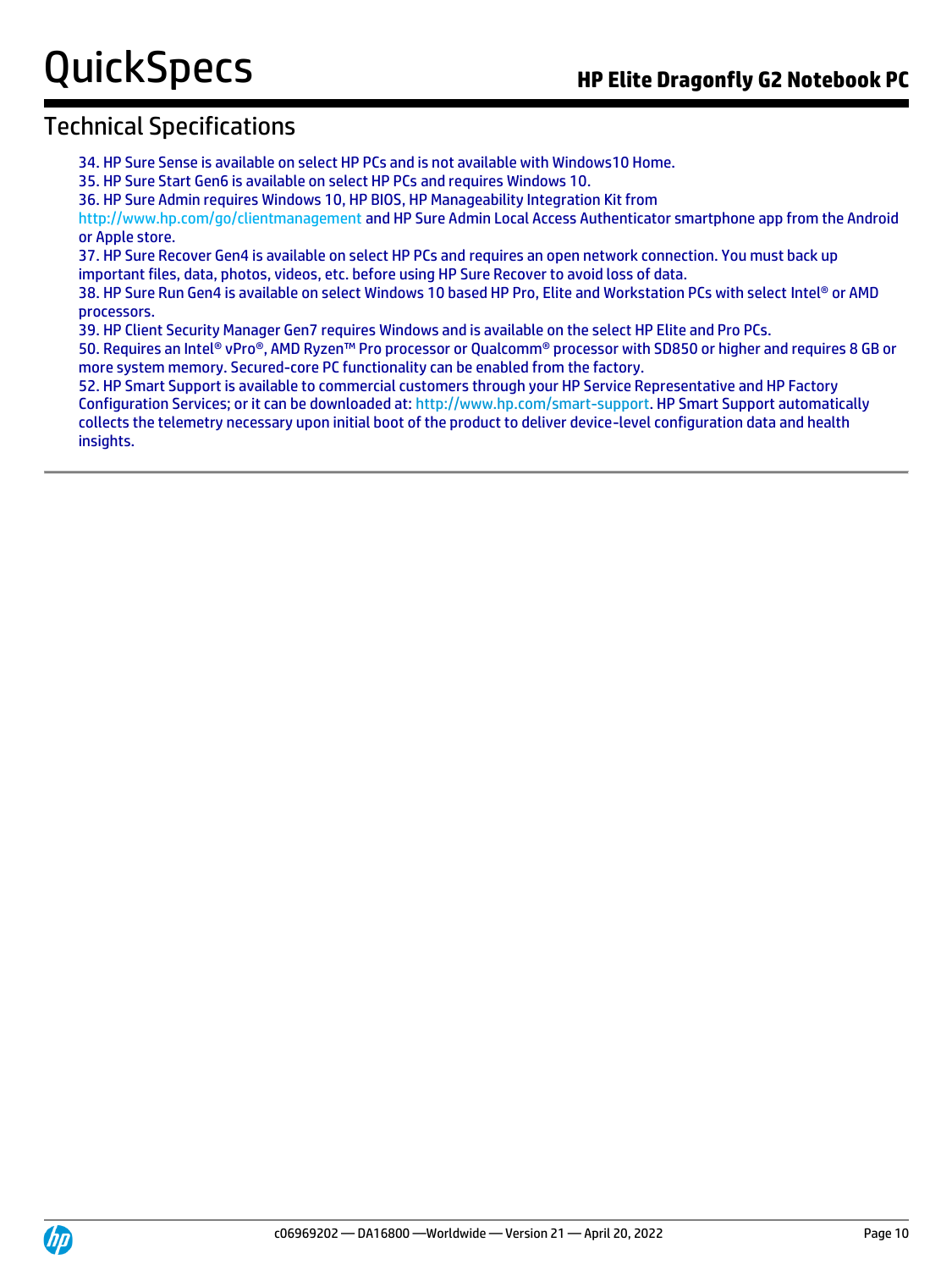#### **POWER**

#### **Power Supply**

HP Smart 65 W USB Type-C adapter <sup>40</sup> HP Smart 65 W Slim USB Type-C adapter<sup>40</sup> HP Smart 65 W Slim USB Type-C adapter<sup>40</sup>

#### **Primary Battery**

HP Long Life 2-cell, 38Wh polymer 41,42 HP Long Life 4-cell, 56Wh polymer 41,42 HP Fast Charge Technology (50% in 30 minutes) <sup>43</sup>

#### **Battery Life<sup>44</sup>**

Up to 16 hours 30 minutes (56 Wh battery) Up to 11 hours (38 Wh battery)

#### **Battery Weight**

0.57 lb /0.259 kg

#### 40. Availability may vary by country.

41. Battery is internal and not replaceable by customer. Serviceable by warranty.

42. Actual battery Watt-hours (Wh) will vary from design capacity. Battery capacity will naturally decrease with shelf life, time, usage, environment, temperature, system configuration, loaded apps, features, power management settings and other factors.

43.Recharges the battery up to 50% within 30 minutes when the system is off or in standby mode. Power adapter with a minimum capacity of 65 watts is required. After charging has reached 50% capacity, charging will return to normal. Charging time may vary +/-10% due to System tolerance.

44. Windows 10 MM18 battery life will vary depending on various factors including product model, configuration, loaded applications, features, use, wireless functionality, and power management settings. The maximum capacity of the battery will naturally decrease with time and usage. See www.bapco.com for additional details.

#### **WEIGHTS & DIMENSIONS**

**Product Weight <sup>45</sup>** Starting at 2.18 lb Starting at 0.98 kg

#### **Product Dimensions (w x d x h)** 11.98 x 7.78 x 0.63 in

30.43 x 19.75 x 1.61 cm

45. Weight will vary by configuration.

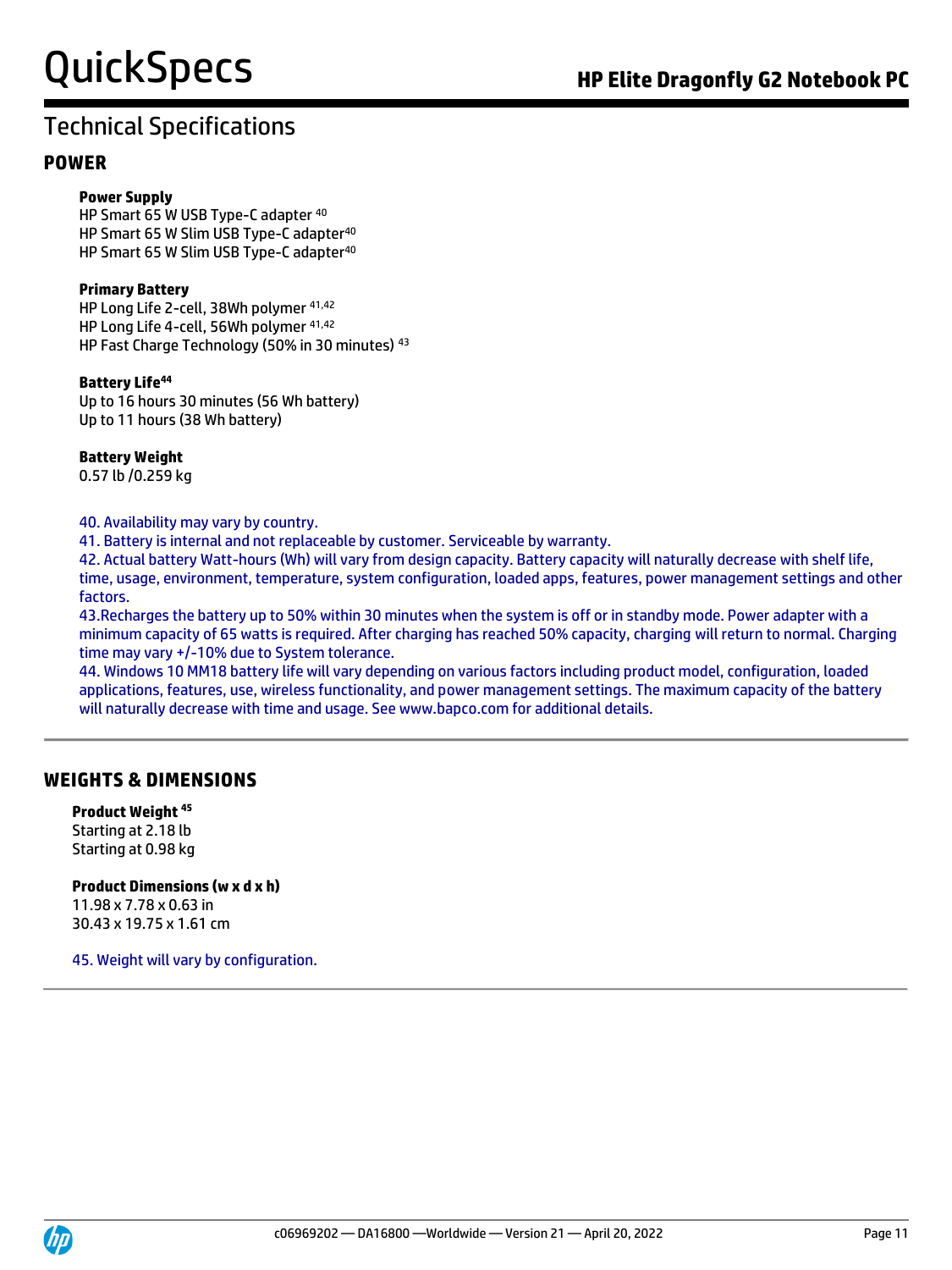#### **PORTS/SLOTS**

#### **Ports**

2 Thunderbolt™ 4 with USB4 Type-C® 40Gbps signaling rate (USB Power Delivery, DisplayPort™ 1.4)<sup>51</sup>

- 1 SuperSpeed USB Type-A 5Gbps signaling rate includes charging port (USB 3.2 Gen 1)
- 1 Headphone/microphone combo jack

1 HDMI 2.0<sup>46</sup>

46. HDMI cable sold separately. 51. SuperSpeed USB 20Gbps is not available with Thunderbolt™ 4

#### **SERVICE AND SUPPORT**

1-year or 3-year limited warranty and 90 day software limited warranty options depending on country. Batteries have a default one year limited warranty except for HP Long Life batteries which will follow the one or three year warranty of the platform. Refer to<http://www.hp.com/support/batterywarranty/> for additional battery information. On-site service and extended coverage is also available. HP Care Pack Services are optional extended service contracts that go beyond the standard limited warranties. To choose the right level of service for your HP product, use the HP Care Pack Services Lookup Tool at: [http://www.hp.com/go/cpc.](http://www.hp.com/go/cpc) 47

47. HP Care Packs are sold separately. Service levels and response times for HP Care Packs may vary depending on your geographic location. Service starts on date of hardware purchase. Restrictions and limitations apply. For details, visit [http://www.hp.com/go/cpc.](http://www.hp.com/go/cpc) HP services are governed by the applicable HP terms and conditions of service provided or indicated to Customer at the time of purchase. Customer may have additional statutory rights according to applicable local laws, and such rights are not in any way affected by the HP terms and conditions of service or the HP Limited Warranty provided with your HP Product.

### **CERTIFICATION AND COMPLIANCE**

ENERGY STAR® certified<sup>48</sup> EPEAT® 2019 Gold in the U.S <sup>49</sup> TCO 8.0 Certified

48. Based on US EPEAT® registration according to IEEE 1680.1-2018 EPEAT®. EPEAT® status varies by country. Visit http://www.epeat.net for more information. 49. Configurations of the HP EliteBook x360 1040 G8 Notebook PC that are ENERGY STAR® qualified are identified as HP EliteBook x360 1040 G8 Notebook PC ENERGY STAR on HP websites and on [http://www.energystar.gov.](http://www.energystar.gov/)

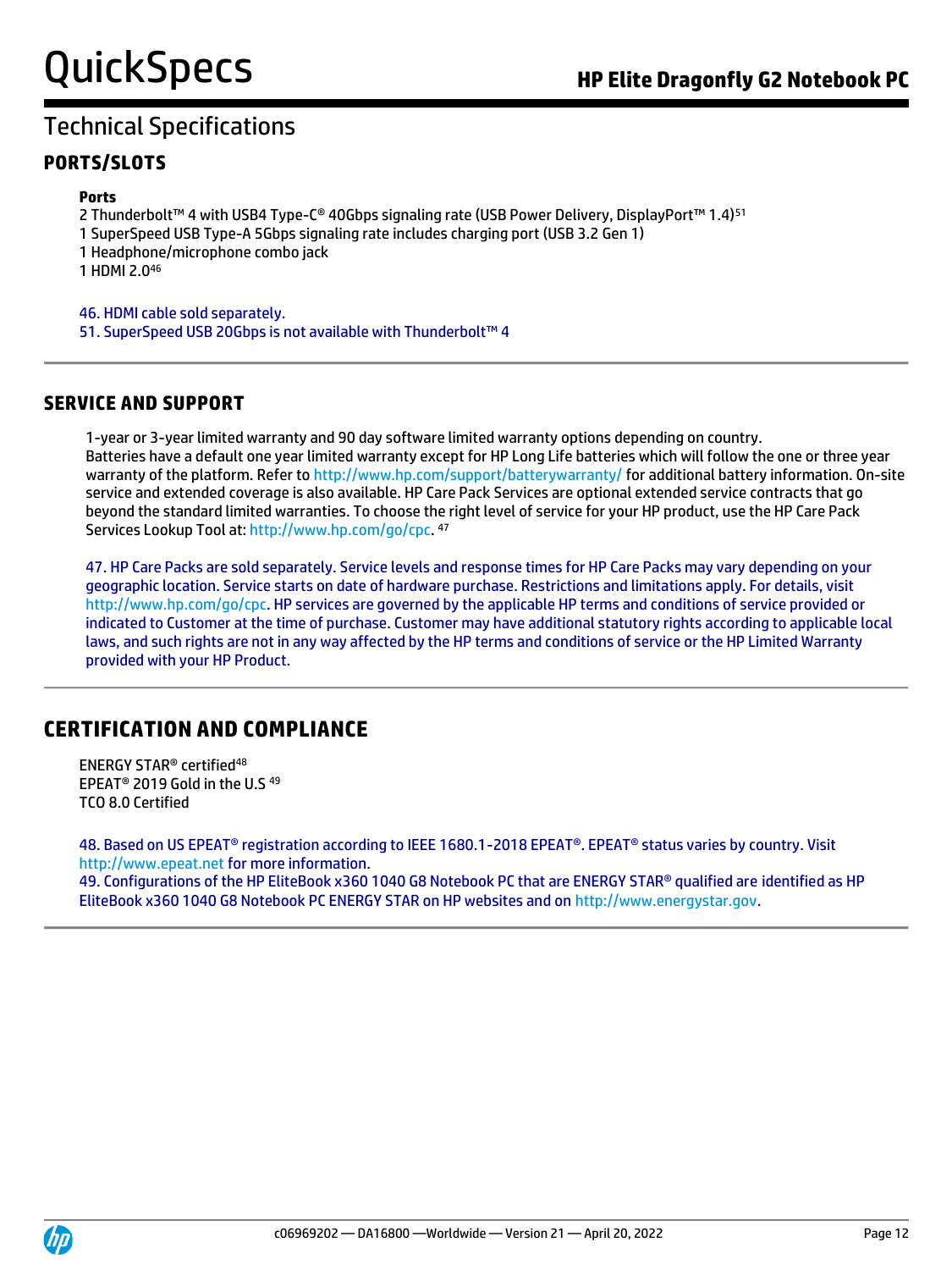#### **SYSTEM UNIT**

| <b>Nominal Operating</b><br><b>Voltage</b> | 20V, 3.25A         |
|--------------------------------------------|--------------------|
| <b>Integrated Graphics</b>                 | Intel UMA          |
| <b>Max Operating Power</b>                 | UMA                |
| Non-operating                              | <b>Comply SVTP</b> |
| <b>Operating</b>                           | <b>Comply SVTP</b> |
| Non-operating                              | <b>Comply SVTP</b> |
| <b>Operating</b>                           | <b>Comply SVTP</b> |
| Non-operating                              | <b>Comply SVTP</b> |
|                                            |                    |

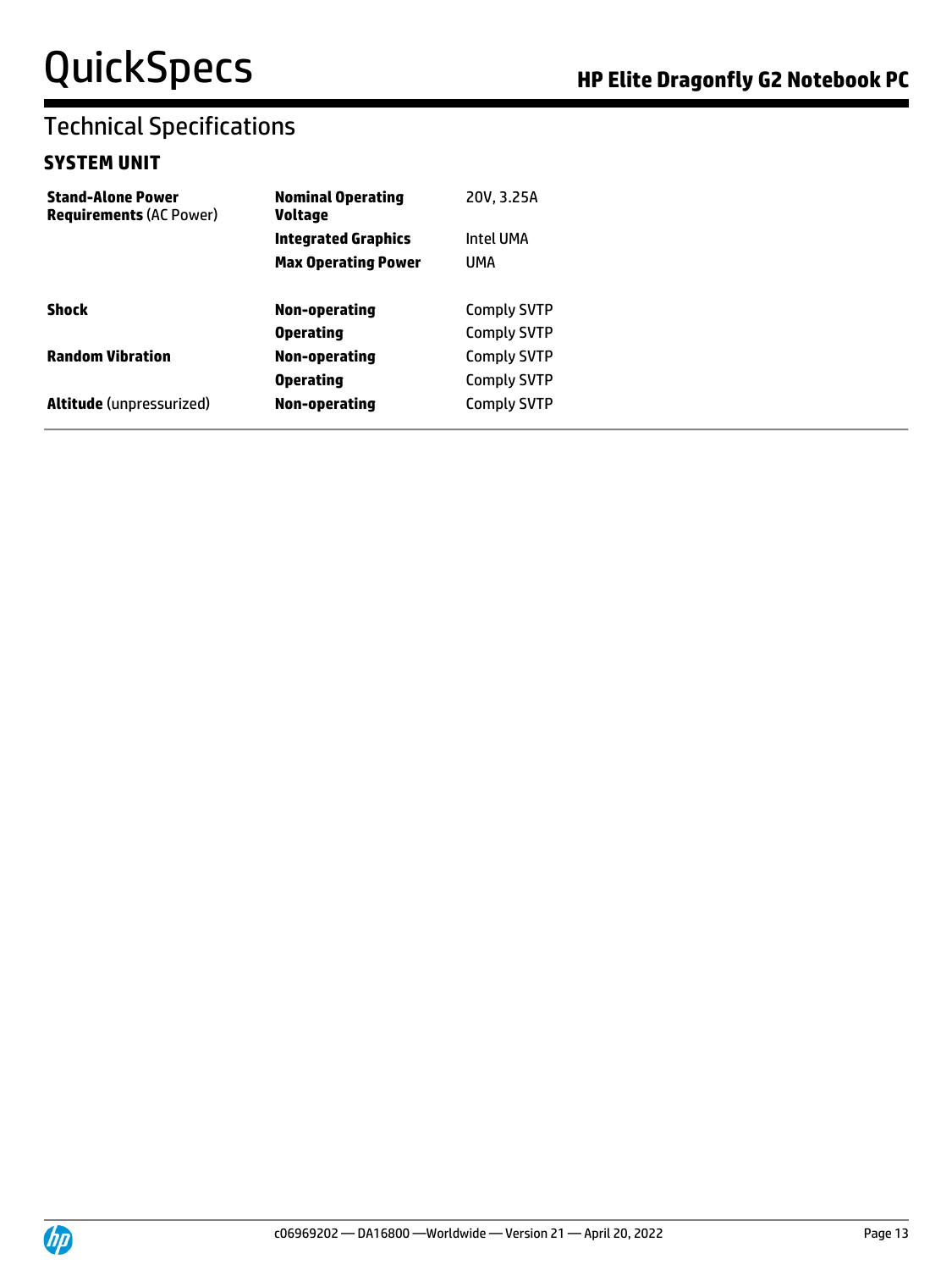#### **DISPLAYS**

1. Actual brightness will be lower with touchscreen or Sure View. Note: All specifications represent the typical specifications provided by HP's component manufacturers; actual performance may vary either higher or lower.

| Panel LCD 13.3 inch FHD                                | <b>Outline Dimensions (W x H x D)</b>             | 299.06 x 176.54 mm (max) (FPC folding included) |
|--------------------------------------------------------|---------------------------------------------------|-------------------------------------------------|
| (1920x1080) BrightView WLED                            | <b>Active Area</b>                                | 293.76 x 165.24 mm (typ.)                       |
| <b>UWVA 72percent cg 400nits eDP</b>                   | Weight                                            | 175 g (max)                                     |
| 1.4+PSR2 bent LP NWBZ                                  | <b>Diagonal Size</b>                              | 13.3 inch                                       |
|                                                        | <b>Thickness</b>                                  | 2.0mm / 3.8mm (PCB) (max)                       |
|                                                        | <b>Interface</b>                                  | eDP 1.4                                         |
|                                                        | <b>Surface Treatment</b>                          | <b>BrightView</b>                               |
|                                                        | <b>Touch Enabled</b>                              | Yes                                             |
|                                                        | <b>Contrast Ratio</b>                             | 1500:1 (typ.)                                   |
|                                                        | <b>Refresh Rate</b>                               | 60 Hz                                           |
|                                                        | <b>Brightness</b>                                 | $400$ nits <sup>1</sup>                         |
|                                                        | <b>Pixel Resolution</b>                           | 1920 x 1080 (FHD)                               |
|                                                        | <b>Format</b>                                     | <b>RGB Stripe</b>                               |
|                                                        | <b>Backlight</b>                                  | LED                                             |
|                                                        | <b>Color Gamut Coverage</b>                       | 72% NTSC (sRGB 100%) (typ.)                     |
|                                                        | <b>Color Depth</b>                                | 8 bit                                           |
|                                                        | <b>Viewing Angle</b>                              | UWVA 85/85/85/85                                |
|                                                        |                                                   |                                                 |
|                                                        |                                                   |                                                 |
|                                                        |                                                   |                                                 |
| Panel LCD 13.3 inch UHD<br>(3840x2160) BrightView WLED | <b>Outline Dimensions (W x H x D)</b>             | 299.06 x 176.54 mm (max) (FPC folding included) |
| UWVA HDR-400 sRGB 95percent                            | <b>Active Area</b>                                | 293.76 x 165.24 mm (typ.)                       |
| cg 550nits eDP 1.4+PSR2 bent                           | Weight                                            | $200$ g (max)                                   |
| <b>NWBZ</b>                                            | <b>Diagonal Size</b>                              | 13.3 inch                                       |
|                                                        | <b>Thickness</b>                                  | 2.0mm / 3.8mm (PCB) (max)                       |
|                                                        | <b>Interface</b>                                  | eDP 1.4                                         |
|                                                        | <b>Surface Treatment</b>                          | <b>BrightView</b>                               |
|                                                        | <b>Touch Enabled</b>                              | Yes                                             |
|                                                        |                                                   | 1400:1 (typ.)                                   |
|                                                        | <b>Contrast Ratio</b>                             | 1000:1 (HDR off) (min)                          |
|                                                        | <b>Refresh Rate</b>                               | 60 Hz                                           |
|                                                        | <b>Brightness</b>                                 | 550nits <sup>1</sup>                            |
|                                                        | <b>Pixel Resolution</b>                           | 3840 x 2160 (UHD)                               |
|                                                        | <b>Format</b>                                     | <b>RGB Stripe</b>                               |
|                                                        | <b>Backlight</b>                                  | <b>LED</b>                                      |
|                                                        | <b>Color Gamut Coverage</b><br><b>Color Depth</b> | sRGB 95% (min)<br>8 bits + 2 FRC                |

**Viewing Angle** UWVA 85/85/85/85 **Outline Dimensions (W x H)** 299.06 x 176.54 mm (max)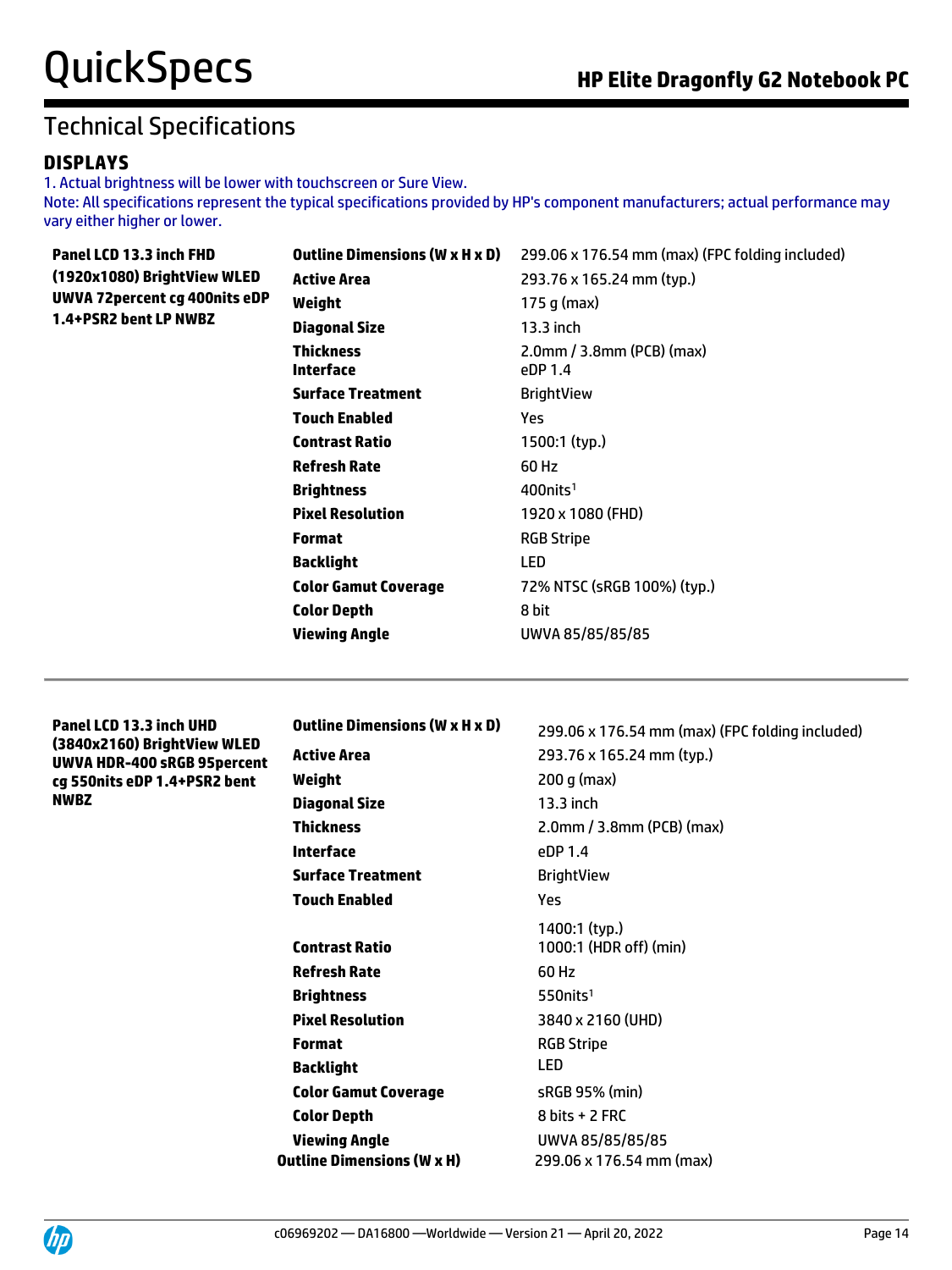## Technical Specifications

**Panel LCD 13.3-in FHD (1920 x 1080) BrightView WLED UWVA 72% cg 1000nits eDP 1.4+PSR PrivacyG4**

| Active Area                     | 293.76 x 165.24 mm (typ.) |
|---------------------------------|---------------------------|
| Weight                          | 220 g (max)               |
| Diagonal Size                   | 13.3 inch                 |
| Thickness                       | $3.9$ mm (max)            |
| Interface                       | eDP 1.4 + PSR (4 lane)    |
| Surface Treatment               | <b>BrightView</b>         |
| Touch Enabled                   | Yes                       |
| Contrast Ratio                  | 1500:1 (typ.)             |
| Refresh Rate                    | 60 Hz                     |
| Brightness                      | $1000$ nits <sup>1</sup>  |
| <b>Pixel Resolution</b>         | 1920 x 1080 (FHD)         |
| Format of LCD Pixel Arrangement | RGB                       |
| Backlight                       | LED                       |
| <b>Color Gamut Coverage</b>     | 72%                       |
| Color Depth                     | 8 bit                     |
| Viewing Angle                   | UWVA 85/85/85/85          |
|                                 |                           |

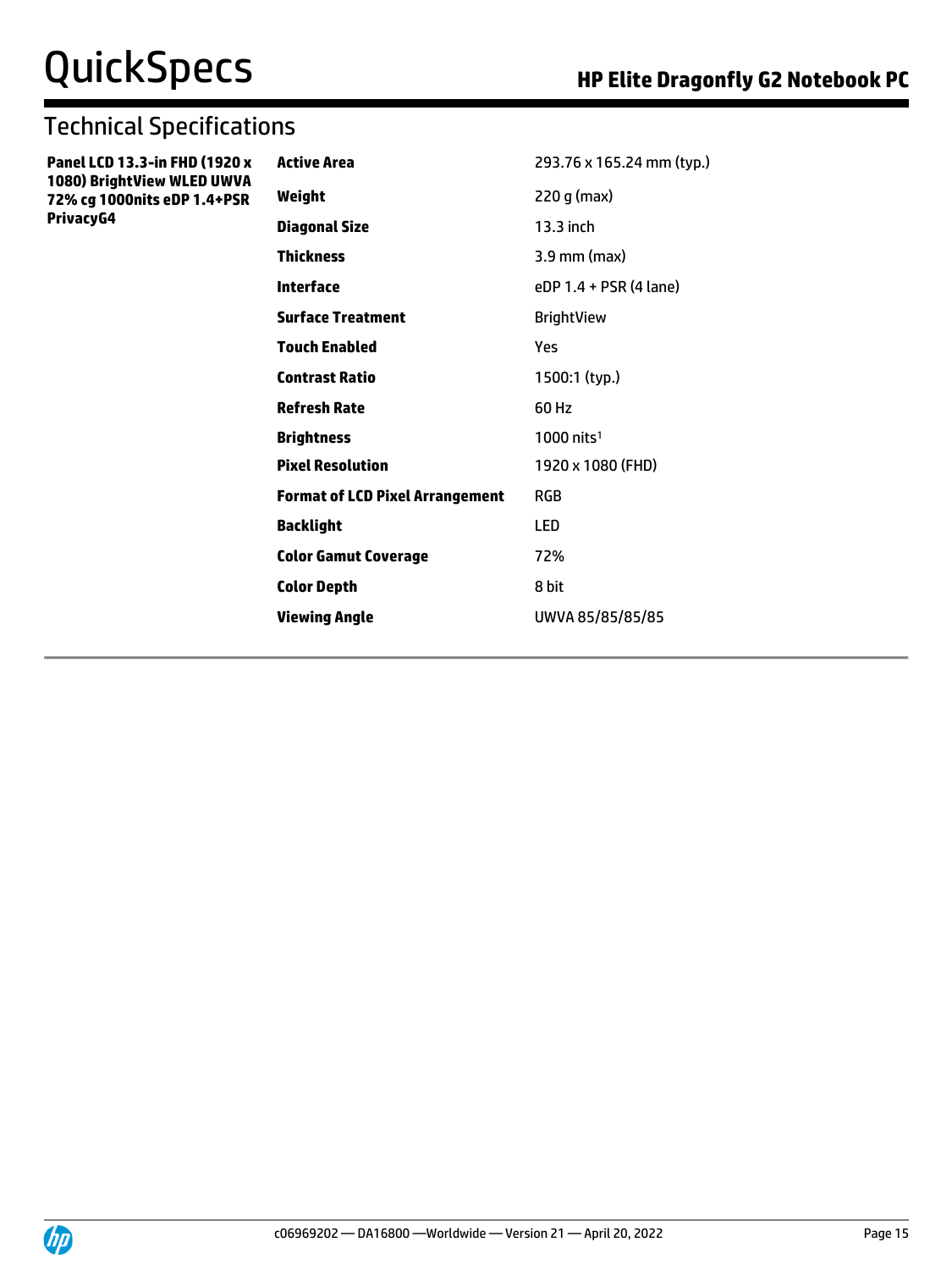#### **STORAGE**

NOTE: For storage drives, GB = 1 billion bytes. TB = 1 trillion bytes. Actual formatted capacity is less. Up to 30 GB (for Windows 10) is reserved for system recovery software.

| SSD 128GB 2280 PCIe-<br>3x2 Three Layer Cell | <b>Form Factor</b>              | M.2 2280                                 |
|----------------------------------------------|---------------------------------|------------------------------------------|
|                                              | Capacity                        | 128 GB                                   |
|                                              | <b>NAND Type</b>                | <b>TLC</b>                               |
|                                              | Height                          | $0.09$ in $(2.3$ mm)                     |
|                                              | Width                           | $0.87$ in (22 mm)                        |
|                                              | Weight                          | $0.02$ lb $(10q)$                        |
|                                              | <b>Interface</b>                | PCIe NVMe Gen3X2                         |
|                                              | <b>Maximum Sequential Read</b>  | Up To 2047 MB/s                          |
|                                              | <b>Maximum Sequential Write</b> | Up To 1200 MB/s                          |
|                                              | <b>Logical Blocks</b>           | 250,069,680                              |
|                                              | <b>Operating Temperature</b>    | 32° to 158°F (0° to 70°C) [ambient temp] |
|                                              | <b>Features</b>                 | <b>TRIM: L1.2</b>                        |
|                                              |                                 |                                          |

| <b>SSD 1TB 2280 PCIe-3x4</b><br><b>NVMe Three Layer Cell</b> | <b>Form Factor</b>                                    | M.2 2280                                                  |
|--------------------------------------------------------------|-------------------------------------------------------|-----------------------------------------------------------|
|                                                              | Capacity                                              | 1 TB                                                      |
| single-sided                                                 | <b>NAND Type</b>                                      | <b>TLC</b>                                                |
|                                                              | <b>Height</b>                                         | $0.09$ in $(2.3$ mm)                                      |
|                                                              | Width                                                 | $0.87$ in (22 mm)                                         |
|                                                              | Weight                                                | $0.02$ lb $(10q)$                                         |
|                                                              | Interface<br><b>Maximum Sequential Read</b>           | PCIe NVMe Gen3X4<br>Up To 3500 MB/s                       |
|                                                              | <b>Maximum Sequential Write</b>                       | Up To 3037 MB/s                                           |
|                                                              | <b>Logical Blocks</b><br><b>Operating Temperature</b> | 2.000.409.264<br>32° to 158°F (0° to 70°C) [ambient temp] |
|                                                              | <b>Features</b>                                       | ATA Security (Option); TRIM; L1.2                         |

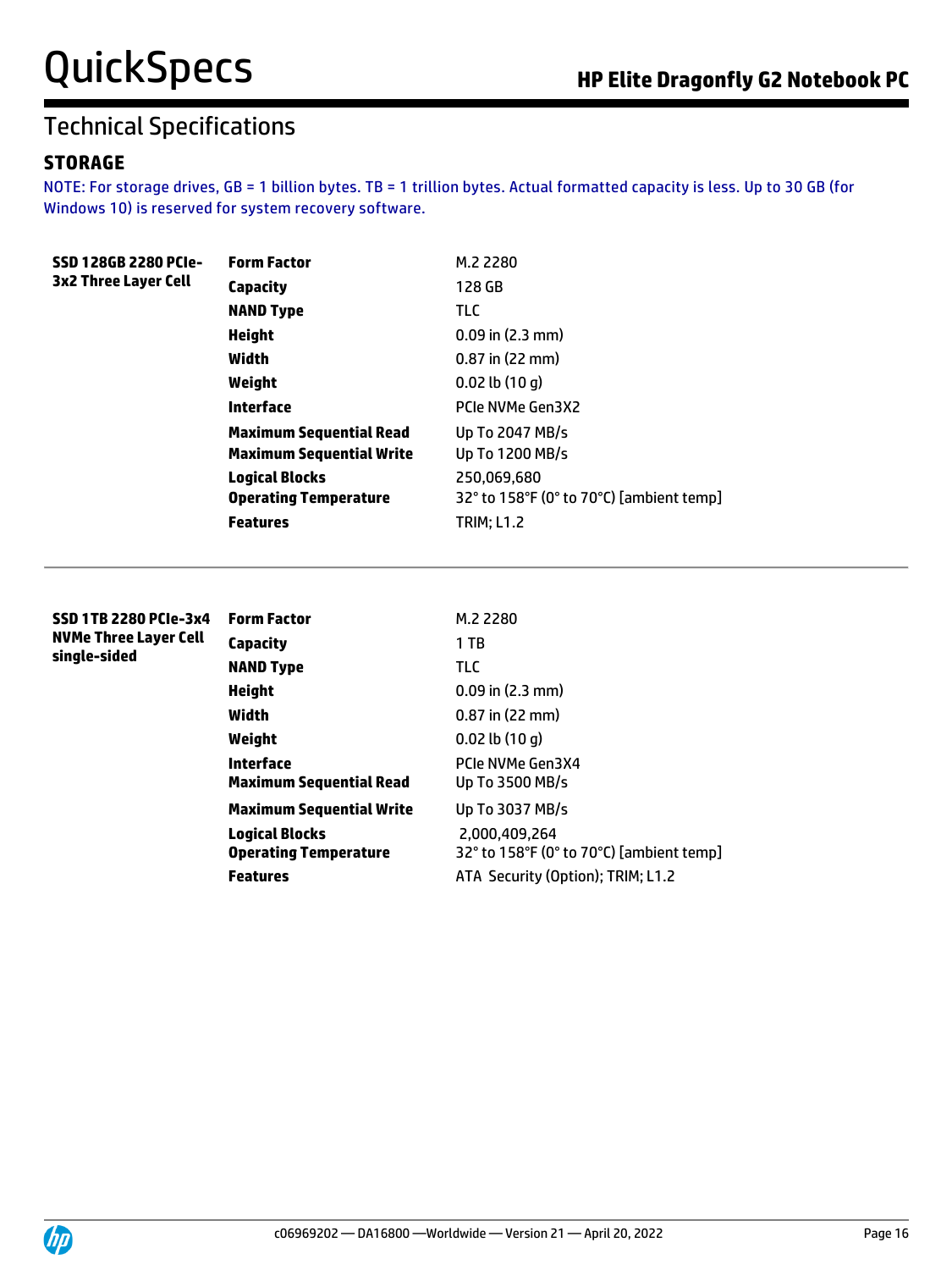| SSD 256GB 2280 M2<br><b>PCIe-3x4 SS NVMe</b><br><b>TLC</b> | <b>Form Factor</b>                                 | M.2 2280                                      |
|------------------------------------------------------------|----------------------------------------------------|-----------------------------------------------|
|                                                            | <b>Capacity</b>                                    | 256 GB                                        |
|                                                            | <b>NAND Type</b>                                   | <b>TLC</b>                                    |
|                                                            | <b>Height</b>                                      | $0.09$ in (2.3 mm)                            |
|                                                            | <b>Width</b>                                       | $0.87$ in (22 mm)                             |
|                                                            | Weight                                             | $0.02$ lb $(10q)$                             |
|                                                            | <b>Interface</b>                                   | PCIe NVMe Gen3X4                              |
|                                                            | <b>Maximum Sequential Read</b>                     | 1800 MB/s $\sim$ 3167 MB/s                    |
|                                                            | <b>Maximum Sequential Write</b>                    | 600 MB/s $\sim$ 1663 MB/s                     |
|                                                            | <b>Logical Blocks</b>                              | 500,118,192                                   |
|                                                            | <b>Operating Temperature</b>                       | 32° to 158°F (0° to 70°C) [ambient temp]      |
|                                                            | <b>Features</b>                                    | ATA Security (Option); TRIM; L1.2             |
|                                                            |                                                    |                                               |
| <b>SSD 256GB 2280</b>                                      | <b>Form Factor</b>                                 | M.2 2280                                      |
| <b>PCIe-3x4 NVMe Self</b>                                  | <b>Capacity</b>                                    | 256 GB                                        |
| <b>Encrypted OPAL2</b><br><b>Three Layer Cell</b>          | <b>NAND Type</b>                                   | <b>TLC</b>                                    |
|                                                            | <b>Height</b>                                      | $0.09$ in $(2.3$ mm)                          |
|                                                            | <b>Width</b>                                       | $0.87$ in (22 mm)                             |
|                                                            | Weight                                             | $0.02$ lb $(10q)$                             |
|                                                            | <b>Interface</b>                                   | PCIe NVMe Gen3X4                              |
|                                                            | <b>Maximum Sequential Read</b>                     | Up To 3500 MB/s                               |
|                                                            | <b>Maximum Sequential Write</b>                    | Up To 2200 MB/s                               |
|                                                            | <b>Logical Blocks</b>                              | 500,118,192                                   |
|                                                            | <b>Operating Temperature</b>                       | 32° to 158°F (0° to 70°C) [ambient temp]      |
|                                                            | <b>Features</b>                                    | ATA Security; TCG OPAL 2.0; DIPM; TRIM; L1.2  |
| <b>SSD 2TB 2280 PCIe-3x4</b>                               | <b>Form Factor</b>                                 | M.2 2280                                      |
| <b>NVMe Three Layer Cell</b>                               | <b>Capacity</b>                                    | 2 TB                                          |
| single-sided                                               | <b>NAND Type</b>                                   | <b>TLC</b>                                    |
|                                                            | <b>Height</b>                                      | $0.09$ in $(2.3$ mm)                          |
|                                                            | Width                                              | 0.87 in (22 mm)                               |
|                                                            | Weight                                             | $0.02$ lb $(10q)$                             |
|                                                            | <b>Interface</b><br><b>Maximum Sequential Read</b> | PCIe NVMe Gen3X4<br>Up To 3500 MB/s           |
|                                                            | <b>Maximum Sequential Write</b>                    | Up To 3000 MB/s                               |
|                                                            | <b>Logical Blocks</b>                              | 3,907,029,168                                 |
|                                                            | <b>Operating Temperature</b>                       | 32° to 158°F (0° to 70°C) [ambient temp]      |
|                                                            | <b>Features</b>                                    | ATA Security; TCG OPAL 2.0;DIPM; TRIM; DEVSLP |
|                                                            |                                                    |                                               |

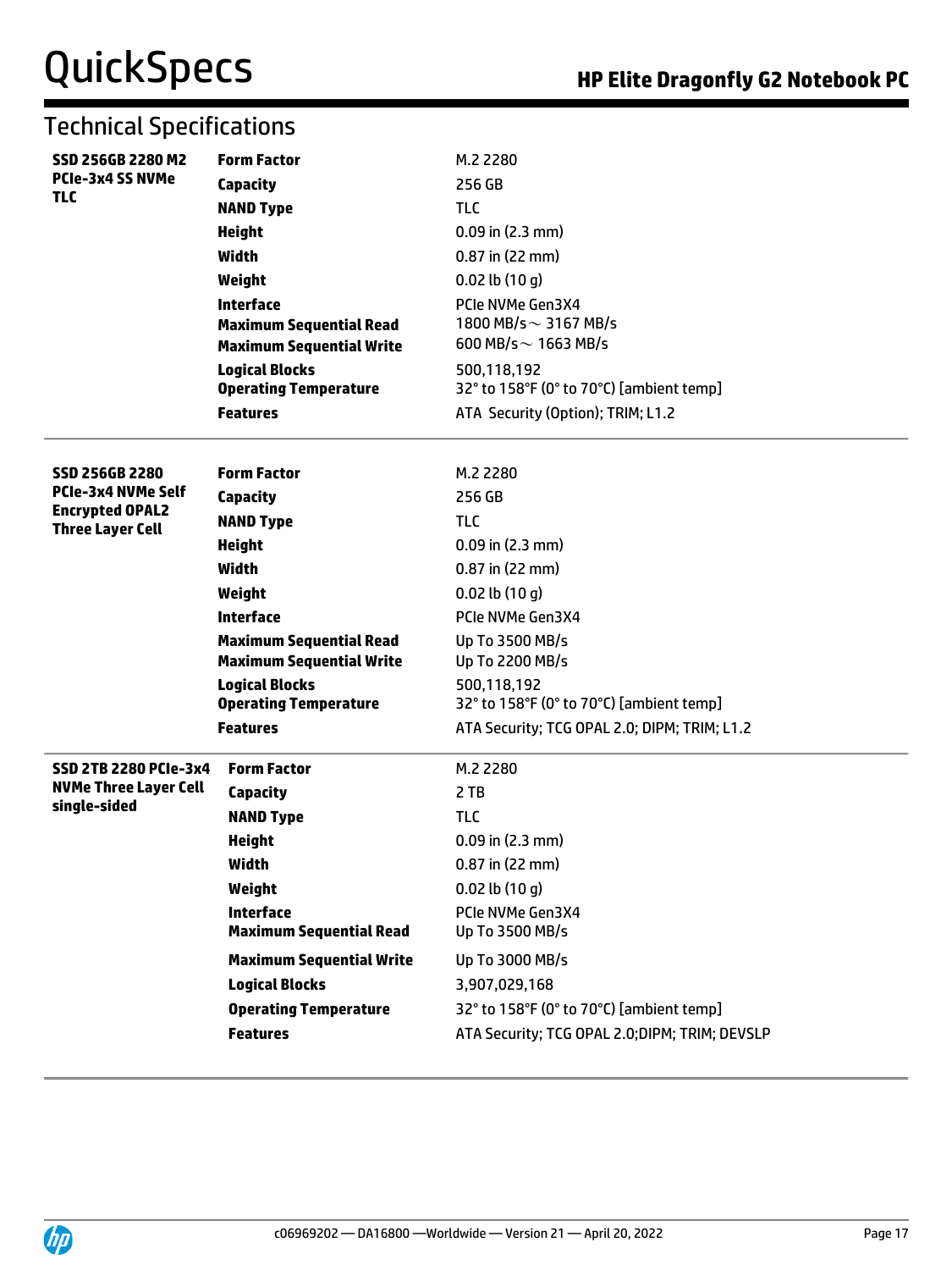| <b>SSD 512GB 2280 M2</b><br><b>PCIe-3x4 SS NVMe TLC</b>                                           | <b>Form Factor</b><br>Capacity<br><b>NAND Type</b><br><b>Height</b><br>Width<br>Weight<br><b>Interface</b><br><b>Maximum Sequential Read</b><br><b>Maximum Sequential Write</b><br><b>Logical Blocks</b>                                                    | M.2 2280<br>512 GB<br><b>TLC</b><br>$0.09$ in (2.3 mm)<br>$0.87$ in (22 mm)<br>$0.02$ lb $(10 g)$<br>PCIe NVMe Gen3X4<br>1500 MB/s $\sim$ 3500 MB/s<br>300 MB/s $\sim$ 2956 MB/s<br>1,000,215,215                                                                                              |
|---------------------------------------------------------------------------------------------------|-------------------------------------------------------------------------------------------------------------------------------------------------------------------------------------------------------------------------------------------------------------|------------------------------------------------------------------------------------------------------------------------------------------------------------------------------------------------------------------------------------------------------------------------------------------------|
|                                                                                                   | <b>Operating Temperature</b><br><b>Features</b>                                                                                                                                                                                                             | 32° to 158°F (0° to 70°C) [ambient temp]<br>ATA Security (Option); TRIM; L1.2                                                                                                                                                                                                                  |
|                                                                                                   |                                                                                                                                                                                                                                                             |                                                                                                                                                                                                                                                                                                |
| <b>SSD 512GB 2280 PCIe-</b><br>3x4 NVMe Self<br><b>Encrypted OPAL2 Three</b><br><b>Layer Cell</b> | <b>Form Factor</b><br>Capacity<br><b>NAND Type</b><br><b>Height</b><br>Width<br>Weight<br><b>Interface</b><br><b>Maximum Sequential Read</b><br><b>Maximum Sequential Write</b><br><b>Logical Blocks</b><br><b>Operating Temperature</b><br><b>Features</b> | M.2 2280<br>512 GB<br><b>TLC</b><br>$0.09$ in (2.3 mm)<br>0.87 in (22 mm)<br>$0.02$ lb $(10q)$<br>PCIe NVMe Gen3X4<br>2800 MB/s $\sim$ 2900 MB/s<br>1000 MB/s $\sim$ 1800 MB/s<br>1,000,215,215<br>32° to 158°F (0° to 70°C) [ambient temp]<br>ATA Security (Option); TCG Opal 2.0; TRIM; L1.2 |
| <b>SSD 512GB 2280 PCIe</b><br><b>NVMe Value</b>                                                   | <b>Form Factor</b><br>Capacity<br><b>NAND Type</b><br><b>Height</b><br>Width<br>Weight<br><b>Interface</b><br><b>Maximum Sequential Read</b><br><b>Maximum Sequential Write</b><br><b>Logical Blocks</b><br><b>Operating Temperature</b><br><b>Features</b> | M.2 2280<br>512GB<br>QLC/TLC<br>0.09 in (2.3 mm)<br>0.87 in (22 mm)<br>$0.02$ lb $(10q)$<br>PCIe NVMe<br>Up To 2900 MB/s<br>Up To 1450 MB/s<br>1,000,215,215<br>32° to 158°F (0° to 70°C) [ambient temp]<br>ATA Security; TRIM; L1.2                                                           |

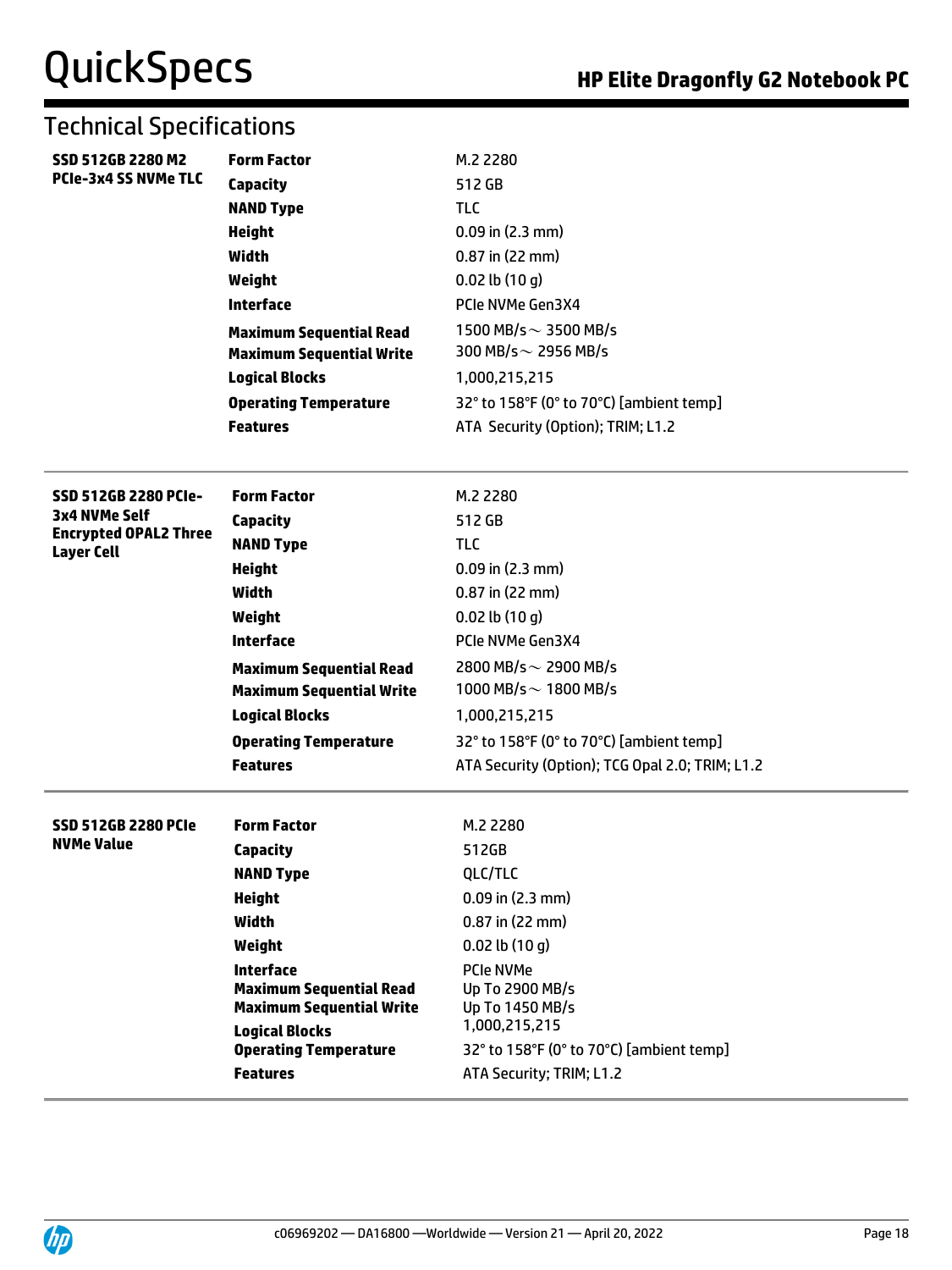| SSD 256GB 2280 PCIe NVMe                         | <b>Form Factor</b>              | M.2 2280                                 |
|--------------------------------------------------|---------------------------------|------------------------------------------|
| <b>Value</b>                                     | <b>Capacity</b>                 | 256 GB                                   |
|                                                  | <b>NAND Type</b>                | <b>TLC</b>                               |
|                                                  | <b>Height</b>                   | $0.09$ in $(2.3$ mm)                     |
|                                                  | Width                           | $0.87$ in (22 mm)                        |
|                                                  | Weight                          | $0.02$ lb $(10q)$                        |
|                                                  | <b>Interface</b>                | PCIe NVMe                                |
|                                                  | <b>Maximum Sequential Read</b>  | Up To 1700 MB/s                          |
|                                                  | <b>Maximum Sequential Write</b> | Up to 1300 MB/s                          |
|                                                  | <b>Logical Blocks</b>           | 500,118,192                              |
|                                                  | <b>Operating Temperature</b>    | 32° to 158°F (0° to 70°C) [ambient temp] |
|                                                  | <b>Features</b>                 | ATA Security, TRIM; L1.2                 |
|                                                  |                                 |                                          |
|                                                  |                                 |                                          |
| 512GB 2280 PCIe-3x2x2<br>NVMe+SSD 32GB 3D Xpoint | <b>Form Factor</b>              | M.2 2280                                 |
|                                                  | Capacity                        | 512 GB                                   |
|                                                  | <b>NAND Type</b>                | QLC+3D Xpoint                            |
|                                                  | <b>Height</b>                   | $0.09$ in $(2.3$ mm)                     |
|                                                  | Width                           | $0.87$ in (22 mm)                        |
|                                                  | Weight                          | $0.02$ lb $(10q)$                        |
|                                                  | <b>Interface</b>                | PCIe NVMe Gen3X2X2                       |
|                                                  | <b>Maximum Sequential Read</b>  | Up To 2400 MB/s                          |
|                                                  | <b>Maximum Sequential Write</b> | Up To 1300 MB/s                          |
|                                                  | <b>Logical Blocks</b>           | 1,000,215,215                            |
|                                                  | <b>Operating Temperature</b>    | 32° to 158°F (0° to 70°C) [ambient temp] |
|                                                  |                                 |                                          |
|                                                  | <b>Features</b>                 | ATA Security, TRIM; L1.2                 |

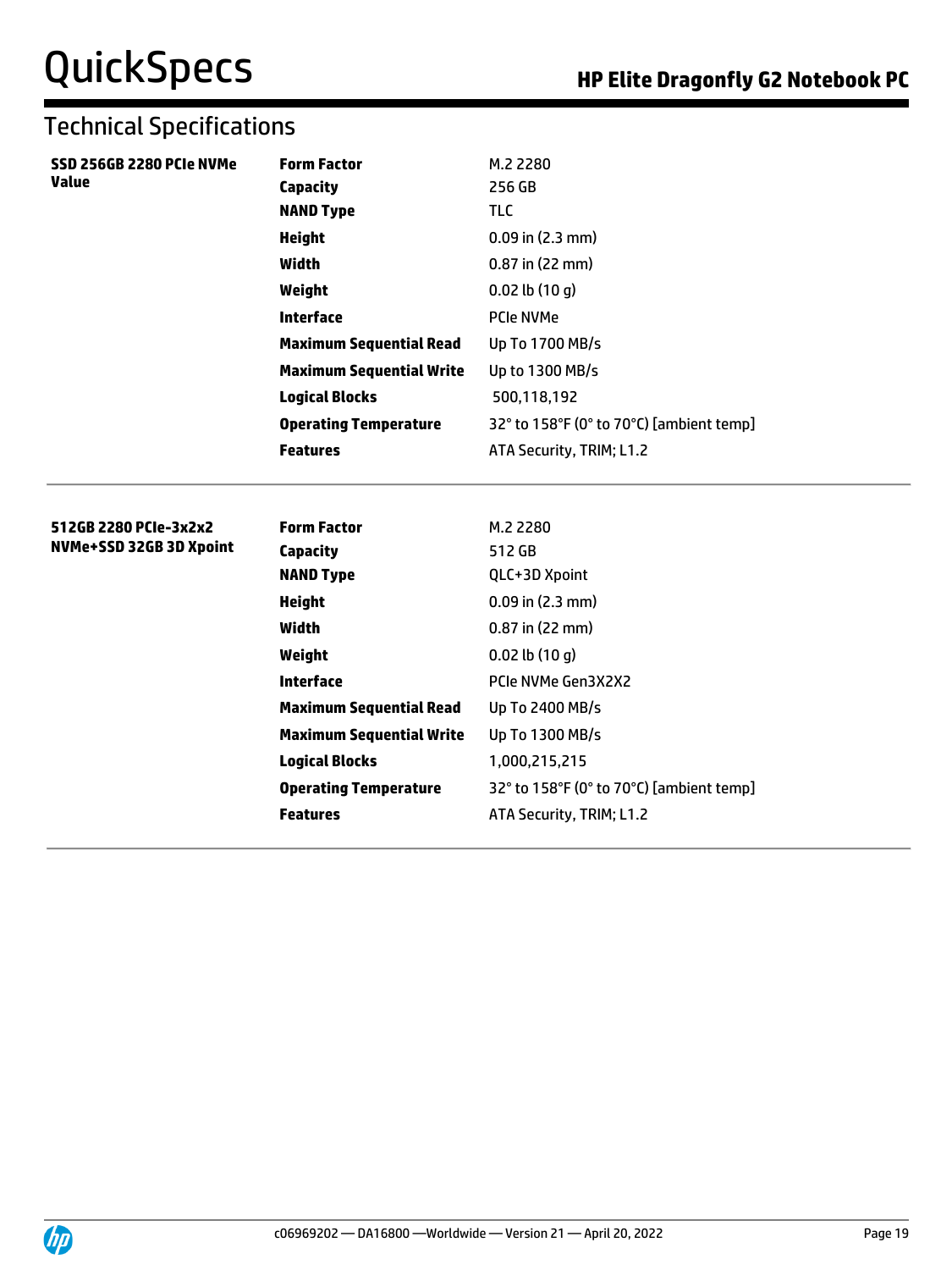#### **NETWORKING/COMMUNICATIONS**

| Intel® Wi-Fi 6 <sup>1</sup> AX201 and Wireless LAN Standards<br>Bluetooth <sup>®</sup> 5 (802.11ax<br>2x2, vPro, supporting<br>gigabit file transfer<br>speeds) <sup>5</sup> vPro <sup>®</sup> |                             | IEEE 802.11a<br>IEEE 802.11b<br>IEEE 802.11g<br>IEEE 802.11n<br>IEEE 802.11ac<br><b>IEEE 802.11ax</b><br>IEEE 802.11d<br>IEEE 802.11e<br>IEEE 802.11h<br>IEEE 802.11i<br>IEEE 802.11k<br>IEEE 802.11r<br><b>IEEE 802.11v</b>                                    |
|------------------------------------------------------------------------------------------------------------------------------------------------------------------------------------------------|-----------------------------|-----------------------------------------------------------------------------------------------------------------------------------------------------------------------------------------------------------------------------------------------------------------|
|                                                                                                                                                                                                | <b>Interoperability</b>     | Features Wi-Fi 6 technology                                                                                                                                                                                                                                     |
|                                                                                                                                                                                                | <b>Frequency Band</b>       | 802.11b/g/n/ax<br>$-2.402 - 2.482$ GHz<br>802.11a/n/ac/ax<br>$-4.9 - 4.95$ GHz (Japan)<br>$-5.15 - 5.25$ GHz<br>$-5.25 - 5.35$ GHz<br>$-5.47 - 5.725$ GHz<br>$-5.825 - 5.850$ GHz                                                                               |
|                                                                                                                                                                                                | <b>Data Rates</b>           | • 802.11b: 1, 2, 5.5, 11 Mbps<br>• 802.11g: 6, 9, 12, 18, 24, 36, 48, 54 Mbps<br>• 802.11a: 6, 9, 12, 18, 24, 36, 48, 54 Mbps<br>• 802.11n: max 300Mbps<br>• 802.11ac: 1733Mbps<br>• 802.11ax: max 2.4Gbps                                                      |
|                                                                                                                                                                                                | <b>Modulation</b>           | Direct Sequence Spread Spectrum<br>OFDM, BPSK, QPSK, CCK, 16-QAM, 64-QAM, 256-QAM<br>, 1024QAM                                                                                                                                                                  |
|                                                                                                                                                                                                | Security <sup>3</sup>       | . IEEE compliant 64 / 128 bit WEP encryption for a/b/g mode only<br>•AES-CCMP: 128 bit in hardware<br>•802.1x authentication<br>.WPA, WPA2: 802.1x. WPA-PSK, WPA2-PSK, TKIP, and AES.<br>• WPA2 certification<br>• WPA3 certification<br>•IEEE 802.11i<br>•WAPI |
|                                                                                                                                                                                                | <b>Network Architecture</b> | Ad-hoc (Peer to Peer)                                                                                                                                                                                                                                           |
|                                                                                                                                                                                                | <b>Models</b>               | Infrastructure (Access Point Required)                                                                                                                                                                                                                          |
|                                                                                                                                                                                                | <b>Roaming</b>              | IEEE 802.11 compliant roaming between access points                                                                                                                                                                                                             |
|                                                                                                                                                                                                | Output Power <sup>2</sup>   | • 802.11b: +17dBm minimum<br>• 802.11g: +16dBm minimum<br>• 802.11a: +17dBm minimum                                                                                                                                                                             |

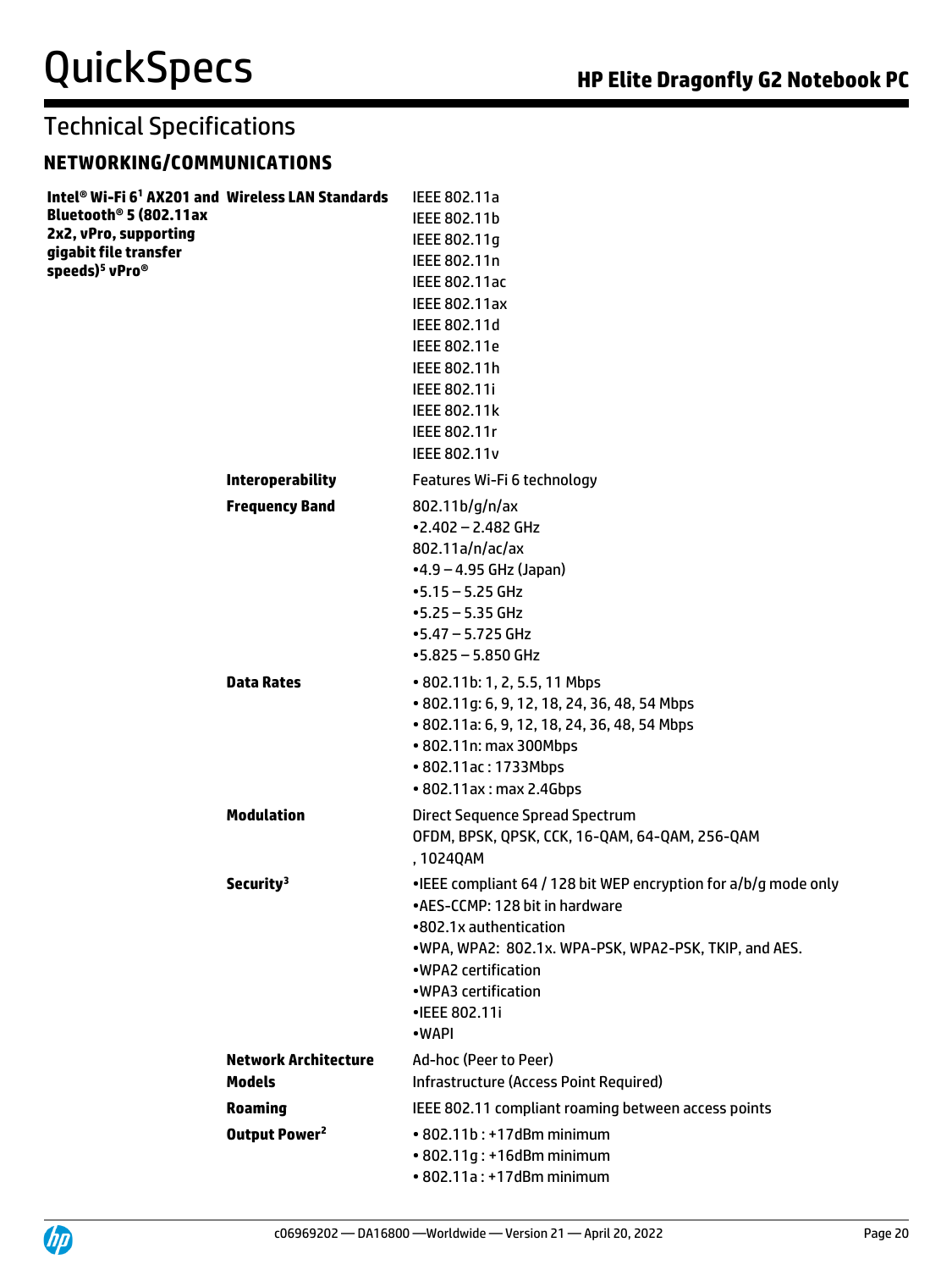|                                                         | • 802.11n HT20(2.4GHz): +14dBm minimum<br>• 802.11n HT40(2.4GHz): +13dBm minimum<br>• 802.11n HT20(5GHz): +14dBm minimum<br>• 802.11n HT40(5GHz): +13dBm minimum<br>• 802.11ac VHT80(5GHz): +10dBm minimum<br>• 802.11ac VHT160(5GHz): +10dBm minimum<br>• 802.11ax HE40(2.4GHz): +12dBm minimum<br>• 802.11ax HE80(5GHz): +10dBm minimum<br>• 802.11ax HE160(5GHz): +10dBm minimum                                                                                                             |                                                                                    |
|---------------------------------------------------------|-------------------------------------------------------------------------------------------------------------------------------------------------------------------------------------------------------------------------------------------------------------------------------------------------------------------------------------------------------------------------------------------------------------------------------------------------------------------------------------------------|------------------------------------------------------------------------------------|
| <b>Power Consumption</b>                                | •Transmit mode: 2.0 W<br>.Receive mode:1.6 W<br>•Idle mode (PSP)180 mW (WLAN Associated)<br>•Idle mode:50 mW (WLAN unassociated)<br>•Connected Standby/Modern Standby: 10mW<br>•Radio disabled: 8 mW                                                                                                                                                                                                                                                                                            |                                                                                    |
| <b>Power Management</b>                                 | 802.11 compliant power saving mode                                                                                                                                                                                                                                                                                                                                                                                                                                                              | ACPI and PCI Express compliant power management                                    |
| <b>Receiver Sensitivity<sup>4</sup></b><br>Antenna type | •802.11b, 1Mbps: -93.5dBm maximum<br>•802.11b, 11Mbps: -84dBm maximum<br>• 802.11a/g, 6Mbps: -86dBm maximum<br>· 802.11a/g, 54Mbps: -72dBm maximum<br>• 802.11n, MCS07: -67dBm maximum<br>• 802.11n, MCS15: -64dBm maximum<br>• 802.11ac, MCS0(VHT80): -84dBm maximum<br>• 802.11ac, MCS9(VHT80): -59dBm maximum<br>• 802.11ac, MCS9(VHT160): -58.5dBm maximum<br>•802.11ax, MCS11(HE40): -57dBm maximum<br>•802.11ax, MCS11(HE80): -54dBm maximum<br>•802.11ax, MCS11(HE160): -53.5dBm maximum |                                                                                    |
|                                                         | High efficiency antenna with spatial diversity, mounted in the display<br>enclosure<br>Two embedded dual band 2.4/5 GHz antennas are provided to the card to<br>support WLAN MIMO communications and Bluetooth communications                                                                                                                                                                                                                                                                   |                                                                                    |
| <b>Form Factor</b>                                      | PCI-Express M.2 MiniCard with CNVi Interface                                                                                                                                                                                                                                                                                                                                                                                                                                                    |                                                                                    |
| <b>Dimensions</b>                                       | 1. Type 2230: 2.3 x 22.0 x 30.0 mm<br>2. Type 1216: 1.67 x 12.0 x 16.0 mm                                                                                                                                                                                                                                                                                                                                                                                                                       |                                                                                    |
| Weight                                                  | 1. Type 2230: 2.8g<br>2. Type 126: 1.3g                                                                                                                                                                                                                                                                                                                                                                                                                                                         |                                                                                    |
| <b>Operating Voltage</b>                                | $3.3v +/- 9%$                                                                                                                                                                                                                                                                                                                                                                                                                                                                                   |                                                                                    |
| <b>Temperature</b>                                      | <b>Operating</b><br><b>Non-operating</b>                                                                                                                                                                                                                                                                                                                                                                                                                                                        | 14° to 158° F (-10° to 70° C)<br>$-40^{\circ}$ to 176° F ( $-40^{\circ}$ to 80° C) |
| <b>Humidity</b>                                         | <b>Operating</b><br><b>Non-operating</b>                                                                                                                                                                                                                                                                                                                                                                                                                                                        | 10% to 90% (non-condensing)<br>5% to 95% (non-condensing)                          |
| <b>Altitude</b>                                         | <b>Operating</b><br><b>Non-operating</b>                                                                                                                                                                                                                                                                                                                                                                                                                                                        | 0 to 10,000 ft (3,048 m)<br>0 to 50,000 ft (15,240 m)                              |
| <b>LED Activity</b>                                     | LED Amber - Radio OFF; LED White - Radio ON                                                                                                                                                                                                                                                                                                                                                                                                                                                     |                                                                                    |
|                                                         |                                                                                                                                                                                                                                                                                                                                                                                                                                                                                                 |                                                                                    |

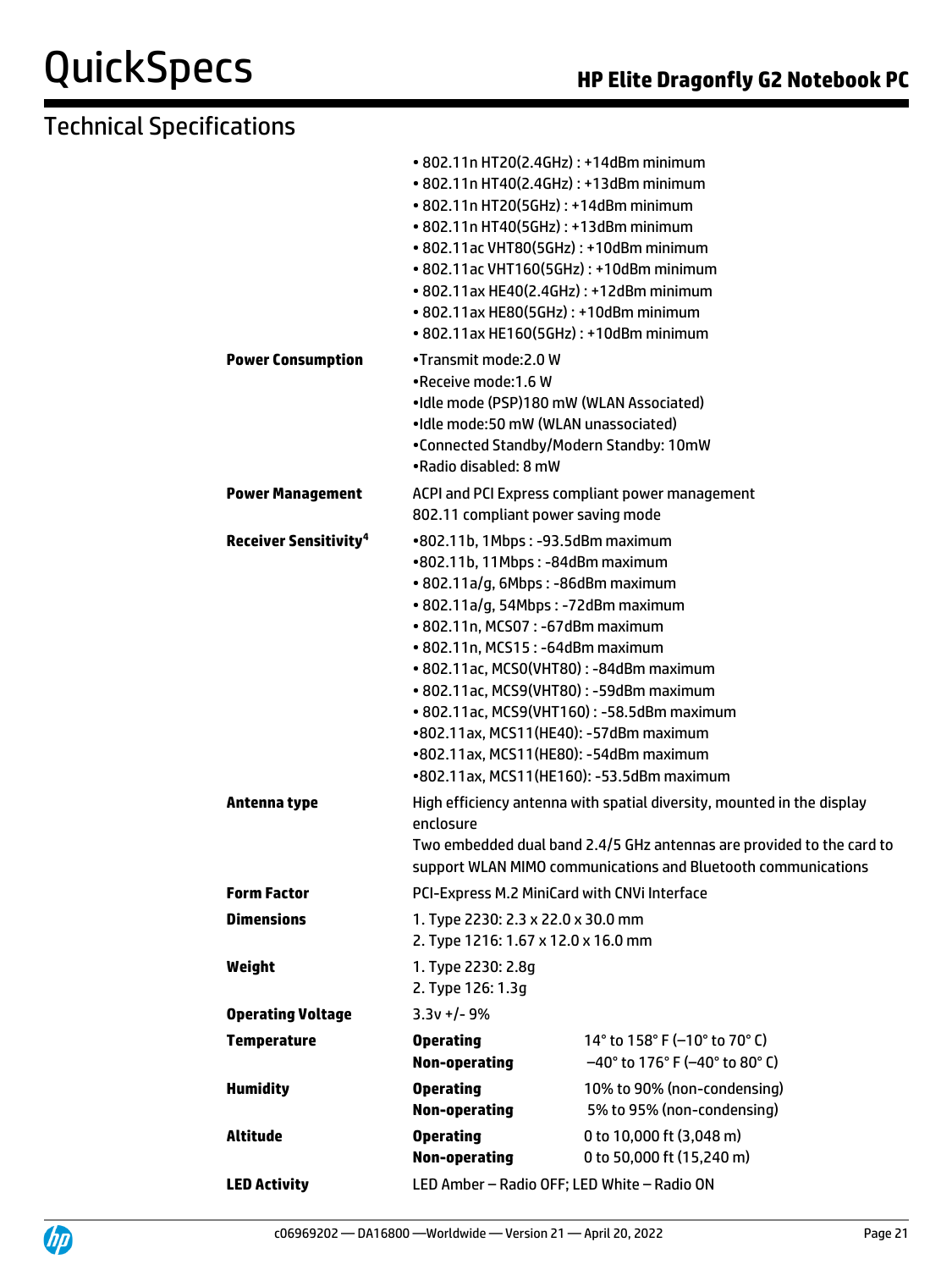#### **HP Integrated Module with Bluetooth 4.0/4.1/4.2/5.0/5.1/5.2 Wireless Technology**

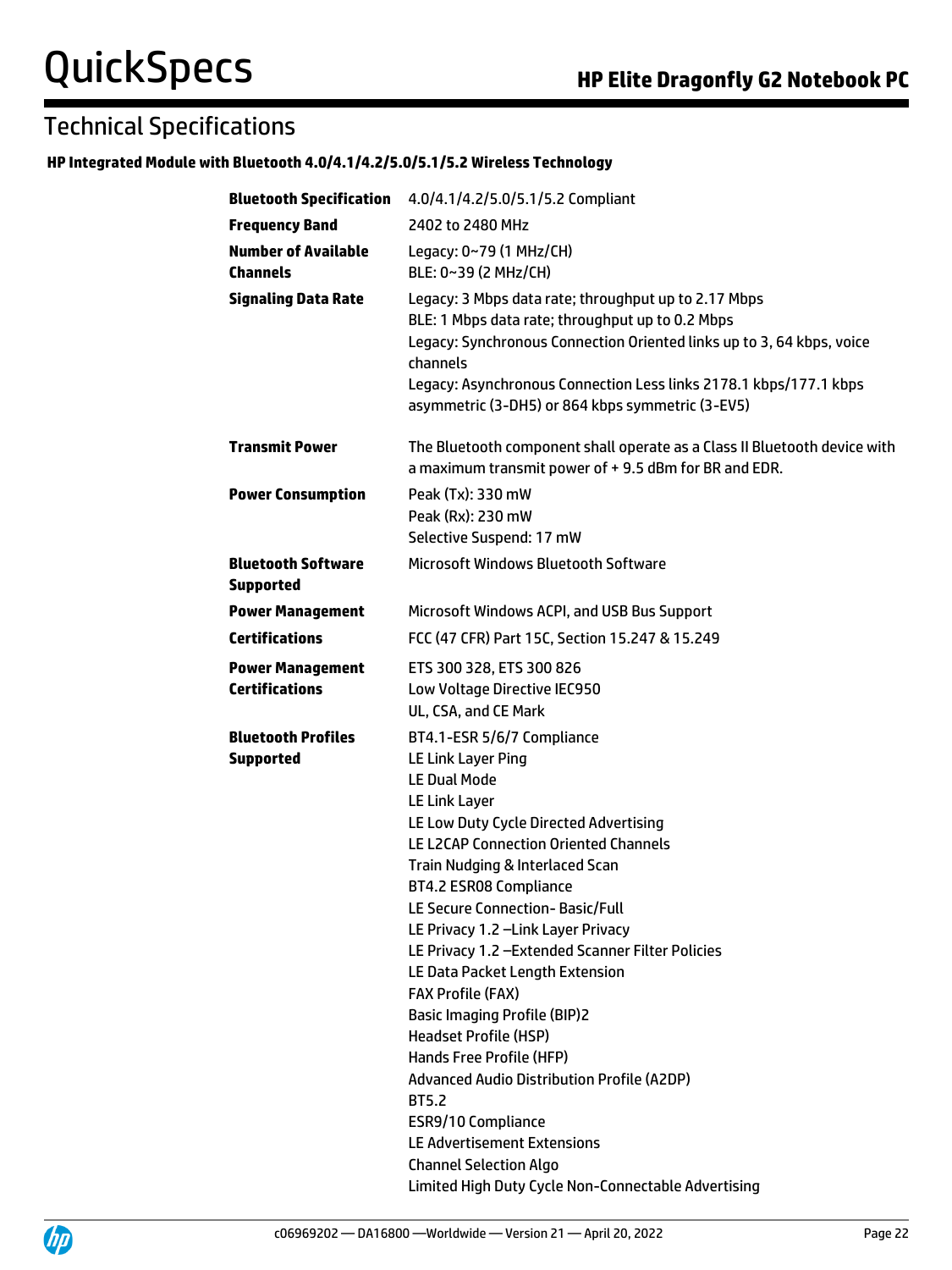## Technical Specifications

#### 2Mbps LE LE Long Range

**Security & Manageability** Intel® vPro™ support with appropriate Intel® chipset components

1 Wireless access point and Internet service required and sold separately. Availability of public wireless access points limited. Wi-Fi 6 (802.11ax) is backwards compatible with prior 802.11 specs.

2. The FCC has declared as of September 1, 2014 products that utilize passive scanning on channel

12/13 and are capable of transmitting must fully comply with requirements of 15.247 or otherwise disable those channels.

3. Check latest software/driver release for updates on supported security features.

4. Receiver sensitivity is measured at a packet error rate of 8% for 802.11b (CKK modulation) and a packet error rate of 10% for 802.11a/g (OFDM modulation).

5. Wi-Fi 6 is designed to support gigabit data rate when transferring files between two devices connected to the same router. Requires a wireless router, sold separately, that supports 80MHz and higher channels.

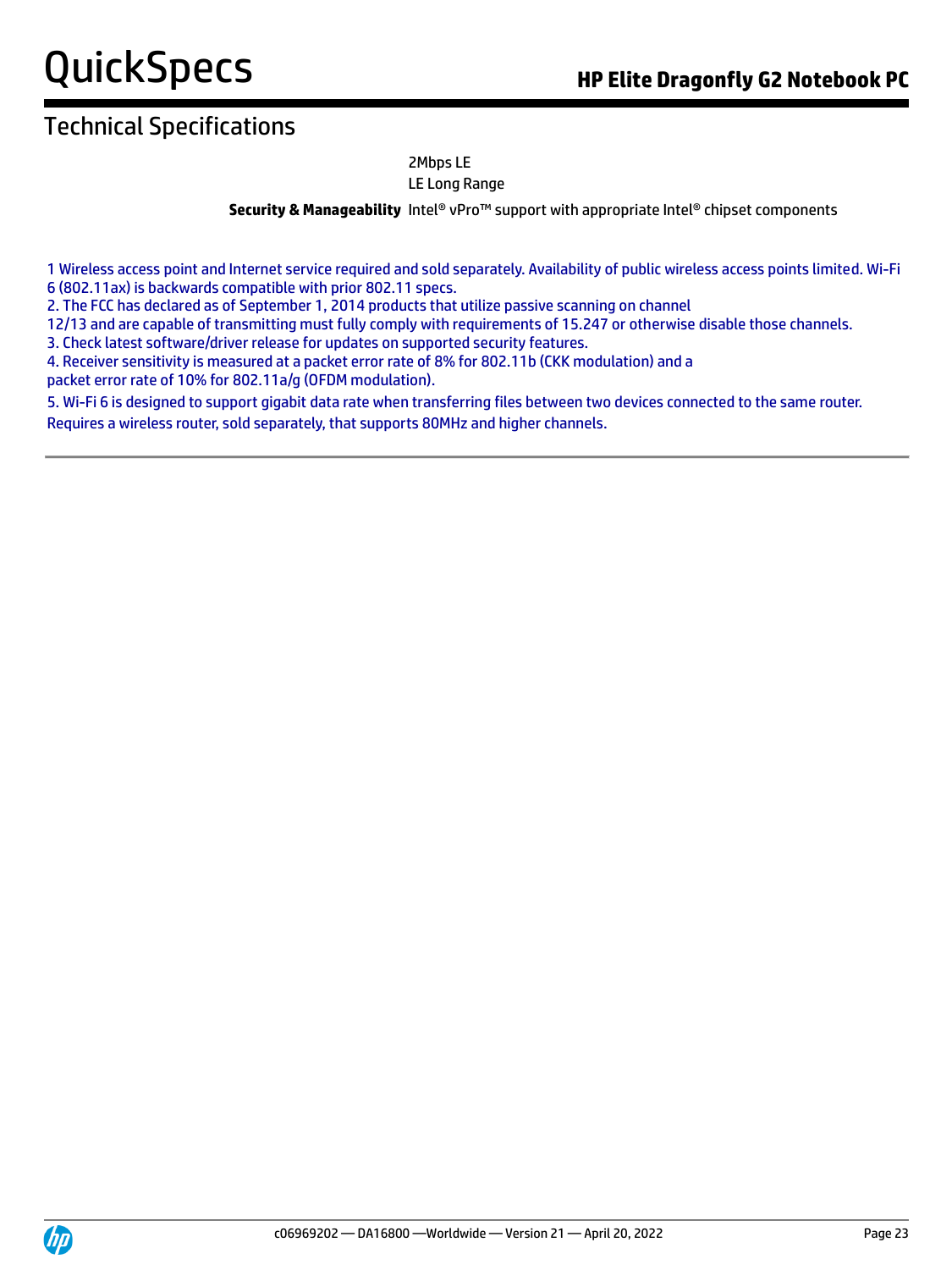| Intel® Wi-Fi 6 <sup>1</sup> AX201 and Wireless LAN Standards<br>Bluetooth <sup>®</sup> 5 (802.11ax<br>2x2, non-vPro <sup>®</sup> ,<br>supporting gigabit file<br>transfer speeds)<br>non-vPro® |                                              | IEEE 802.11a<br>IEEE 802.11b<br>IEEE 802.11g<br>IEEE 802.11n<br>IEEE 802.11ac<br><b>IEEE 802.11ax</b><br>IEEE 802.11d<br>IEEE 802.11e<br>IEEE 802.11h<br>IEEE 802.11i<br><b>IEEE 802.11k</b><br>IEEE 802.11r<br><b>IEEE 802.11v</b>                           |
|------------------------------------------------------------------------------------------------------------------------------------------------------------------------------------------------|----------------------------------------------|---------------------------------------------------------------------------------------------------------------------------------------------------------------------------------------------------------------------------------------------------------------|
|                                                                                                                                                                                                | <b>Interoperability</b>                      | Features Wi-Fi 6 technology                                                                                                                                                                                                                                   |
|                                                                                                                                                                                                | <b>Frequency Band</b>                        | 802.11b/g/n/ax<br>$-2.402 - 2.482$ GHz<br>802.11a/n/ac/ax<br>$-4.9 - 4.95$ GHz (Japan)<br>$-5.15 - 5.25$ GHz<br>$-5.25 - 5.35$ GHz<br>$-5.47 - 5.725$ GHz<br>$-5.825 - 5.850$ GHz                                                                             |
|                                                                                                                                                                                                | <b>Data Rates</b>                            | • 802.11b: 1, 2, 5.5, 11 Mbps<br>• 802.11g: 6, 9, 12, 18, 24, 36, 48, 54 Mbps<br>• 802.11a: 6, 9, 12, 18, 24, 36, 48, 54 Mbps<br>• 802.11n: max 300Mbps<br>• 802.11ac: 1733Mbps<br>• 802.11ax: max 2.4Gbps                                                    |
|                                                                                                                                                                                                | <b>Modulation</b>                            | Direct Sequence Spread Spectrum<br>OFDM, BPSK, QPSK, CCK, 16-QAM, 64-QAM, 256-QAM, 1024QAM                                                                                                                                                                    |
|                                                                                                                                                                                                | Security <sup>3</sup>                        | . IEEE compliant 64 / 128 bit WEP encryption for a/b/g mode only<br>•AES-CCMP: 128 bit in hardware<br>•802.1x authentication<br>.WPA, WPA2: 802.1x. WPA-PSK, WPA2-PSK, TKIP, and AES.<br>•WPA2 certification<br>•WPA3 certification<br>•IEEE 802.11i<br>•WAPI |
|                                                                                                                                                                                                | <b>Network Architecture</b><br><b>Models</b> | Ad-hoc (Peer to Peer)<br>Infrastructure (Access Point Required)                                                                                                                                                                                               |
|                                                                                                                                                                                                | <b>Roaming</b>                               | IEEE 802.11 compliant roaming between access points                                                                                                                                                                                                           |
|                                                                                                                                                                                                | Output Power <sup>2</sup>                    | • 802.11b: +17dBm minimum<br>• 802.11g: +16dBm minimum<br>• 802.11a: +17dBm minimum<br>• 802.11n HT20(2.4GHz): +14dBm minimum<br>• 802.11n HT40(2.4GHz): +13dBm minimum<br>• 802.11n HT20(5GHz): +14dBm minimum                                               |

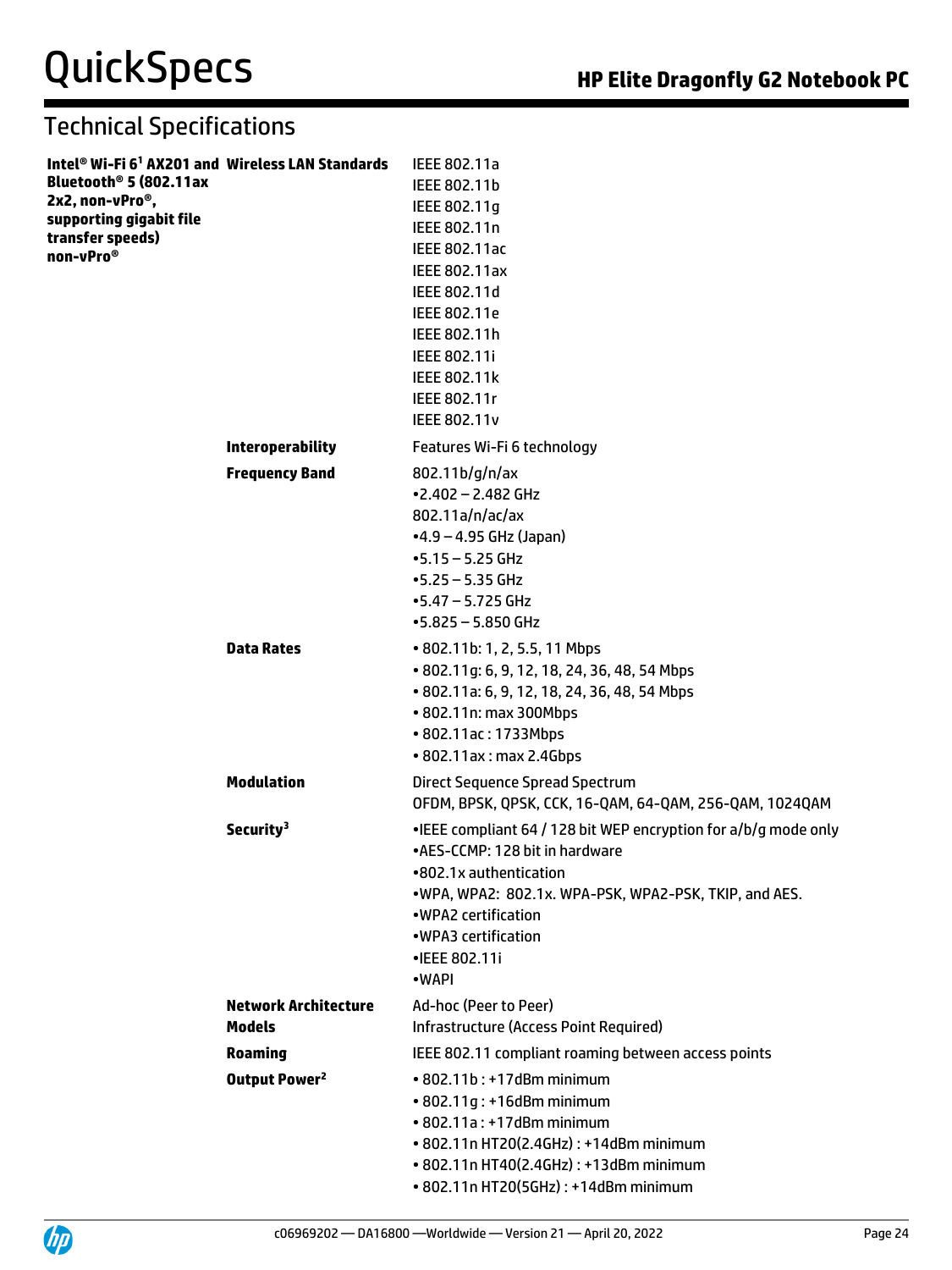## Technical Specifications

|                                         | • 802.11n HT40(5GHz): +13dBm minimum<br>• 802.11ac VHT80(5GHz): +10dBm minimum |                                                                        |  |
|-----------------------------------------|--------------------------------------------------------------------------------|------------------------------------------------------------------------|--|
|                                         | • 802.11ac VHT160(5GHz): +10dBm minimum                                        |                                                                        |  |
|                                         | • 802.11ax HE40(2.4GHz): +12dBm minimum                                        |                                                                        |  |
|                                         | • 802.11ax HE80(5GHz): +10dBm minimum                                          |                                                                        |  |
|                                         | • 802.11ax HE160(5GHz): +10dBm minimum                                         |                                                                        |  |
|                                         |                                                                                |                                                                        |  |
| <b>Power Consumption</b>                | •Transmit mode 2.0 W                                                           |                                                                        |  |
|                                         | •Receive mode 1.6 W<br>•Idle mode (PSP) 180 mW (WLAN Associated)               |                                                                        |  |
|                                         | •Idle mode50 mW (WLAN unassociated)                                            |                                                                        |  |
|                                         | •Connected Standby 10mW                                                        |                                                                        |  |
|                                         | •Radio disabled 8 mW                                                           |                                                                        |  |
|                                         |                                                                                |                                                                        |  |
| <b>Power Management</b>                 | 802.11 compliant power saving mode                                             | ACPI and PCI Express compliant power management                        |  |
|                                         |                                                                                |                                                                        |  |
| <b>Receiver Sensitivity<sup>4</sup></b> | •802.11b, 1Mbps: -93.5dBm maximum                                              |                                                                        |  |
|                                         | •802.11b, 11Mbps: -84dBm maximum                                               |                                                                        |  |
|                                         | · 802.11a/g, 6Mbps: -86dBm maximum                                             |                                                                        |  |
|                                         | • 802.11a/g, 54Mbps: -72dBm maximum<br>• 802.11n, MCS07: -67dBm maximum        |                                                                        |  |
|                                         |                                                                                |                                                                        |  |
|                                         | • 802.11n, MCS15: -64dBm maximum<br>• 802.11ac, MCS0(VHT80): -84dBm maximum    |                                                                        |  |
|                                         | • 802.11ac, MCS9(VHT80): -59dBm maximum                                        |                                                                        |  |
|                                         |                                                                                | • 802.11ac, MCS9(VHT160): -58.5dBm maximum                             |  |
|                                         | •802.11ax, MCS11(HE40): -57dBm maximum                                         |                                                                        |  |
|                                         | •802.11ax, MCS11(HE80): -54dBm maximum                                         |                                                                        |  |
|                                         | •802.11ax, MCS11(HE160): -53.5dBm maximum                                      |                                                                        |  |
| Antenna type                            |                                                                                | High efficiency antenna with spatial diversity, mounted in the display |  |
|                                         | enclosure                                                                      |                                                                        |  |
|                                         | Two embedded dual band 2.4/5 GHz antennas are provided to the card to          |                                                                        |  |
|                                         | support WLAN MIMO communications and Bluetooth communications                  |                                                                        |  |
| <b>Form Factor</b>                      | PCI-Express M.2 MiniCard with CNVi Interface                                   |                                                                        |  |
|                                         |                                                                                |                                                                        |  |
| <b>Dimensions</b>                       | 1. Type 2230: 2.3 x 22.0 x 30.0 mm<br>2. Type 1216: 1.67 x 12.0 x 16.0 mm      |                                                                        |  |
|                                         |                                                                                |                                                                        |  |
| Weight                                  | 1. Type 2230: 2.8g                                                             |                                                                        |  |
|                                         | 2. Type 126: 1.3g                                                              |                                                                        |  |
| <b>Operating Voltage</b>                | $3.3v +/- 9%$                                                                  |                                                                        |  |
| <b>Temperature</b>                      | <b>Operating</b>                                                               | 14 $\degree$ to 158 $\degree$ F (-10 $\degree$ to 70 $\degree$ C)      |  |
|                                         | <b>Non-operating</b>                                                           | $-40^{\circ}$ to 176° F (-40° to 80° C)                                |  |
| <b>Humidity</b>                         | <b>Operating</b>                                                               | 10% to 90% (non-condensing)                                            |  |
|                                         | <b>Non-operating</b>                                                           | 5% to 95% (non-condensing)"                                            |  |
| <b>Altitude</b>                         | <b>Operating</b>                                                               | 0 to 10,000 ft (3,048 m)                                               |  |
|                                         | <b>Non-operating</b>                                                           | 0 to 50,000 ft (15,240 m)"                                             |  |
| <b>LED Activity</b>                     | LED Amber - Radio OFF; LED Off - Radio ON                                      |                                                                        |  |
|                                         |                                                                                |                                                                        |  |

#### **HP Integrated Module with Bluetooth 4.0/4.1/4.2/5.0/5.1/5.2 Wireless Technology**

**Bluetooth Specification** 4.0/4.1/4.2/5.0/5.1/5.2 Compliant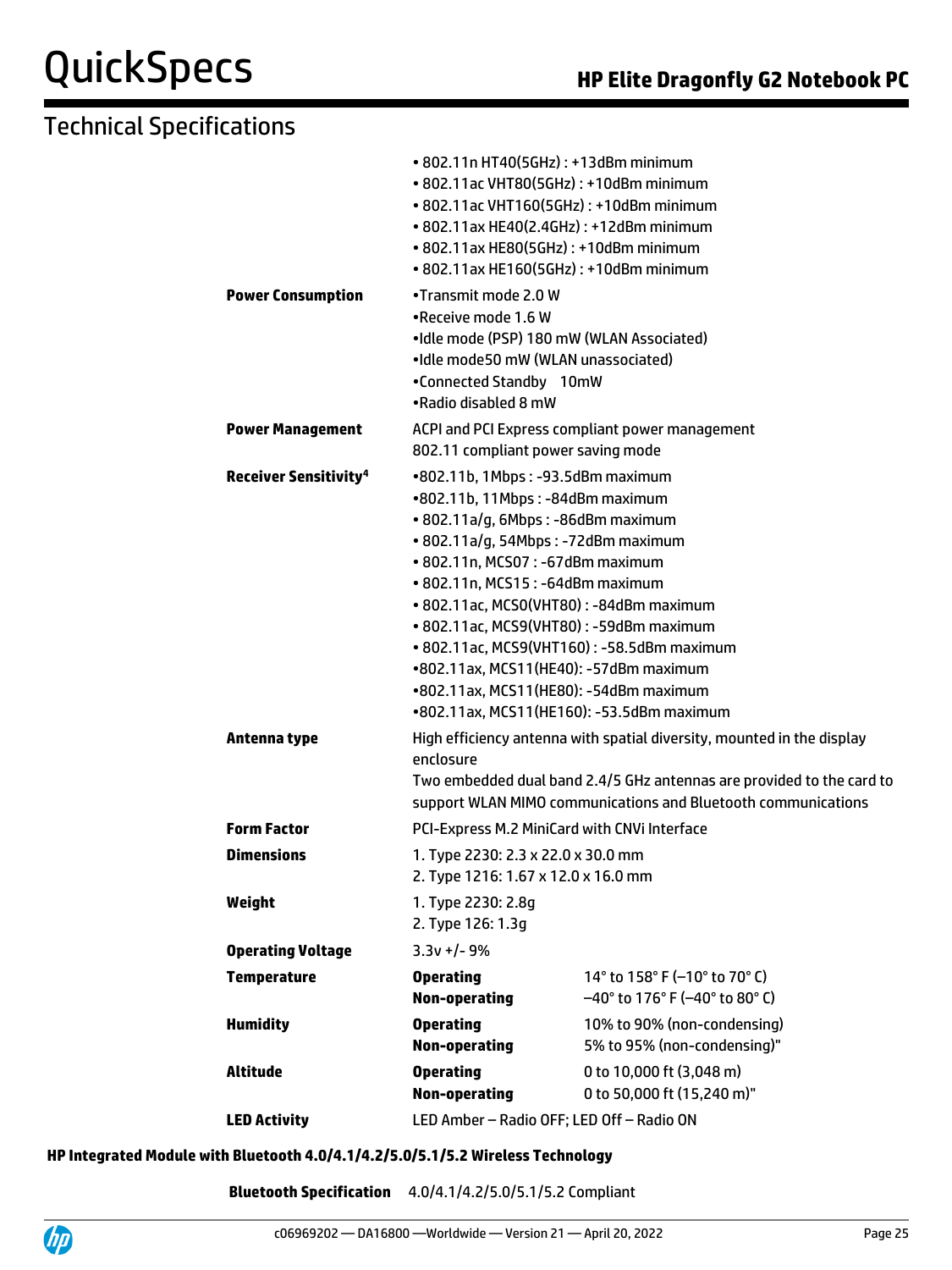| <b>Frequency Band</b>                            | 2402 to 2480 MHz                                                                                                                                                                                                                                                                                                                                                                                                                                                                                                                                                                                                                                                                                                                                                                                        |
|--------------------------------------------------|---------------------------------------------------------------------------------------------------------------------------------------------------------------------------------------------------------------------------------------------------------------------------------------------------------------------------------------------------------------------------------------------------------------------------------------------------------------------------------------------------------------------------------------------------------------------------------------------------------------------------------------------------------------------------------------------------------------------------------------------------------------------------------------------------------|
| <b>Number of Available</b><br><b>Channels</b>    | Legacy: 0~79 (1 MHz/CH)<br>BLE: 0~39 (2 MHz/CH)                                                                                                                                                                                                                                                                                                                                                                                                                                                                                                                                                                                                                                                                                                                                                         |
| <b>Signaling Data Rate</b>                       | Legacy: 3 Mbps data rate; throughput up to 2.17 Mbps<br>BLE: 1 Mbps data rate; throughput up to 0.2 Mbps<br>Legacy: Synchronous Connection Oriented links up to 3, 64 kbps, voice<br>channels<br>Legacy: Asynchronous Connection Less links 2178.1 kbps/177.1 kbps<br>asymmetric (3-DH5) or 864 kbps symmetric (3-EV5)                                                                                                                                                                                                                                                                                                                                                                                                                                                                                  |
| <b>Transmit Power</b>                            | The Bluetooth component shall operate as a Class II Bluetooth device with<br>a maximum transmit power of +9.5 dBm for BR and EDR.                                                                                                                                                                                                                                                                                                                                                                                                                                                                                                                                                                                                                                                                       |
| <b>Power Consumption</b>                         | Peak (Tx): 330 mW<br>Peak (Rx): 230 mW<br>Selective Suspend: 17 mW                                                                                                                                                                                                                                                                                                                                                                                                                                                                                                                                                                                                                                                                                                                                      |
| <b>Bluetooth Software</b><br><b>Supported</b>    | Microsoft Windows Bluetooth Software                                                                                                                                                                                                                                                                                                                                                                                                                                                                                                                                                                                                                                                                                                                                                                    |
| <b>Power Management</b>                          | Microsoft Windows ACPI, and USB Bus Support                                                                                                                                                                                                                                                                                                                                                                                                                                                                                                                                                                                                                                                                                                                                                             |
| <b>Certifications</b>                            | FCC (47 CFR) Part 15C, Section 15.247 & 15.249                                                                                                                                                                                                                                                                                                                                                                                                                                                                                                                                                                                                                                                                                                                                                          |
| <b>Power Management</b><br><b>Certifications</b> | ETS 300 328, ETS 300 826<br>Low Voltage Directive IEC950<br>UL, CSA, and CE Mark                                                                                                                                                                                                                                                                                                                                                                                                                                                                                                                                                                                                                                                                                                                        |
| <b>Bluetooth Profiles</b><br><b>Supported</b>    | BT4.1-ESR 5/6/7 Compliance<br>LE Link Layer Ping<br><b>LE Dual Mode</b><br>LE Link Layer<br>LE Low Duty Cycle Directed Advertising<br>LE L2CAP Connection Oriented Channels<br>Train Nudging & Interlaced Scan<br><b>BT4.2 ESR08 Compliance</b><br>LE Secure Connection- Basic/Full<br>LE Privacy 1.2 - Link Layer Privacy<br>LE Privacy 1.2 - Extended Scanner Filter Policies<br>LE Data Packet Length Extension<br><b>FAX Profile (FAX)</b><br><b>Basic Imaging Profile (BIP)2</b><br><b>Headset Profile (HSP)</b><br>Hands Free Profile (HFP)<br><b>Advanced Audio Distribution Profile (A2DP)</b><br><b>BT5.2</b><br>ESR9/10 Compliance<br><b>LE Advertisement Extensions</b><br><b>Channel Selection Algo</b><br>Limited High Duty Cycle Non-Connectable Advertising<br>2Mbps LE<br>LE Long Range |

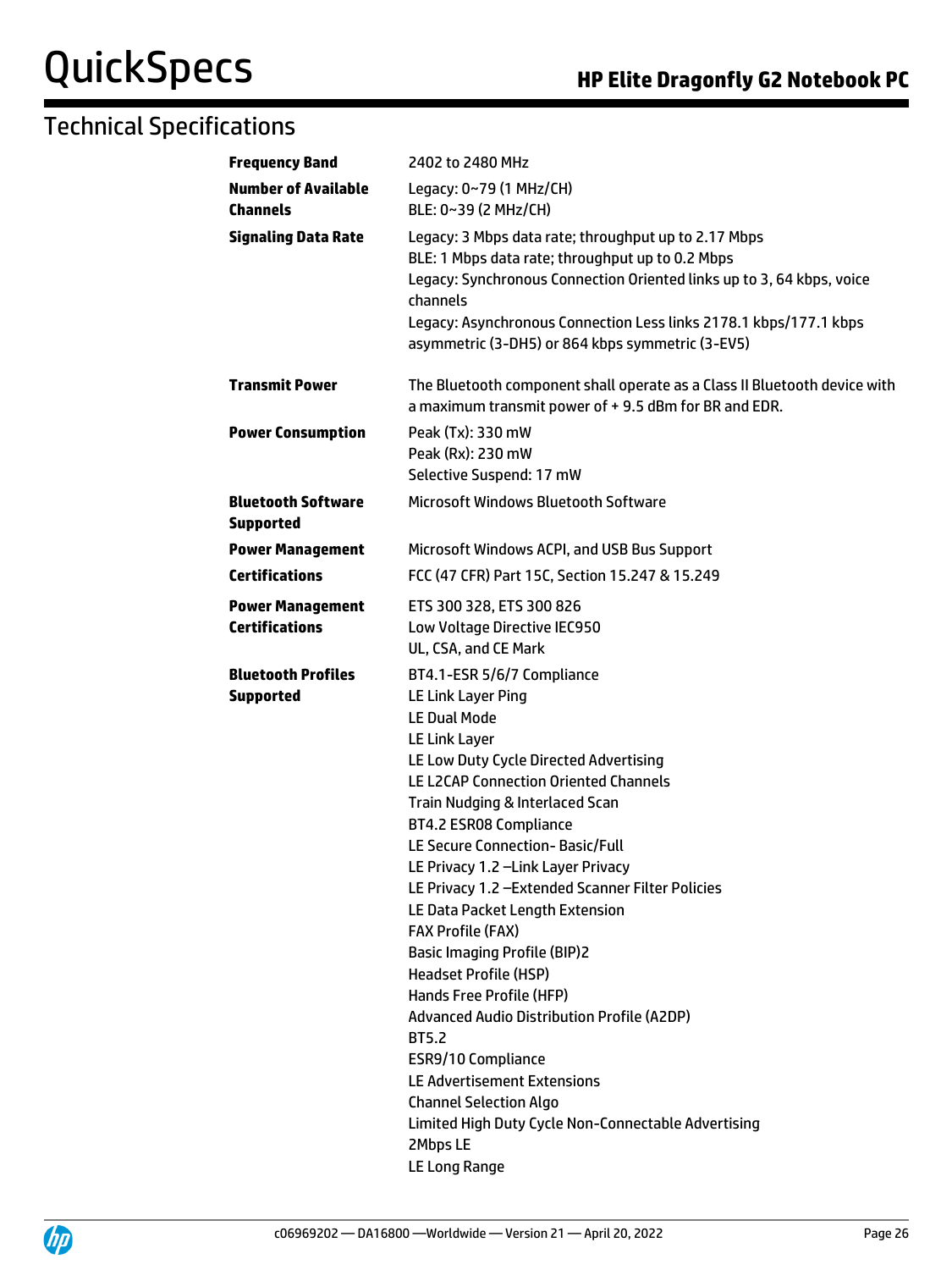1. Wireless access point and Internet service required and sold separately. Availability of public wireless access points limited. Wi-Fi 6 (802.11ax) is backwards compatible with prior 802.11 specs.

2. The FCC has declared as of September 1, 2014 products that utilize passive scanning on channel

12/13 and are capable of transmitting must fully comply with requirements of 15.247 or otherwise disable those channels.

3. Check latest software/driver release for updates on supported security features.

4. Receiver sensitivity is measured at a packet error rate of 8% for 802.11b (CKK modulation) and a

packet error rate of 10% for 802.11a/g (OFDM modulation).

5. Wi-Fi 6 is designed to support gigabit data rate when transferring files between two devices connected to the same router. Requires a wireless router, sold separately, that supports 80MHz and higher channels..

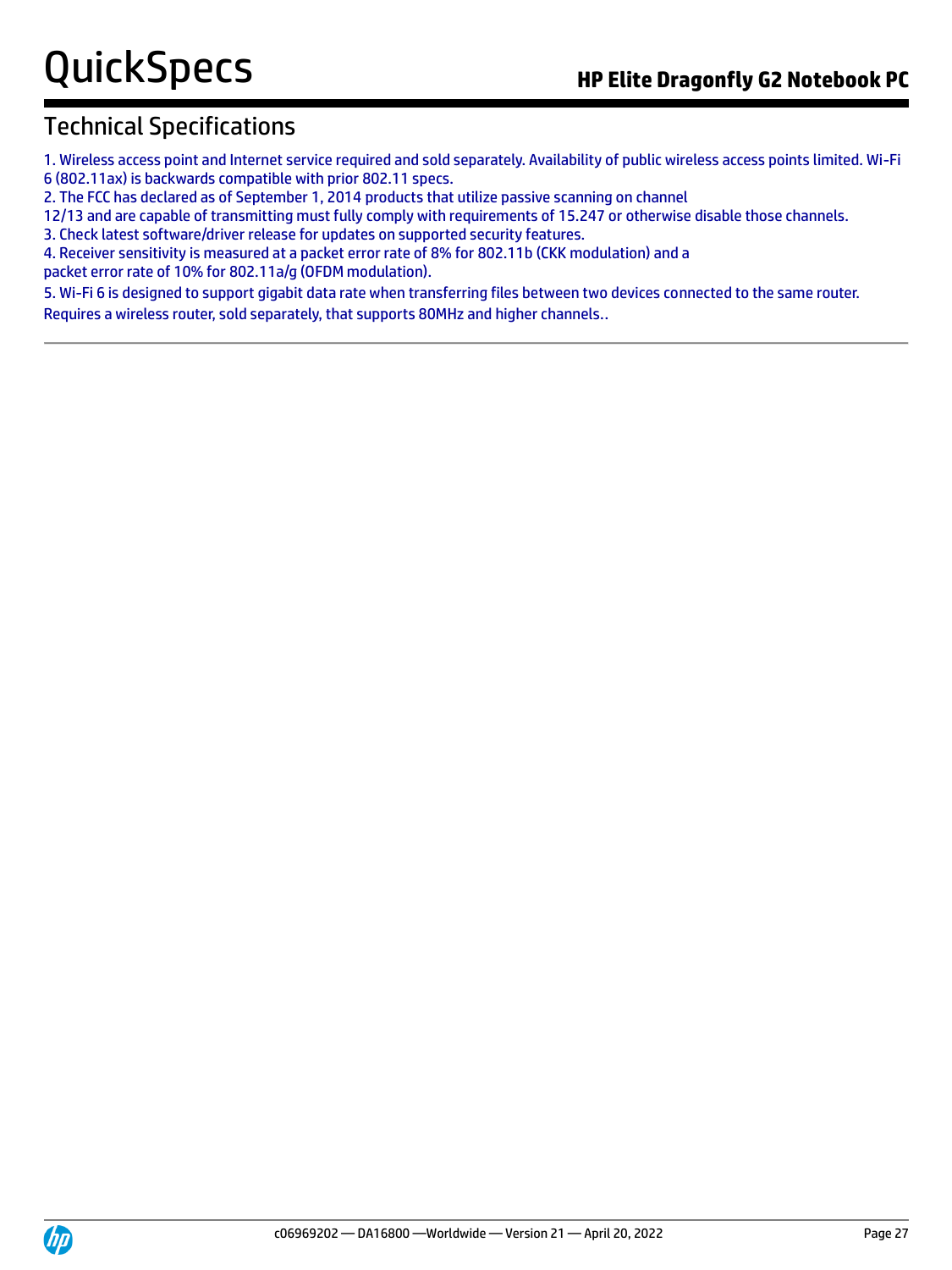| Qualcomm®<br>Snapdragon™<br>X55 5G<br>Modem <sup>1</sup> | <b>Technology/Operating</b><br>bands | WCDMA/HSDPA/HSUPA/HSPA+ operating bands:<br>Band 1: 1920 to 1980 MHz (UL), 2110 to 2170 MHz (DL)<br>Band 2: 1850 to 1910 MHz (UL), 1930 to 1990 MHz (DL)<br>Band 4: 1710 to 1755 MHz (UL), 2110 to 2155 MHz (DL)<br>Band 5: 824 to 849 MHz (UL), 869 to 894 MHz (DL)<br>Band 6: 830 to 840 MHz (UL), 875 to 885 MHz (DL)<br>Band 8: 880 to 915 MHz (UL), 925 to 960 MHz (DL)<br>Band 9: 1750 to 1785 MHz(UL), 1845to 1880 MHz (DL)<br>Band 19: 830 to 845 MHz (UL), 875 to 890 MHz (DL)                                                                                                                                                                                                                                                                                                                                                                                                                                                                                                                                                                                                                                                                                                                                                                                                                                                                                                                                                  |
|----------------------------------------------------------|--------------------------------------|------------------------------------------------------------------------------------------------------------------------------------------------------------------------------------------------------------------------------------------------------------------------------------------------------------------------------------------------------------------------------------------------------------------------------------------------------------------------------------------------------------------------------------------------------------------------------------------------------------------------------------------------------------------------------------------------------------------------------------------------------------------------------------------------------------------------------------------------------------------------------------------------------------------------------------------------------------------------------------------------------------------------------------------------------------------------------------------------------------------------------------------------------------------------------------------------------------------------------------------------------------------------------------------------------------------------------------------------------------------------------------------------------------------------------------------|
|                                                          |                                      | LTE FDD/TDD operating bands:<br>Band 1: 1920 to 1980 MHz (UL), 2110 to 2170 MHz (DL)<br>Band 2: 1850 to 1910 MHz (UL), 1930 to 1990 MHz (DL)<br>Band 3: 1710 to 1785 MHz (UL), 1805 to 1880 MHz (DL)<br>Band 4: 1710 to 1755 MHz (UL), 2110 to 2155 MHz (DL)<br>Band 5: 824 to 849 MHz (UL), 869 to 894 MHz (DL)<br>Band 7: 2500 to 2570 MHz (UL), 2620 to 2690 MHz (DL)<br>Band 8: 880 to 915 MHz (UL), 925 to 960 MHz (DL)<br>Band 12: 699 to 716 MHz (UL), 729 to 746 MHz (DL)<br>Band 13: 777 to 787 MHz (UL), 746 to 756 MHz (DL)<br>Band 14: 788 to 798 MHz (UL), 758 to 768 MHz (DL)<br>Band 17: 704 to 716 MHz (UL), 734 to 746 MHz (DL)<br>Band 18: 815 to 830 MHz (UL), 860 to 875 MHz (DL)<br>Band 19: 830 to 845 MHz (UL), 875 to 890 MHz (DL)<br>Band 20: 832 to 862 MHz (UL), 791 to 821 MHz (DL)<br>Band 25: 1850 to 1915 MHz (UL), 1930 to 1995 MHz (DL)<br>Band 26: 814 to 849 MHz (UL), 859 to 894 MHz (DL)<br>Band 28: 703 to 748 MHz (UL), 758 to 803 MHz (DL)<br>Band 29: 717 to 728 MHz (DL)<br>Band 30: 2305 to 2315 MHz (UL) 2350 to 2360 MHz (DL)<br>Band 34: 2010 to 2025 MHz (UL/DL)<br>Band 38: 2570 to 2620 MHz (UL/DL)<br>Band 39: 1880 to 1920 MHz (UL/DL)<br>Band 40: 2300 to 2400 MHz (UL/DL)<br>Band 41: 2496 to 2690 MHz (UL/DL)<br>Band 42: 3400 to 3600 MHZ (UL/DL)<br>Band 46: 5150 to 5925 MHZ (DL)<br>Band 48: 3550 to 3700 MHZ (UL/DL)<br>Band 66: 1710 to 1800 MHz (UL), 2110 to 2200 MHz (DL) |
|                                                          |                                      | 5GNR Sub 6GHZ:<br>n1: 1920 to 1980 MHz (UL), 2110 to 2170 MHz (DL)<br>n2: 1850 to 1910 MHz (UL), 1930 to 1990 MHz (DL)<br>n3: 1710 to 1785 MHz (UL), 1805 to 1880 MHz (DL)<br>n5: 824 to 849 MHz (UL), 869 to 894 MHz (DL)<br>n7: 2500 to 2570 MHz (UL), 2620 to 2690 MHz (DL)<br>n8: 880 to 915 MHz (UL), 925 to 960 MHz (DL)<br>n12: 699 to 716 MHz (UL), 729 to 746 MHz (DL)<br>n20: 832 to 862 MHz (UL), 791 to 821 MHz (DL)<br>n28: 703 to 748 MHz (UL), 758 to 803 MHz (DL)<br>n41: 2496 to 2690 MHz (UL/DL)<br>n66: 1710 to 1800 MHz (UL), 2110 to 2200 MHz (DL)<br>n77: 3300 to 4200 MHz (UL/DL)<br>n78: 3300 to 3800 MHz (UL/DL)<br>n79: 4400 to 5000 MHz (UL/DL)                                                                                                                                                                                                                                                                                                                                                                                                                                                                                                                                                                                                                                                                                                                                                               |

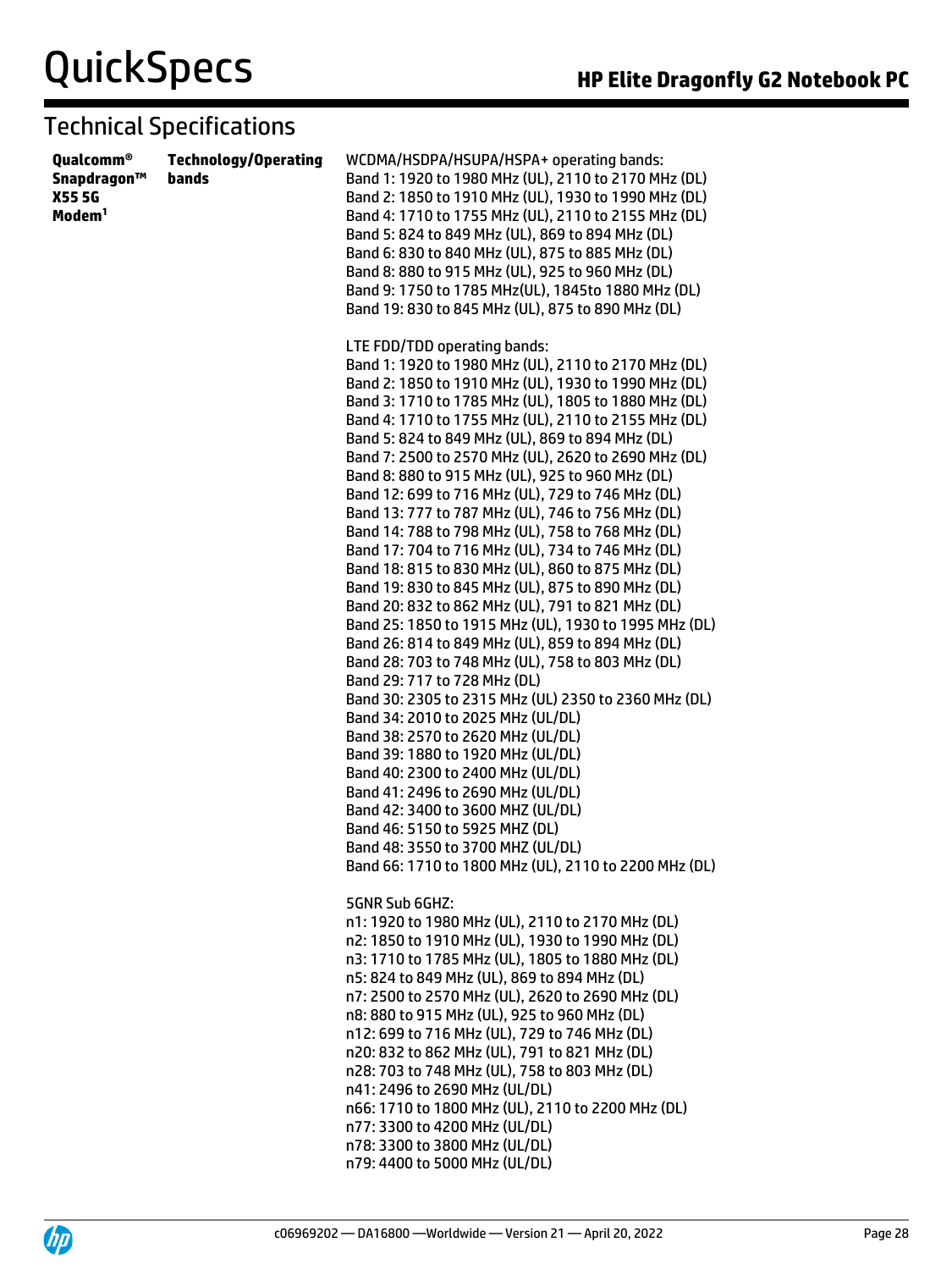| Wireless protocol<br>standards                              | <b>5GNR Air Interface</b><br>L3GPP Rel15 5G NR sub-6<br>LTE Rel14<br>20 layers and 2 Gbps downlink (DL) throughput $-4 \times 4$ MIMO across 5x CA<br>200 Mbps uplink (UL) throughput - 40 MHz ULCA and 256 QAM<br><b>WCDMA</b>                                                      |
|-------------------------------------------------------------|--------------------------------------------------------------------------------------------------------------------------------------------------------------------------------------------------------------------------------------------------------------------------------------|
| GPS                                                         | R99, 3GPP Release 5, 6, 7 and 8 UMTS Specification<br>Standalone, A-GPS (MS-A, MS-B)                                                                                                                                                                                                 |
| <b>GPS bands</b>                                            | GPS: L1 (1575.42MHz)<br><b>GLONASS: L1 (1602MHz)</b><br>BeidouB1(1561.098MHz)<br>Galileo E1 (1575.42)                                                                                                                                                                                |
| <b>Maximum data rates</b><br><b>Maximum output</b><br>power | 5G sub 6G: 3.8 Gbps<br>LTE: ue-CategoryDL 20, (DL: 2 Gbps)<br>ue-CategoryUL 18, (UL: 200Mbps)<br>DC-HSPA+: 42 Mbps (Download), 5.76 Mbps (Upload)<br>HSPA+: 21Mbps (Download), 5.76 Mbps (Upload)<br>LTE: 23 dBm in all band except B41<br>LTE B41 HPUE = $26dBm$<br>HSPA+: 23.5 dBm |
| <b>Maximum power</b><br>consumption<br><b>Form Factor</b>   | 5G Sub 6:2500 mA<br>LTE: 1,300 mA (peak); 1100 mA (average)<br>HSPA+: 1,100 mA (peak); 800 mA (average)<br>M.2, 3042-S3 Key B                                                                                                                                                        |
| Weight                                                      | 8 g                                                                                                                                                                                                                                                                                  |
| <b>Dimensions</b><br>(Length x Width x<br><b>Thickness)</b> | 42 mm × 30 mm × 2.6 mm<br>eradula in patienal and musical la configurad at the factorus. Medula designed for EC noturedia no coniqu                                                                                                                                                  |

1. Qualcomm® 5G module is optional and must be configured at the factory. Module designed for 5G networks as carriers deploy Evolved-Universal Terrestrial Radio Access New Radio Dual Connectivity (ENDC) with both 100Mhz of 5G NR and LTE channel bandwidth, using 256QAM 4x4, requires activation and separately purchased service contract. Check with service provider for coverage and availability in your area. Connection, upload and download speeds will vary due to network, location, environment, network conditions, and other factors. 5G LTE not available on all products, in all regions. Backwards compatible to 4G LTE and 3G HSPA technologies. 5G LTE module is available where carrier supported.

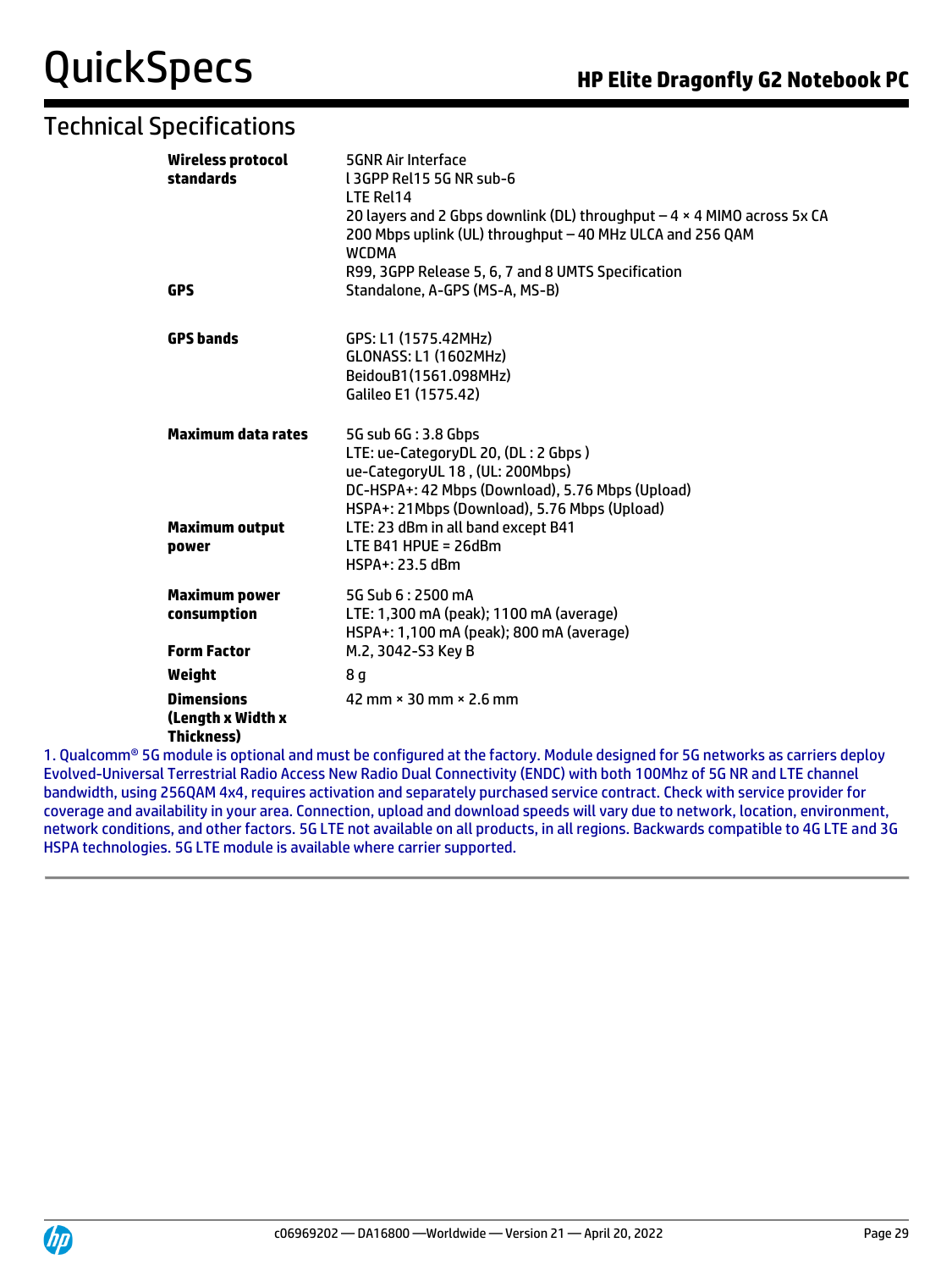| Intel® XMM™ 7360 LTE-<br>Advanced CAT9 <sup>1</sup> | <b>Technology/Operating</b><br>bands                        | <b>FDD LTE:</b><br>2100 (Band 1), 1900 (Band 2), 1800 (Band 3),<br>1700/2100 (Band 4), 850 (Band 5), 2600 (Band 7), 900 (Band 8), 1400<br>(Band 11), 700 (Band 12 lower), 700 (Band 13 upper), 700 (Band 17 lower),<br>850 (Band 18 lower), 850 (Band 19 upper), 800 (Band 20), 1400 (Band 21),<br>850 (Band 26), 700 (Band 28), 700 (Band 29 RX only), 2300 (Band 30),<br>1700/2100 (Band 66).<br><b>TDD LTE:</b><br>2600 (Band 38), 1900 (Band 39), 2400 (Band 40), 2500 (Band 41).<br>HSPA+: 2100 (Band 1), 1900 (Band 2), 1700/2100 (Band 4),<br>850 (Band 5), 900 (Band 8) MHz |
|-----------------------------------------------------|-------------------------------------------------------------|-------------------------------------------------------------------------------------------------------------------------------------------------------------------------------------------------------------------------------------------------------------------------------------------------------------------------------------------------------------------------------------------------------------------------------------------------------------------------------------------------------------------------------------------------------------------------------------|
|                                                     | <b>Wireless protocol</b><br>standards                       | 3GPP Release 11 LTE Specification CAT.9, MAX 60MHz aggregation BW<br>WCDMA R99, 3GPP Release 5, 6, 7 and 8 UMTS Specification                                                                                                                                                                                                                                                                                                                                                                                                                                                       |
|                                                     | <b>GPS</b>                                                  | Standalone, A-GPS (MS-A, MS-B)                                                                                                                                                                                                                                                                                                                                                                                                                                                                                                                                                      |
|                                                     | <b>GPS bands</b>                                            | GPS 1575.42 MHz ± 1.023 MHz, GLONASS 1596-1607MHz, Beidou<br>1561.098 ± 2.046 MHz                                                                                                                                                                                                                                                                                                                                                                                                                                                                                                   |
|                                                     | <b>Maximum data rates</b>                                   | LTE: 450 Mbps (DL 3CA), 50 Mbps (Upload)<br>DC-HSPA+: 42 Mbps (Download), 5.76 Mbps (Upload)<br>HSPA+: 21Mbps (Download), 5.76 Mbps (Upload)                                                                                                                                                                                                                                                                                                                                                                                                                                        |
|                                                     | <b>Maximum output power</b>                                 | LTE: 23 dBm<br>HSPA+: 23.5 dBm                                                                                                                                                                                                                                                                                                                                                                                                                                                                                                                                                      |
|                                                     | <b>Maximum power</b><br>consumption                         | LTE: 1,200 mA (peak); 900 mA (average)<br>HSPA+: 1,100 mA (peak); 800 mA (average)                                                                                                                                                                                                                                                                                                                                                                                                                                                                                                  |
|                                                     | <b>Form Factor</b>                                          | M.2, 3042-S3 Key B                                                                                                                                                                                                                                                                                                                                                                                                                                                                                                                                                                  |
|                                                     | Weight                                                      | 6.2 <sub>g</sub>                                                                                                                                                                                                                                                                                                                                                                                                                                                                                                                                                                    |
|                                                     | <b>Dimensions</b><br>(Length x Width x<br><b>Thickness)</b> | 42 x 30 x 2.3 mm                                                                                                                                                                                                                                                                                                                                                                                                                                                                                                                                                                    |

1. Mobile Broadband is an optional feature. Connection requires wireless data service contract, network support, and is not available in all areas. Contact service provider to determine the coverage area and availability. Connections speeds will vary due to locations, environment, network conditions, and other factors. 4G LTE not available on all products or in all countries.

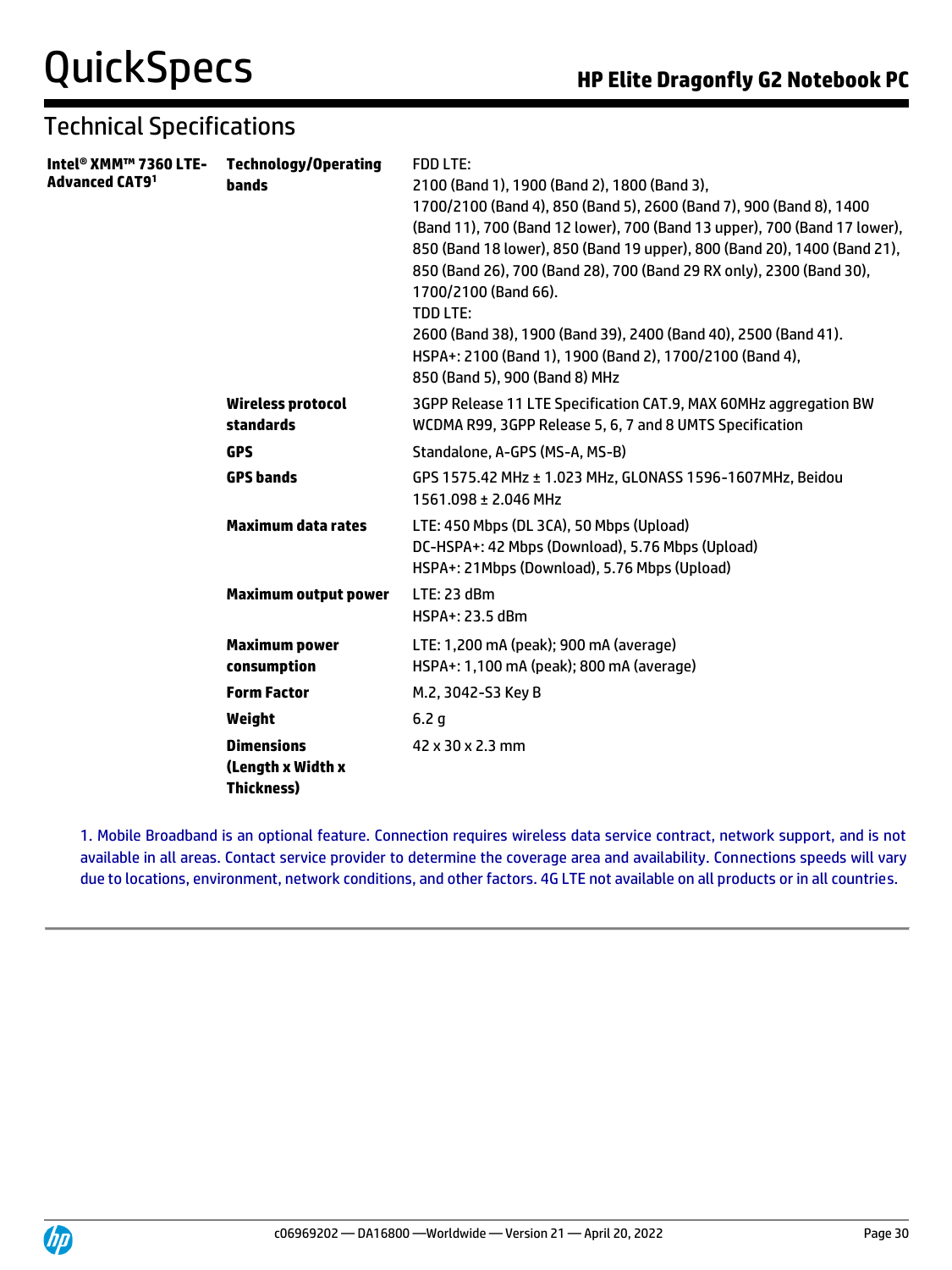#### **POWER**

| <b>AC Adapter 65 Watt nPFC</b><br><b>Slim USB type C Straight</b> | <b>Dimensions</b>                              | 88x53.5x21mm                                                                                                                                                                                                                                                                                                                                                                          |                                                                                                                                                                                                         |  |
|-------------------------------------------------------------------|------------------------------------------------|---------------------------------------------------------------------------------------------------------------------------------------------------------------------------------------------------------------------------------------------------------------------------------------------------------------------------------------------------------------------------------------|---------------------------------------------------------------------------------------------------------------------------------------------------------------------------------------------------------|--|
|                                                                   | Weight                                         | unit: 220g +/- 10g                                                                                                                                                                                                                                                                                                                                                                    |                                                                                                                                                                                                         |  |
| 1.0 <sub>m</sub>                                                  | Input                                          | 100 to 240 VAC                                                                                                                                                                                                                                                                                                                                                                        |                                                                                                                                                                                                         |  |
|                                                                   |                                                | <b>Input Efficiency</b>                                                                                                                                                                                                                                                                                                                                                               | 81.5% min at 115 Vac/ 230Vac @ 5V/3A<br>86.7% min at 115 Vac/ 230Vac @ 9V/3A<br>88% min at 115 Vac/ 230Vac @ 12V/5A<br>89% min at 115 Vac/ 230Vac @ 15V/4.33A<br>89% min at 115 Vac/ 230Vac @ 20V/3.25A |  |
|                                                                   |                                                | <b>Input frequency range</b>                                                                                                                                                                                                                                                                                                                                                          | $47 \sim 63$ Hz                                                                                                                                                                                         |  |
|                                                                   |                                                | <b>Input AC current</b>                                                                                                                                                                                                                                                                                                                                                               | 1.7 A at 90 VAC and maximum load                                                                                                                                                                        |  |
|                                                                   | <b>Output</b>                                  | <b>Output power</b>                                                                                                                                                                                                                                                                                                                                                                   | 65W                                                                                                                                                                                                     |  |
|                                                                   |                                                | <b>DC</b> output                                                                                                                                                                                                                                                                                                                                                                      | 5V/9V/12V/15V/20V                                                                                                                                                                                       |  |
|                                                                   |                                                | Hold-up time                                                                                                                                                                                                                                                                                                                                                                          | 5ms at 115 Vac input                                                                                                                                                                                    |  |
|                                                                   |                                                | <b>Output current limit</b>                                                                                                                                                                                                                                                                                                                                                           | 8.0A                                                                                                                                                                                                    |  |
|                                                                   | <b>Connector</b>                               | <b>USB Type-C</b>                                                                                                                                                                                                                                                                                                                                                                     |                                                                                                                                                                                                         |  |
|                                                                   | <b>Environmental Design</b>                    | <b>Operating temperature</b>                                                                                                                                                                                                                                                                                                                                                          | 32°Fto 95°F (0°to 35°C)                                                                                                                                                                                 |  |
|                                                                   |                                                | <b>Non-operating (storage)</b><br>temperature                                                                                                                                                                                                                                                                                                                                         | -4°Fto 185°F (-20°to 85°C)                                                                                                                                                                              |  |
|                                                                   |                                                | <b>Altitude</b>                                                                                                                                                                                                                                                                                                                                                                       | 0 to 16,400 ft (0 to 5000m)                                                                                                                                                                             |  |
|                                                                   |                                                | <b>Humidity</b>                                                                                                                                                                                                                                                                                                                                                                       | 5% to 95%                                                                                                                                                                                               |  |
|                                                                   |                                                | <b>Storage Humidity</b>                                                                                                                                                                                                                                                                                                                                                               | 5% to 95%                                                                                                                                                                                               |  |
|                                                                   | <b>EMI and Safety</b><br><b>Certifications</b> | Eg:<br>*CE Mark - full compliance with LVD and EMC directives<br>* Worldwide safety standards - IEC60950-1 and/or IEC62368-1, EN60950-<br>1 and/or EN62368-1, UL60950-1 and/or UL62368-1, Class1, SELV;<br>Agency approvals - C-UL-US, NORDICS, DENAN, EN55032 Class B, FCC<br>Class B, CISPR32 Class B, CCC, NOM-001 NYCE.<br>* MTBF - over 200,000 hours at 25°C ambient condition. |                                                                                                                                                                                                         |  |
| <b>AC Adapter 65 Watt nPFC</b><br><b>Standard USB type C</b>      | <b>Dimensions</b>                              | 90.0x51x28.5mm                                                                                                                                                                                                                                                                                                                                                                        |                                                                                                                                                                                                         |  |
| <b>Straight 1.0m</b>                                              | Weight                                         | unit: 250q +/- 10q                                                                                                                                                                                                                                                                                                                                                                    |                                                                                                                                                                                                         |  |
|                                                                   | Input                                          | 100 to 240 VAC                                                                                                                                                                                                                                                                                                                                                                        |                                                                                                                                                                                                         |  |
|                                                                   |                                                | <b>Input Efficiency</b>                                                                                                                                                                                                                                                                                                                                                               | 81.5% min at 115 Vac/ 230Vac @ 5V/3A<br>86.7% min at 115 Vac/ 230Vac @ 9V/3A<br>88% min at 115 Vac/ 230Vac @ 12V/5A<br>89% min at 115 Vac/ 230Vac @ 15V/4.33A<br>89% min at 115 Vac/ 230Vac @ 20V/3.25A |  |
|                                                                   |                                                | <b>Input frequency range</b>                                                                                                                                                                                                                                                                                                                                                          | $47 \sim 63$ Hz                                                                                                                                                                                         |  |
|                                                                   |                                                | <b>Input AC current</b>                                                                                                                                                                                                                                                                                                                                                               | 1.6 A at 90 VAC and maximum load                                                                                                                                                                        |  |
|                                                                   | <b>Output</b>                                  | <b>Output power</b>                                                                                                                                                                                                                                                                                                                                                                   | 65W                                                                                                                                                                                                     |  |
|                                                                   |                                                | <b>DC</b> output                                                                                                                                                                                                                                                                                                                                                                      | 5V/9V/12V/15V/20V                                                                                                                                                                                       |  |
|                                                                   |                                                | Hold-up time                                                                                                                                                                                                                                                                                                                                                                          | 5ms at 115 Vac input                                                                                                                                                                                    |  |
|                                                                   |                                                | <b>Output current limit</b>                                                                                                                                                                                                                                                                                                                                                           | 8.0A Max.                                                                                                                                                                                               |  |
|                                                                   | <b>Connector</b>                               | <b>USB TYPE C</b>                                                                                                                                                                                                                                                                                                                                                                     |                                                                                                                                                                                                         |  |
|                                                                   | <b>Environmental Design</b>                    | <b>Operating temperature</b>                                                                                                                                                                                                                                                                                                                                                          | 32°F to 95°F (0°to 35°C)                                                                                                                                                                                |  |

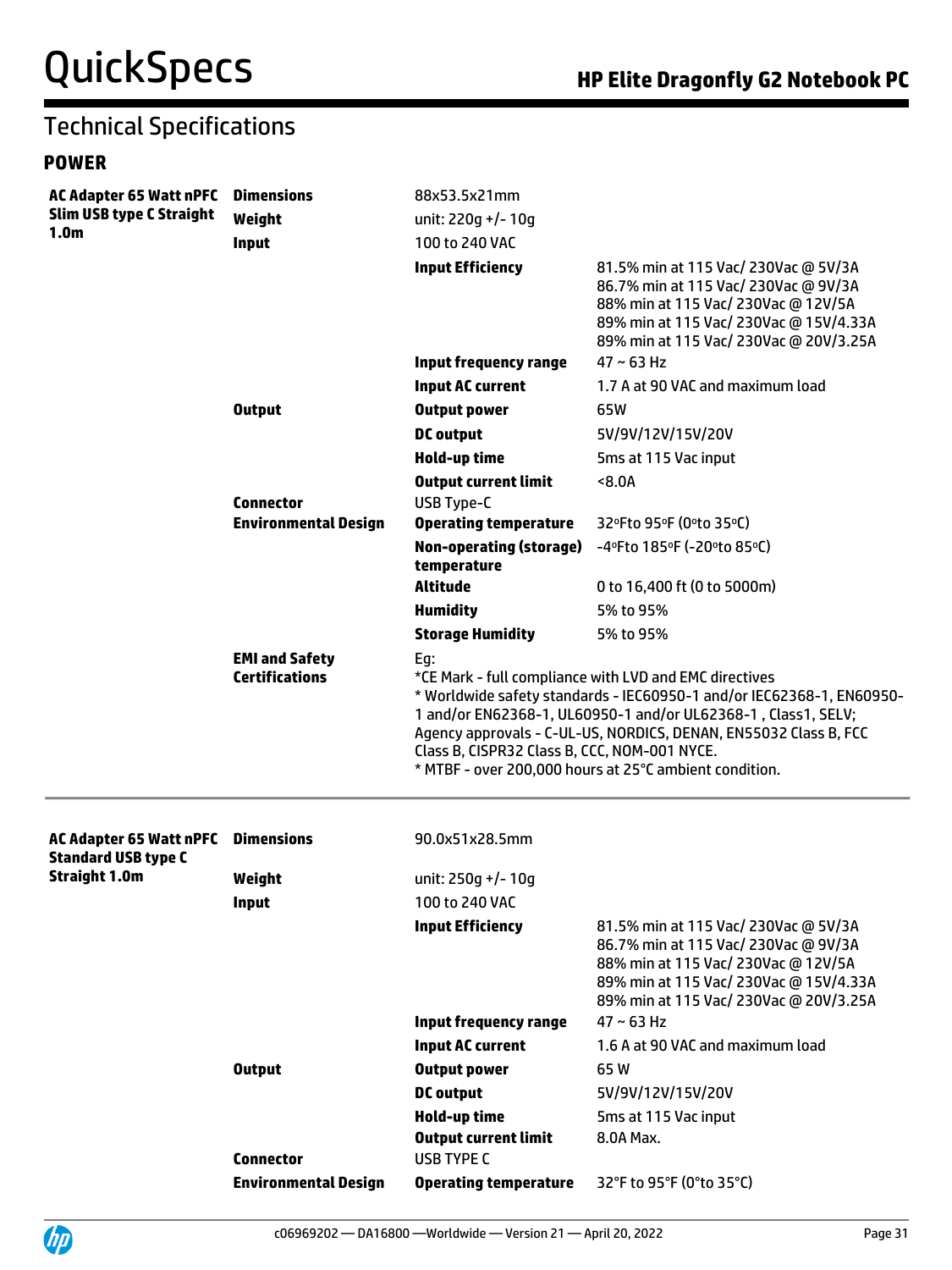|                         |                                                    | temperature                             | Non-operating (storage) -4°F to 185°F (-20°to 85°C)                                                                                                                                                                                                                                                                     |
|-------------------------|----------------------------------------------------|-----------------------------------------|-------------------------------------------------------------------------------------------------------------------------------------------------------------------------------------------------------------------------------------------------------------------------------------------------------------------------|
|                         |                                                    | Altitude                                | 0 to 16,400 ft (0 to 5000m)                                                                                                                                                                                                                                                                                             |
|                         |                                                    | <b>Humidity</b>                         | 20% to 95%                                                                                                                                                                                                                                                                                                              |
|                         |                                                    | <b>Storage Humidity</b>                 | 10% to 95%                                                                                                                                                                                                                                                                                                              |
|                         | <b>Safety Certifications</b>                       |                                         | - CE Mark - full compliance with LVD and EMC directives<br>- Worldwide safety standards -IEC60950, EN60950, UL60950, UL62368,<br>Class1, SELV; Agency approvals - C-UL-US, NORDICS, DENAN, EN55022<br>Class B, FCC Class B, CISPR22 Class B, CCC, NOM-1 NYCE.<br>- MTBF - over 200,000 hours at 25°C ambient condition. |
| HP 4-cell Long Life Li- | <b>Dimensions</b> $(H \times W \times L)$          | 5.25x85.00x274.00 mm                    |                                                                                                                                                                                                                                                                                                                         |
| <b>Ion(56Wh)</b>        | Weight                                             | $0.259$ kg                              |                                                                                                                                                                                                                                                                                                                         |
|                         | <b>Cells/Type</b>                                  | 4cell Lithium-Ion Polymer cell / 446872 |                                                                                                                                                                                                                                                                                                                         |
|                         | <b>Energy</b>                                      | <b>Voltage</b>                          | 8.8V/7.7V                                                                                                                                                                                                                                                                                                               |
|                         |                                                    | <b>Amp-hour capacity</b>                | 7.3Ah/7.0Ah                                                                                                                                                                                                                                                                                                             |
|                         |                                                    | <b>Watt-hour capacity</b>               | 56 Wh                                                                                                                                                                                                                                                                                                                   |
|                         | <b>Temperature</b>                                 | <b>Operating (Charging)</b>             | 32° to 113° F (0° to 45° C)                                                                                                                                                                                                                                                                                             |
|                         |                                                    | <b>Operating (Discharging)</b>          | 14° to 122° F (-10° to 60° C)                                                                                                                                                                                                                                                                                           |
|                         | <b>Optional Travel</b>                             |                                         |                                                                                                                                                                                                                                                                                                                         |
|                         | <b>Battery Available</b>                           | No                                      |                                                                                                                                                                                                                                                                                                                         |
| HP 2-cell Long Life Li- | <b>Dimensions</b> $(H \times W \times L)$          | 5.20*79.40*274.00                       |                                                                                                                                                                                                                                                                                                                         |
| lon(38Wh)               | Weight                                             | $0.16$ kg                               |                                                                                                                                                                                                                                                                                                                         |
|                         | <b>Cells/Type</b>                                  | 2cell Lithium-Ion Polymer cell / 4453C2 |                                                                                                                                                                                                                                                                                                                         |
|                         | <b>Energy</b>                                      | <b>Voltage</b>                          | 8.8V/7.7V                                                                                                                                                                                                                                                                                                               |
|                         |                                                    | <b>Amp-hour capacity</b>                | 4.93Ah/4.68Ah                                                                                                                                                                                                                                                                                                           |
|                         |                                                    | <b>Watt-hour capacity</b>               | 38 Wh                                                                                                                                                                                                                                                                                                                   |
|                         | <b>Temperature</b>                                 | <b>Operating (Charging)</b>             | 32° to 113° F (0° to 45° C)                                                                                                                                                                                                                                                                                             |
|                         |                                                    | <b>Operating (Discharging)</b>          | 14° to 122° F (-10° to 60° C)                                                                                                                                                                                                                                                                                           |
|                         | <b>Optional Travel Battery</b><br><b>Available</b> | <b>No</b>                               |                                                                                                                                                                                                                                                                                                                         |

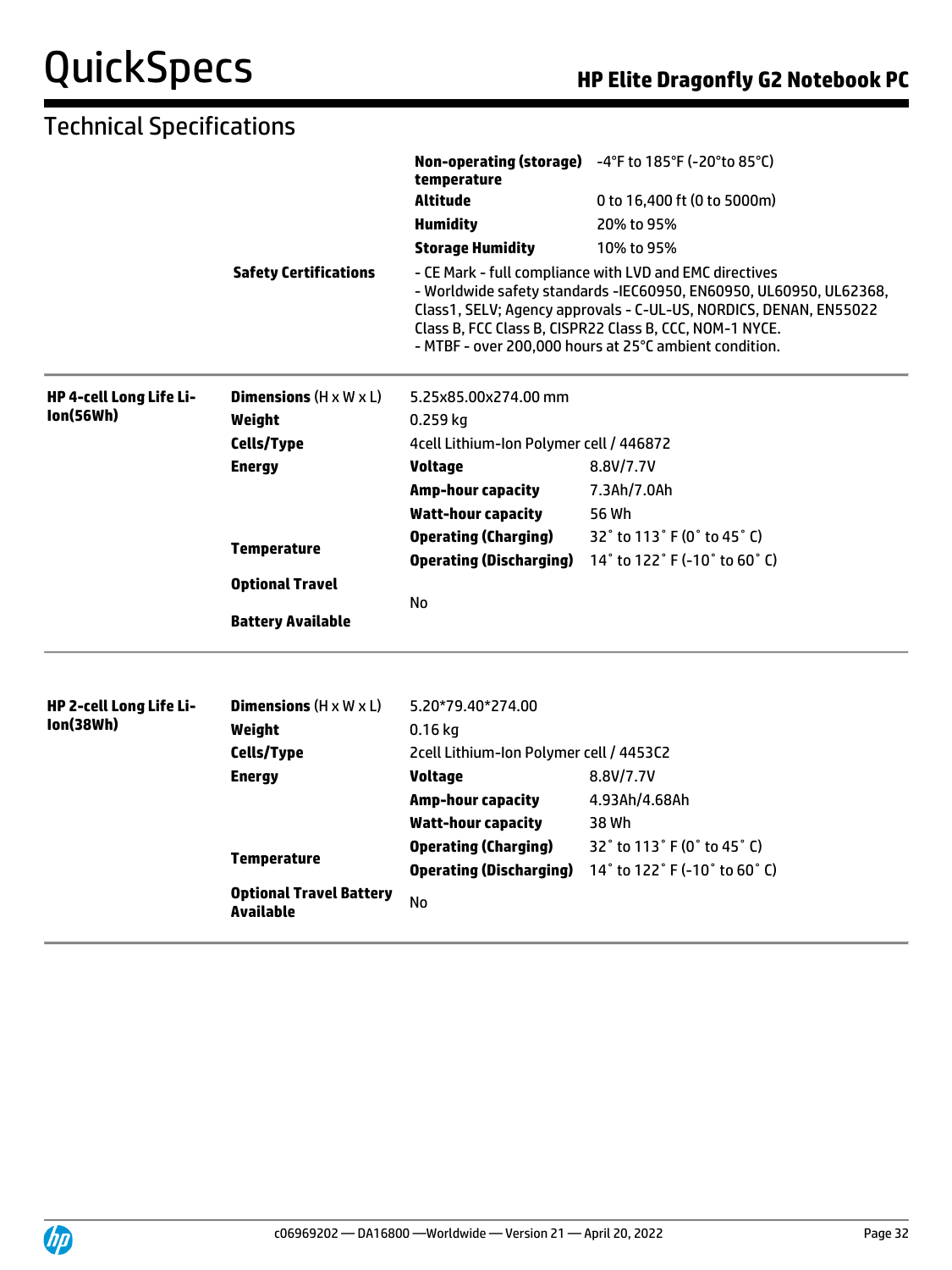### **FINGERPRINT READER**

| Model:                                                           | Synaptics Validity VFS7604 touch sensor |
|------------------------------------------------------------------|-----------------------------------------|
| <b>Mobile Voltage Operation:</b>                                 | 3.0V to 3.6V                            |
| <b>Operating Temperature:</b>                                    | $0~60^{\circ}$ C                        |
| <b>Current Consumption Image:</b>                                | 100mA Max                               |
| <b>Low Latency Wait For Finger:</b>                              | 260 uA                                  |
| <b>Capture Rate:</b>                                             | <30msec per image                       |
| <b>ESD Resistance:</b>                                           | IEC 61000-4-2 4B (+/-15KV)              |
| <b>Detection Matrix:</b>                                         | 363 dpi / 7.4x6mm sensor area           |
| <b>FRR (False Reject Rate) / FAR</b><br>(False Acceptance Rate): | FRR <1% @ 1:50K FAR                     |

#### **ENVIRONMENTAL DATA**

| <b>Eco-Label Certifications</b>     | This product has received or is in the process of being certified to the following approvals and may                                                                                             |                                                                   |                                                                                                    |  |
|-------------------------------------|--------------------------------------------------------------------------------------------------------------------------------------------------------------------------------------------------|-------------------------------------------------------------------|----------------------------------------------------------------------------------------------------|--|
| & declarations                      | be labeled with one or more of these marks:                                                                                                                                                      |                                                                   |                                                                                                    |  |
|                                     | <b>IT ECO declaration</b><br>$\bullet$                                                                                                                                                           |                                                                   |                                                                                                    |  |
|                                     | US ENERGY STAR®<br>$\bullet$                                                                                                                                                                     |                                                                   |                                                                                                    |  |
|                                     | US Federal Energy Management Program (FEMP)<br>$\bullet$                                                                                                                                         |                                                                   |                                                                                                    |  |
|                                     | $\bullet$                                                                                                                                                                                        |                                                                   | EPEAT <sup>O</sup> Gold registered in the United States. See http://www.epeat.net for registration |  |
|                                     | status in your country.                                                                                                                                                                          |                                                                   |                                                                                                    |  |
|                                     | TCO 8.0<br>$\bullet$                                                                                                                                                                             |                                                                   |                                                                                                    |  |
|                                     | $\bullet$                                                                                                                                                                                        | <b>China Energy Conservation Program (CECP)</b>                   |                                                                                                    |  |
|                                     | $\bullet$                                                                                                                                                                                        | China State Environmental Protection Administration (SEPA)        |                                                                                                    |  |
|                                     | <b>Taiwan Green Mark</b><br>$\bullet$                                                                                                                                                            |                                                                   |                                                                                                    |  |
|                                     | Korea Eco-label<br>$\bullet$                                                                                                                                                                     |                                                                   |                                                                                                    |  |
| <b>Sustainable Impact</b>           | Japan PC Green label*                                                                                                                                                                            | • Ocean-Bound Plastic in speaker enclosure and bezel <sup>1</sup> |                                                                                                    |  |
| <b>Specifications</b>               | • 10% post-consumer recycled plastic <sup>2</sup>                                                                                                                                                |                                                                   |                                                                                                    |  |
|                                     | • Low halogen <sup>3</sup>                                                                                                                                                                       |                                                                   |                                                                                                    |  |
|                                     |                                                                                                                                                                                                  |                                                                   |                                                                                                    |  |
|                                     | . Outside Box and corrugated cushions are 100% sustainably sourced and recyclable <sup>4</sup>                                                                                                   |                                                                   |                                                                                                    |  |
|                                     | . Molded Paper Pulp Cushion inside box is 100% sustainably sourced and recyclable <sup>5</sup>                                                                                                   |                                                                   |                                                                                                    |  |
|                                     | · Bulk packaging available                                                                                                                                                                       |                                                                   |                                                                                                    |  |
|                                     |                                                                                                                                                                                                  |                                                                   |                                                                                                    |  |
|                                     | 1. Percentage of ocean-bound plastic contained in each component varies by product<br>2. Recycled plastic content percentage is based on the definition set in the IEEE 1680.1-2018<br>standard. |                                                                   |                                                                                                    |  |
|                                     |                                                                                                                                                                                                  |                                                                   |                                                                                                    |  |
|                                     |                                                                                                                                                                                                  |                                                                   | 3. External power supplies, WWAN modules, power cords, cables and peripherals excluded.            |  |
|                                     | 4.100% outer box packaging and corrugated cushions made from sustainably sourced certified<br>and recycled fibers.                                                                               |                                                                   |                                                                                                    |  |
|                                     |                                                                                                                                                                                                  |                                                                   |                                                                                                    |  |
|                                     | 5. Fiber cushions made from 100% recycled wood fiber and organic materials.                                                                                                                      |                                                                   |                                                                                                    |  |
| <b>System Configuration</b>         | The configuration used for the Energy Consumption and Declared Noise Emissions data for the                                                                                                      |                                                                   |                                                                                                    |  |
|                                     | Notebook model is based on a "Typically Configured Notebook".                                                                                                                                    |                                                                   |                                                                                                    |  |
| <b>Energy Consumption</b>           |                                                                                                                                                                                                  |                                                                   |                                                                                                    |  |
| (in accordance with US              |                                                                                                                                                                                                  |                                                                   |                                                                                                    |  |
| <b>ENERGY STAR<sup>®</sup> test</b> |                                                                                                                                                                                                  |                                                                   |                                                                                                    |  |
| method)                             | 115VAC, 60Hz                                                                                                                                                                                     | 230VAC, 50Hz                                                      | 100VAC, 50Hz                                                                                       |  |
| <b>Normal Operation</b>             | 5.07W                                                                                                                                                                                            | 5.26 W                                                            | 4.92 W                                                                                             |  |
| (Sort idle)                         |                                                                                                                                                                                                  |                                                                   |                                                                                                    |  |
|                                     |                                                                                                                                                                                                  |                                                                   |                                                                                                    |  |

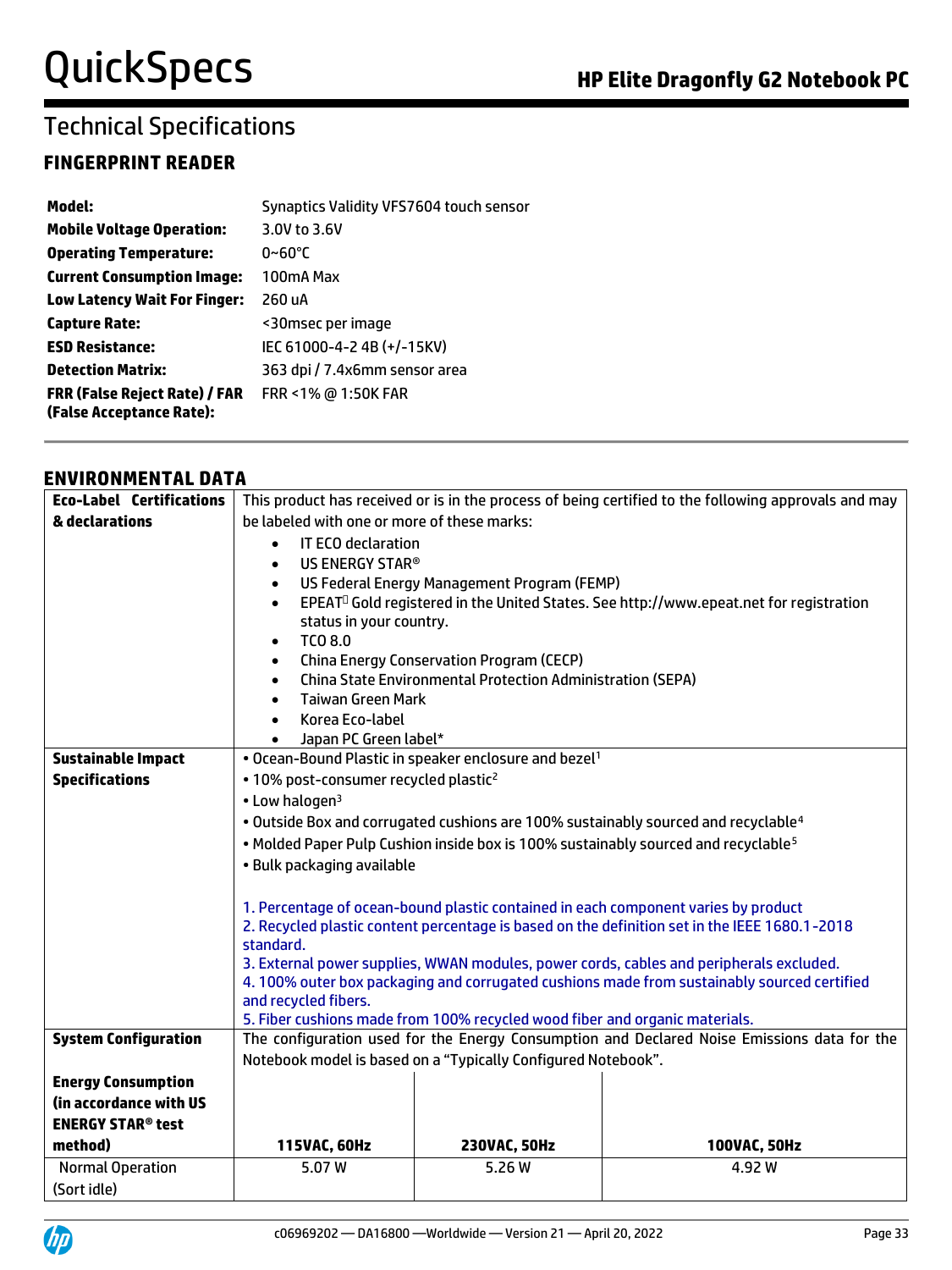| <b>Normal Operation</b><br>(Long idle) | 0.73W                                                                                                                                                                                                                                                                                                                                                                                                                                                                                                                                                                                                                                                                                                                                                      | 0.82W        | 0.78W                         |  |
|----------------------------------------|------------------------------------------------------------------------------------------------------------------------------------------------------------------------------------------------------------------------------------------------------------------------------------------------------------------------------------------------------------------------------------------------------------------------------------------------------------------------------------------------------------------------------------------------------------------------------------------------------------------------------------------------------------------------------------------------------------------------------------------------------------|--------------|-------------------------------|--|
| <b>Sleep</b>                           | 0.73W<br>0.82W                                                                                                                                                                                                                                                                                                                                                                                                                                                                                                                                                                                                                                                                                                                                             |              | 0.78W                         |  |
| <b>Off</b>                             | 0.30W<br>0.32W                                                                                                                                                                                                                                                                                                                                                                                                                                                                                                                                                                                                                                                                                                                                             |              | 0.29W                         |  |
|                                        | NOTE:<br>Energy efficiency data listed is for an ENERGY STAR <sup>®</sup> compliant product if offered within the model<br>family. HP computers marked with the ENERGY STAR® Logo are compliant with the applicable U.S.<br>Environmental Protection Agency (EPA) ENERGY STAR® specifications for computers. If a model<br>family does not offer ENERGY STAR® compliant configurations, then energy efficiency data listed is<br>for a typically configured PC featuring a hard disk drive, a high efficiency power supply, and a<br>Microsoft Windows <sup>®</sup> operating system.                                                                                                                                                                      |              |                               |  |
| <b>Heat Dissipation*</b>               | 115VAC, 60Hz                                                                                                                                                                                                                                                                                                                                                                                                                                                                                                                                                                                                                                                                                                                                               | 230VAC, 50Hz | 100VAC, 50Hz                  |  |
| <b>Normal Operation</b>                | 16 BTU/hr                                                                                                                                                                                                                                                                                                                                                                                                                                                                                                                                                                                                                                                                                                                                                  | 16 BTU/hr    | 16 BTU/hr                     |  |
| (Short idle)                           |                                                                                                                                                                                                                                                                                                                                                                                                                                                                                                                                                                                                                                                                                                                                                            |              |                               |  |
| <b>Normal Operation</b>                | 3 BTU/hr                                                                                                                                                                                                                                                                                                                                                                                                                                                                                                                                                                                                                                                                                                                                                   | 3 BTU/hr     | 2 BTU/hr                      |  |
| (Long idle)                            |                                                                                                                                                                                                                                                                                                                                                                                                                                                                                                                                                                                                                                                                                                                                                            |              |                               |  |
| Sleep                                  | 3 BTU/hr                                                                                                                                                                                                                                                                                                                                                                                                                                                                                                                                                                                                                                                                                                                                                   | 3 BTU/hr     | 2 BTU/hr                      |  |
| <b>Off</b>                             | 1 BTU/hr                                                                                                                                                                                                                                                                                                                                                                                                                                                                                                                                                                                                                                                                                                                                                   | 1 BTU/hr     | 1 BTU/hr                      |  |
|                                        | *NOTE: Heat dissipation is calculated based on the measured watts, assuming the service level is<br>attained for one hour.                                                                                                                                                                                                                                                                                                                                                                                                                                                                                                                                                                                                                                 |              |                               |  |
| <b>Declared Noise</b>                  | <b>Sound Power</b>                                                                                                                                                                                                                                                                                                                                                                                                                                                                                                                                                                                                                                                                                                                                         |              | <b>Sound Pressure</b>         |  |
| <b>Emissions</b>                       | (Lwad, bels)                                                                                                                                                                                                                                                                                                                                                                                                                                                                                                                                                                                                                                                                                                                                               |              | (L <sub>pAm</sub> , decibels) |  |
| (in accordance with                    |                                                                                                                                                                                                                                                                                                                                                                                                                                                                                                                                                                                                                                                                                                                                                            |              |                               |  |
| ISO 7779 and ISO 9296)                 |                                                                                                                                                                                                                                                                                                                                                                                                                                                                                                                                                                                                                                                                                                                                                            |              |                               |  |
| Typically Configured -<br>Idle         | 2.7                                                                                                                                                                                                                                                                                                                                                                                                                                                                                                                                                                                                                                                                                                                                                        |              | 13.8                          |  |
| Fixed Disk - Random                    | 3.0                                                                                                                                                                                                                                                                                                                                                                                                                                                                                                                                                                                                                                                                                                                                                        |              | 19.8                          |  |
| writes                                 |                                                                                                                                                                                                                                                                                                                                                                                                                                                                                                                                                                                                                                                                                                                                                            |              |                               |  |
| <b>Optical Drive - Sequential</b>      | 3.4                                                                                                                                                                                                                                                                                                                                                                                                                                                                                                                                                                                                                                                                                                                                                        |              | 22.7                          |  |
| reads                                  |                                                                                                                                                                                                                                                                                                                                                                                                                                                                                                                                                                                                                                                                                                                                                            |              |                               |  |
| <b>Longevity and Upgrading</b>         | This product can be upgraded, possibly extending its useful life by several years. Upgradeable                                                                                                                                                                                                                                                                                                                                                                                                                                                                                                                                                                                                                                                             |              |                               |  |
|                                        | features and/or components contained in the Spare parts are available throughout the warranty<br>period and or for up to "5" years after the end of production.                                                                                                                                                                                                                                                                                                                                                                                                                                                                                                                                                                                            |              |                               |  |
| <b>Additional Information</b>          | This product is in compliance with the Restrictions of Hazardous Substances (RoHS)<br>$\bullet$<br>directive - 2011/65/EC.<br>This HP product is designed to comply with the Waste Electrical and Electronic Equipment<br>$\bullet$<br>(WEEE) Directive - 2002/96/EC.<br>This product is in compliance with California Proposition 65 (State of California; Safe<br>$\bullet$<br>Drinking Water and Toxic Enforcement Act of 1986).<br>This product is in compliance with the IEEE 1680 (EPEAT) standard at the Gold level, see<br>$\bullet$<br>http://www.epeat.net<br>Plastics parts weighing over 25 grams used in the product are marked per ISO11469 and<br>IS01043.<br>This product is 11.07% recycle-able when properly disposed of at end of life. |              |                               |  |

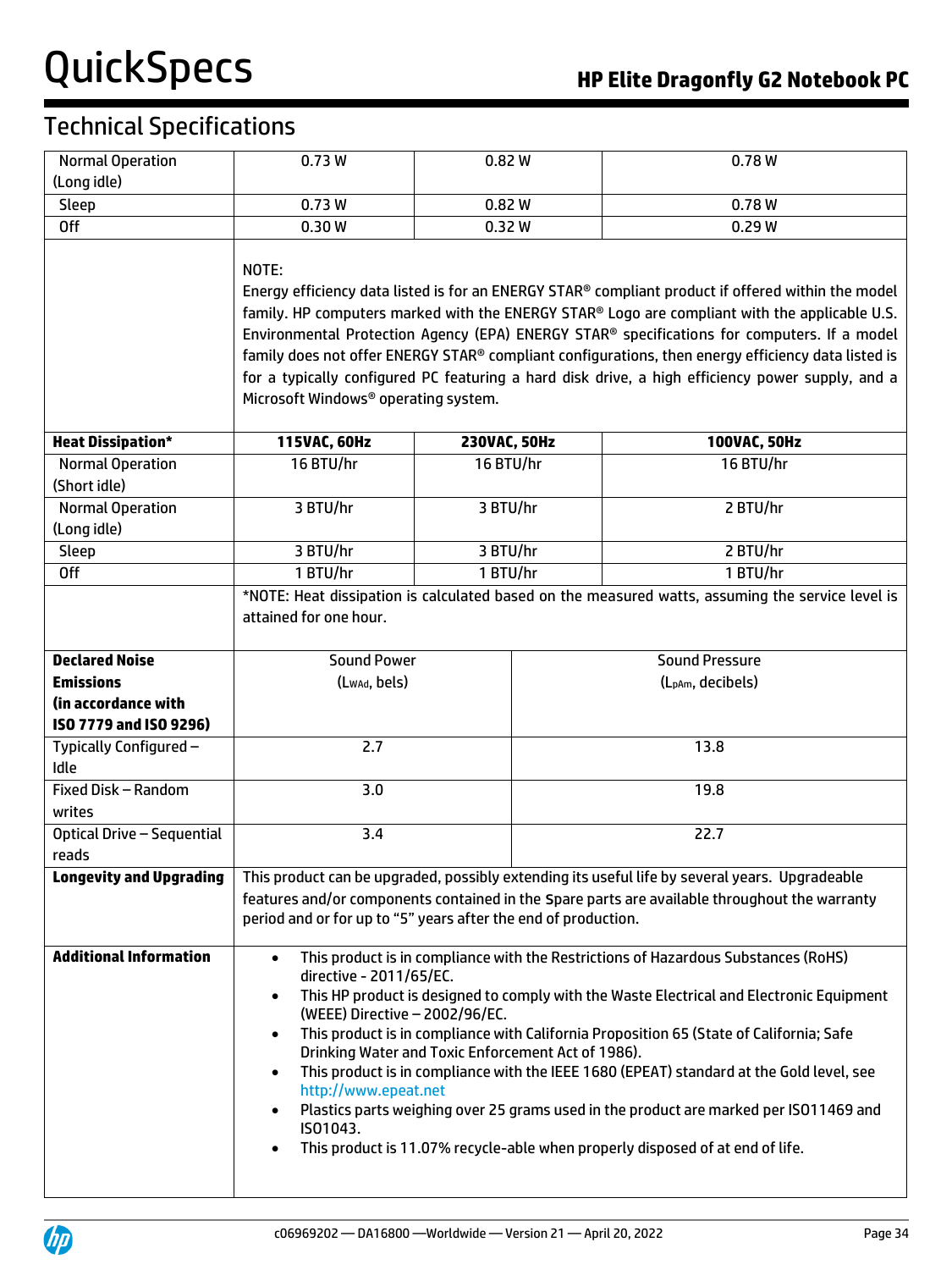| <b>Packaging Materials</b> | <b>External:</b>                                                                                                                                                                                                                                                                                                                                                                                                                                                                                                                                                                                                                                                                                                                                                                                                                                                                                                                                                                                                                                                                                              | PAPER/Corrugated                                                                                                                                                                                                                                                                                                                                                                                                                                                                                                                                                                                                            | 215g             |
|----------------------------|---------------------------------------------------------------------------------------------------------------------------------------------------------------------------------------------------------------------------------------------------------------------------------------------------------------------------------------------------------------------------------------------------------------------------------------------------------------------------------------------------------------------------------------------------------------------------------------------------------------------------------------------------------------------------------------------------------------------------------------------------------------------------------------------------------------------------------------------------------------------------------------------------------------------------------------------------------------------------------------------------------------------------------------------------------------------------------------------------------------|-----------------------------------------------------------------------------------------------------------------------------------------------------------------------------------------------------------------------------------------------------------------------------------------------------------------------------------------------------------------------------------------------------------------------------------------------------------------------------------------------------------------------------------------------------------------------------------------------------------------------------|------------------|
|                            |                                                                                                                                                                                                                                                                                                                                                                                                                                                                                                                                                                                                                                                                                                                                                                                                                                                                                                                                                                                                                                                                                                               | PAPER/Corrugated                                                                                                                                                                                                                                                                                                                                                                                                                                                                                                                                                                                                            | 49 g             |
|                            |                                                                                                                                                                                                                                                                                                                                                                                                                                                                                                                                                                                                                                                                                                                                                                                                                                                                                                                                                                                                                                                                                                               |                                                                                                                                                                                                                                                                                                                                                                                                                                                                                                                                                                                                                             |                  |
|                            | Internal:                                                                                                                                                                                                                                                                                                                                                                                                                                                                                                                                                                                                                                                                                                                                                                                                                                                                                                                                                                                                                                                                                                     | PLASTIC/polypropylene                                                                                                                                                                                                                                                                                                                                                                                                                                                                                                                                                                                                       | 3 <sub>g</sub>   |
|                            |                                                                                                                                                                                                                                                                                                                                                                                                                                                                                                                                                                                                                                                                                                                                                                                                                                                                                                                                                                                                                                                                                                               | PLASTIC/Polyethylene low density                                                                                                                                                                                                                                                                                                                                                                                                                                                                                                                                                                                            | 111g             |
|                            |                                                                                                                                                                                                                                                                                                                                                                                                                                                                                                                                                                                                                                                                                                                                                                                                                                                                                                                                                                                                                                                                                                               | PAPER/Molded pulp                                                                                                                                                                                                                                                                                                                                                                                                                                                                                                                                                                                                           | 102 <sub>g</sub> |
|                            |                                                                                                                                                                                                                                                                                                                                                                                                                                                                                                                                                                                                                                                                                                                                                                                                                                                                                                                                                                                                                                                                                                               | PAPER/Molded pulp                                                                                                                                                                                                                                                                                                                                                                                                                                                                                                                                                                                                           | 154g             |
|                            |                                                                                                                                                                                                                                                                                                                                                                                                                                                                                                                                                                                                                                                                                                                                                                                                                                                                                                                                                                                                                                                                                                               | The plastic packaging material contains at least 0% recycled content.                                                                                                                                                                                                                                                                                                                                                                                                                                                                                                                                                       |                  |
|                            |                                                                                                                                                                                                                                                                                                                                                                                                                                                                                                                                                                                                                                                                                                                                                                                                                                                                                                                                                                                                                                                                                                               | The corrugated paper packaging materials contains at least 64% recycled content.                                                                                                                                                                                                                                                                                                                                                                                                                                                                                                                                            |                  |
| <b>RoHS Compliance</b>     | HP Inc. complies fully with materials regulations. We were among the first companies to extend the<br>restrictions in the European Union (EU) Restriction of Hazardous Substances (RoHS) Directive to our<br>products worldwide through the HP GSE. HP has contributed to the development of related<br>legislation in Europe, as well as China, India, and Vietnam.<br>We believe the RoHS directive and similar laws play an important role in promoting industry-wide<br>elimination of substances of concern. We have supported the inclusion of additional substances-<br>including PVC, BFRs, and certain phthalates-in future RoHS legislation that pertains to electrical<br>and electronics products.<br>We met our voluntary objective to achieve worldwide compliance with the new EU RoHS<br>requirements for virtually all relevant products by July 2013, and we will continue to extend the<br>scope of the commitment to include further restricted substances as regulations continue to<br>evolve.<br>To obtain a copy of the HP RoHS Compliance Statement, see HP RoHS position statement. |                                                                                                                                                                                                                                                                                                                                                                                                                                                                                                                                                                                                                             |                  |
| <b>Material Usage</b>      |                                                                                                                                                                                                                                                                                                                                                                                                                                                                                                                                                                                                                                                                                                                                                                                                                                                                                                                                                                                                                                                                                                               | This product does not contain any of the following substances in excess of regulatory limits (refer                                                                                                                                                                                                                                                                                                                                                                                                                                                                                                                         |                  |
|                            | $\bullet$<br>$\bullet$<br>$\bullet$<br>$\bullet$<br>$\bullet$<br>$\bullet$<br>$\bullet$<br>$\bullet$<br>$\bullet$<br>$\bullet$<br>٠<br>$\bullet$<br>٠                                                                                                                                                                                                                                                                                                                                                                                                                                                                                                                                                                                                                                                                                                                                                                                                                                                                                                                                                         | to the HP General Specification for the Environment at:<br>http://www.hp.com/hpinfo/globalcitizenship/environment/supplychain/gen_specifications.html<br>Asbestos<br><b>Certain Azo Colorants</b><br>Certain Brominated Flame Retardants - may not be used as flame retardants in plastics<br>Cadmium<br><b>Chlorinated Hydrocarbons</b><br><b>Chlorinated Paraffins</b><br>Bis(2-Ethylhexyl) phthalate (DEHP)<br>Benzyl butyl phthalate (BBP)<br>Dibutyl phthalate (DBP)<br>Diisobutyl phthalate (DIBP)<br>Formaldehyde<br><b>Halogenated Diphenyl Methanes</b><br>Lead carbonates and sulfates<br>Lead and Lead compounds |                  |
|                            | $\bullet$<br>$\bullet$<br>$\bullet$<br>$\bullet$<br>$\bullet$<br>$\bullet$<br>$\bullet$<br>$\bullet$<br>$\bullet$                                                                                                                                                                                                                                                                                                                                                                                                                                                                                                                                                                                                                                                                                                                                                                                                                                                                                                                                                                                             | <b>Mercuric Oxide Batteries</b><br>Nickel - finishes must not be used on the external surface designed to be frequently<br>handled or carried by the user.<br><b>Ozone Depleting Substances</b><br><b>Polybrominated Biphenyls (PBBs)</b><br><b>Polybrominated Biphenyl Ethers (PBBEs)</b><br>Polybrominated Biphenyl Oxides (PBBOs)<br>Polychlorinated Biphenyl (PCB)<br><b>Polychlorinated Terphenyls (PCT)</b><br>Polyvinyl Chloride (PVC) - except for wires and cables, and certain retail packaging has<br>been voluntarily removed from most applications.                                                           |                  |

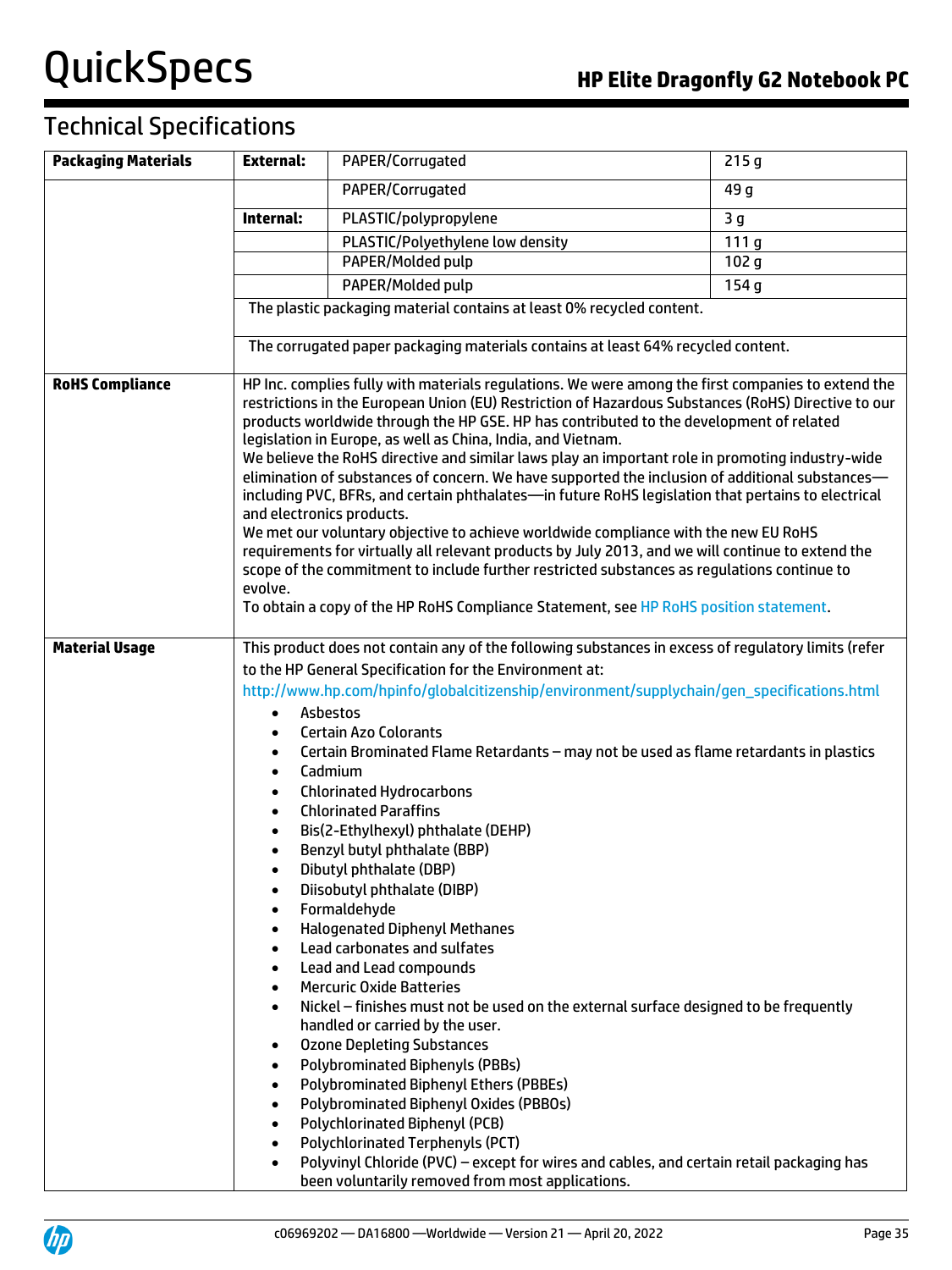# Technical Specifications

|                               | <b>Radioactive Substances</b><br>$\bullet$                                                               |  |  |
|-------------------------------|----------------------------------------------------------------------------------------------------------|--|--|
|                               | Tributyl Tin (TBT), Triphenyl Tin (TPT), Tributyl Tin Oxide (TBTO)                                       |  |  |
|                               |                                                                                                          |  |  |
| <b>Packaging Usage</b>        | HP follows these guidelines to decrease the environmental impact of product packaging:                   |  |  |
|                               | Eliminate the use of heavy metals such as lead, chromium, mercury and cadmium in<br>packaging materials. |  |  |
|                               | Eliminate the use of ozone-depleting substances (ODS) in packaging materials.<br>$\bullet$               |  |  |
|                               | Design packaging materials for ease of disassembly.<br>$\bullet$                                         |  |  |
|                               | Maximize the use of post-consumer recycled content materials in packaging materials.<br>$\bullet$        |  |  |
|                               | Use readily recyclable packaging materials such as paper and corrugated materials.<br>$\bullet$          |  |  |
|                               | Reduce size and weight of packages to improve transportation fuel efficiency.<br>$\bullet$               |  |  |
|                               | Plastic packaging materials are marked according to ISO 11469 and DIN 6120 standards.<br>$\bullet$       |  |  |
| <b>End-of-life Management</b> | HP offers end-of-life HP product return and recycling programs in many geographic areas. To recycle      |  |  |
| and Recycling                 | your product, please go to: http://www.hp.com/go/reuse-recycle or contact your nearest HP sales          |  |  |
|                               | office. Products returned to HP will be recycled, recovered or disposed of in a responsible manner.      |  |  |
|                               |                                                                                                          |  |  |
|                               | The EU WEEE directive (2002/95/EC) requires manufacturers to provide treatment information for           |  |  |
|                               | each product type for use by treatment facilities. This information (product disassembly                 |  |  |
|                               | instructions) is posted on the Hewlett Packard web site at: http://www.hp.com/go/recyclers.              |  |  |
|                               | These instructions may be used by recyclers and other WEEE treatment facilities as well as HP OEM        |  |  |
|                               | customers who integrate and re-sell HP equipment.                                                        |  |  |
| <b>HP, Inc. Corporate</b>     | For more information about HP's commitment to the environment:                                           |  |  |
| <b>Environmental</b>          | <b>Global Citizenship Report</b>                                                                         |  |  |
| <b>Information</b>            | http://www.hp.com/hpinfo/globalcitizenship/gcreport/index.html                                           |  |  |
|                               | <b>Eco-label certifications</b>                                                                          |  |  |
|                               | http://www8.hp.com/us/en/hp-information/environment/ecolabels.html<br>ISO 14001 certificates:            |  |  |
|                               | http://h20195.www2.hp.com/V2/GetDocument.aspx?docname=c04755842                                          |  |  |
|                               | and                                                                                                      |  |  |
|                               | http://www.hp.com/hpinfo/globalcitizenship/environment/pdf/cert.pdf                                      |  |  |
|                               |                                                                                                          |  |  |
|                               |                                                                                                          |  |  |

#### **COUNTRY OF ORIGIN**

China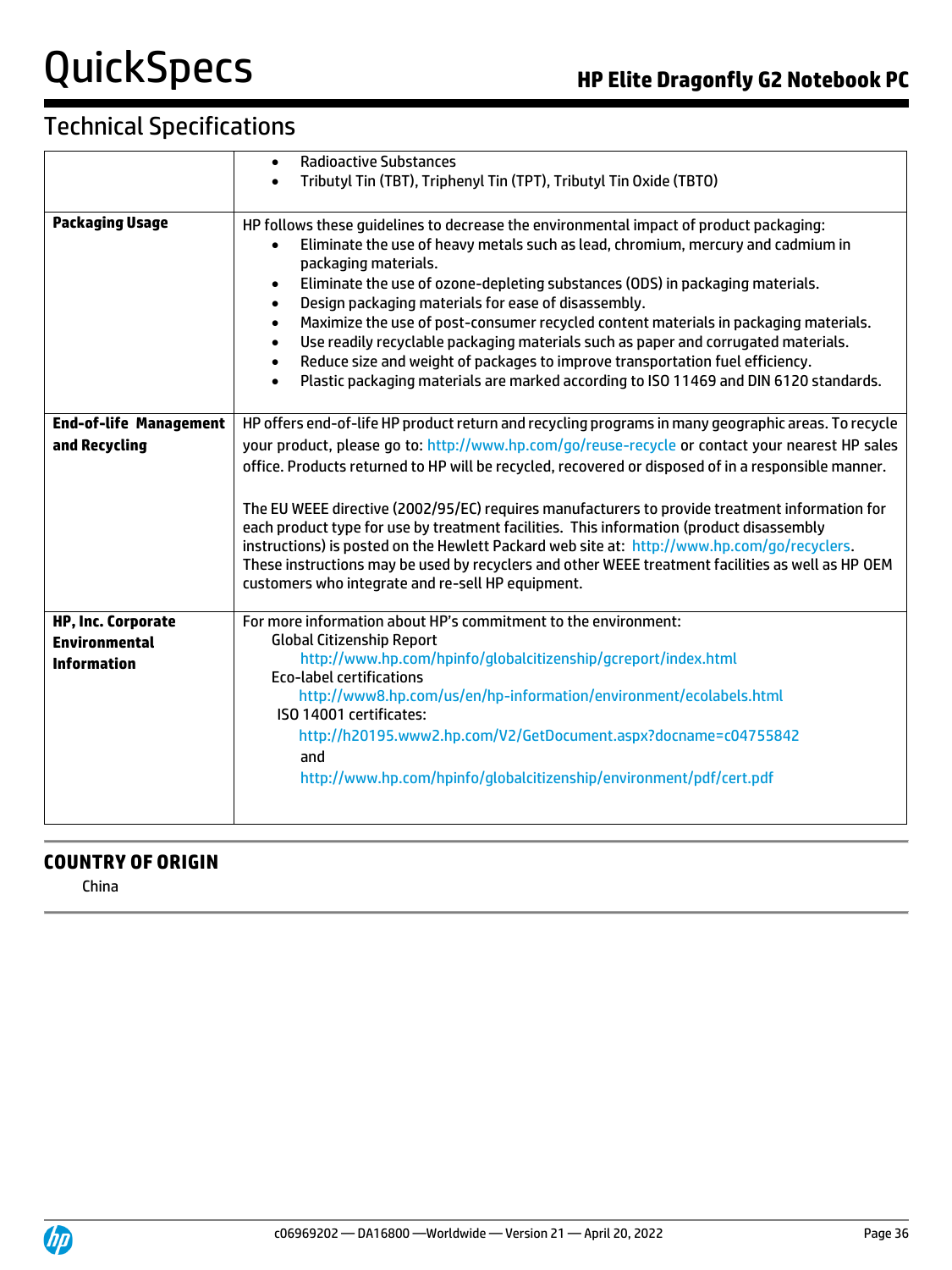## Options and Accessories (sold separately and availability may vary by country)

| <b>Type</b>  | <b>Description</b>                       | <b>Part Number</b>                  |  |  |
|--------------|------------------------------------------|-------------------------------------|--|--|
| <b>Audio</b> | <b>HP Wired Thunderbolt Audio Module</b> | 3AQ21AA, 3AQ21UT, 3AQ21ET           |  |  |
|              | HP Wired USB-A UC SPK Phone              | 4VW02AA                             |  |  |
|              |                                          |                                     |  |  |
| Case         | HP Business 13.3 Sleeve                  | 2UW00AA,2UW00UT,2UW00ET             |  |  |
|              | <b>HP Business 14.1 Sleeve</b>           | 2UW01A6                             |  |  |
|              | <b>HP Business 14.1 Sleeve</b>           | 2UW01AA,2UW01UT,2UW01ET             |  |  |
|              | HP Business 15.6 Case                    | 2SC66A6                             |  |  |
|              | HP Business 15.6 Top Load                | 2SC66AA,2SC66UT,2SC66ET             |  |  |
|              | HP Business 17.3 Backpack                | 2SC67A6                             |  |  |
|              | HP Business 17.3 Backpack                | 2SC67AA,2SC67UT,2SC67ET             |  |  |
|              | HP Business Slim 14.1 Top Load           | 2SC65A6                             |  |  |
|              | HP Business Slim 14.1 Top Load           | 2SC65AA,2SC65UT,2SC65ET             |  |  |
|              | HP Business Slim 17.3 Top Load           | 2UW02A6                             |  |  |
|              | HP Business Slim 17.3 Top Load           | 2UW02AA,2UW02UT,2UW02ET             |  |  |
|              | HP Executive 14.1 Tote                   | 6KD10AA,6KD10UT,6KD10ET             |  |  |
|              | HP Executive 15.6 Backpack               | 6KD07AA,6KD07UT,6KD07ET             |  |  |
|              | HP Executive 15.6 Top Load               | 6KD06AA,6KD06UT,6KD06ET             |  |  |
|              | HP Executive 17.3 Backpack               | 6KD05AA,6KD05UT,6KD05A9,6K<br>D05ET |  |  |
|              | HP Executive 17.3 Top Load               | 6KD08AA,6KD08UT,6KD08ET             |  |  |
|              | HP Executive Convertible 14.1 Tote       | 5KN27AA                             |  |  |
|              | HP Executive Leather 15.6 Top Load       | 6KD09AA,6KD09UT,6KD09ET             |  |  |
|              | HP Executive Slim 14.1 Top Load          | 6KD04AA,6KD04UT,6KD04ET             |  |  |
|              | HP Prelude G2 15.6 Backpack              | 1E7D6A6                             |  |  |
|              | HP Prelude G2 15.6 Backpack              | 2Z8P3AA,1E7D6AA                     |  |  |
|              | HP Prelude G2 15.6 Top Load              | 1E7D7A6                             |  |  |
|              | HP Prelude G2 15.6 Top Load              | 2Z8P4AA,1E7D7AA                     |  |  |
|              | HP Prelude Pro Recycled 15.6 Backpack    | 1X644A6                             |  |  |
|              | HP Prelude Pro Recycled 15.6 Backpack    | 1X644AA, 1X644UT, 1X644ET           |  |  |
|              | HP Prelude Pro Recycled 15.6 Top Load    | 1X645A6                             |  |  |
|              | HP Prelude Pro Recycled 15.6 Top Load    | 1X645AA, 1X645UT, 1X645ET           |  |  |
|              | HP Renew Business 14.1 Laptop Bag AMO    | 3E5F9A6                             |  |  |
|              | HP Renew Business 14.1 Laptop Bag        | 3E5F9AA, 3E5F9UT, 3E5F9ET           |  |  |
|              | HP Renew Business 14.1 Laptop Sleeve     | 3E2U7AA,3E2U7UT,3E2U7ET             |  |  |
|              | HP Renew Business 14.1 Sleeve            | 3E2U7A6                             |  |  |
|              | HP Renew Business 15.6 Laptop Bag        | 3E5F8A6                             |  |  |
|              | HP Renew Business 15.6 Laptop Bag        | 3E5F8AA, 3E5F8UT, 3E5F8ET           |  |  |
|              | HP Renew Business 17.3 Laptop Backpack   | 3E2U5A6                             |  |  |
|              | HP Renew Business 17.3 Laptop Backpack   | 3E2U5AA, 3E2U5UT, 3E2U5ET           |  |  |
|              | HP Renew Business 17.3 Laptop Bag        | 3E2U6AA,3E2U6UT                     |  |  |
|              |                                          |                                     |  |  |

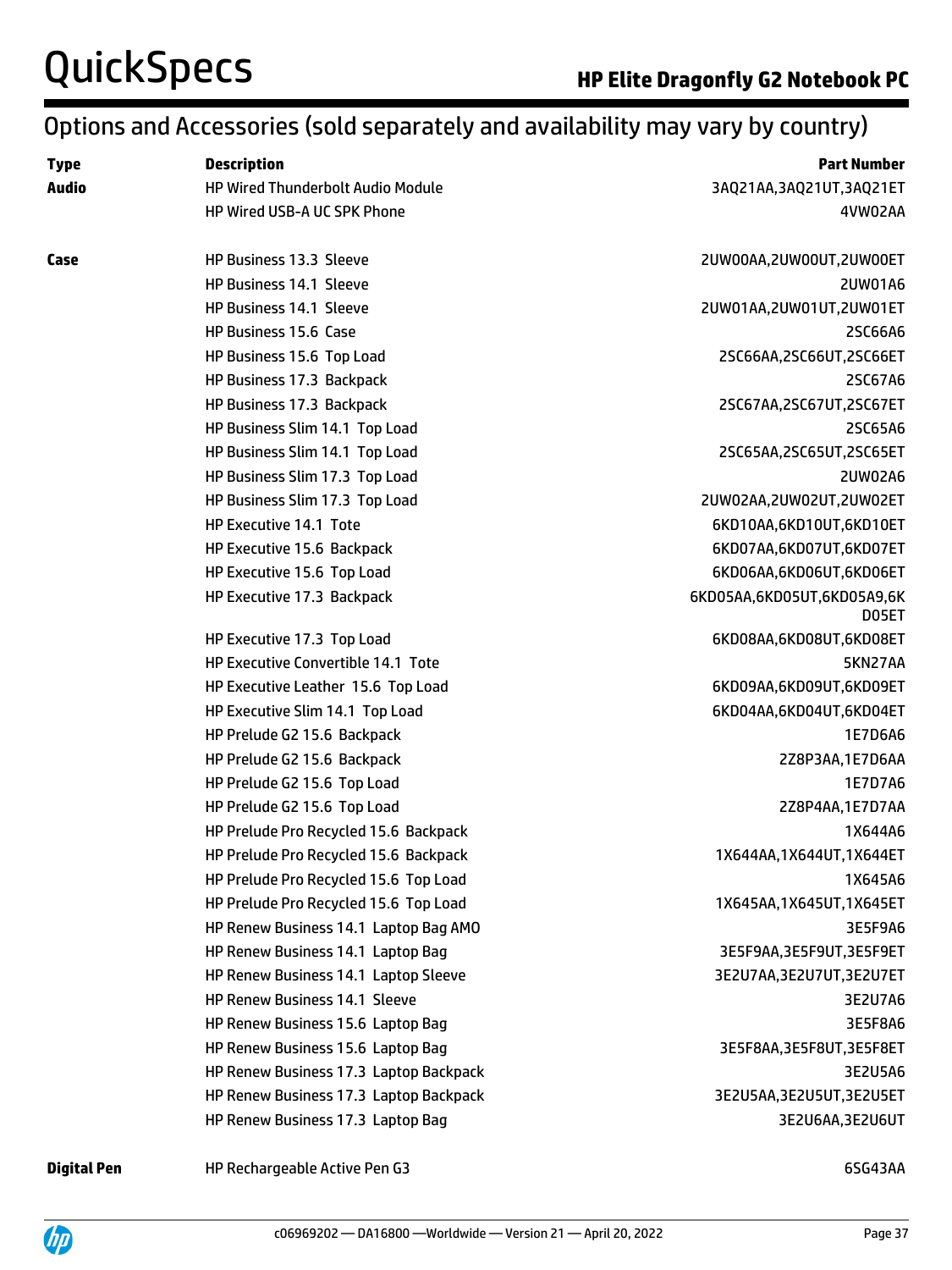## Options and Accessories (sold separately and availability may vary by country)

| <b>Docks</b> | HP USB-C/A 120W G2 Universal Dock                   | 5TW13AA, 5TW13ET, 5TW13UT                   |  |  |
|--------------|-----------------------------------------------------|---------------------------------------------|--|--|
|              | HP Thunderbolt 120W G2 Dock                         | 6HP48AA, 2UK37AA, 2UK37ET                   |  |  |
|              | HP Thunderbolt 120W G2 Dock w/Audio                 | 3YE87AA, 3YE87ET                            |  |  |
|              | HP Thunderbolt 230W G2 Dock                         | 2UK38AA, 2UK38UT, 2UK38ET                   |  |  |
|              | HP Thunderbolt 230W G2 Dock w/Combo Cable           | 3TR87AA, 3TR87UT, 3TR87ET                   |  |  |
|              | HP USB-C 120W G5 Dock                               | 26D32AA, 5TW10XX                            |  |  |
|              | <b>HP USB-C Mini Dock</b>                           | 1PM64AA, 1PM64UT, 1PM64ET                   |  |  |
|              | HP USB-C Travel Dock G2                             | 7PJ38AA,7PJ38UT,7PJ38ET                     |  |  |
| Input/Output | HP WL USB Agnes Keyboard                            | T6U20AA, T6U20UT                            |  |  |
|              | HP Collaboration WL Wanda Bluetooth Keyboard        | Z9N39AA, Z9N39UT                            |  |  |
|              | HP Wired Desktop 320K Keyboard                      | 9SR37AA, 9SR37UT, 9SR37ET                   |  |  |
|              | HP 125 WD USB Keyboard                              | 266C9AA, 266C9UT, 266C9ET                   |  |  |
|              | HP Wireless Rechargeable 950MK Mouse and Keyboard   | 3M165AA, 3M165UT                            |  |  |
|              | HP USB Essential Keyboard/Mouse                     | H6L29AA                                     |  |  |
|              | HP Wired Desktop 320MK Mouse and Keyboard           | 9SR36AA, 9SR36UT, 9SR36ET                   |  |  |
|              | HP Slim Wireless Keyboard and Mouse                 | T6L04AA, T6L04UT                            |  |  |
|              | HP Wired Desktop 320M Mouse                         | 9VA80AA, 9VA80UT, 9VA80ET                   |  |  |
|              | <b>HP Wired Mouse</b>                               | 265A9AA, 265A9UT, 265A9ET                   |  |  |
|              | <b>HP LSR Wired Mouse</b>                           | 265D9AA, 265D9UT, 265D9UT                   |  |  |
|              | HP USB 320M Wired Mouse                             | 9VA80AA, 9VA80UT, 9VA80ET                   |  |  |
|              | <b>HP Comfort Grip USB Wireless Mouse</b>           | H2L63AA, H2L63UT<br>4TS44AA,4TS44UT,4TS44ET |  |  |
|              | HP Bluetooth Fingerprint Reader USB Mouse           |                                             |  |  |
|              | <b>HP Bluetooth Travel Bluetooth Mouse</b>          | 6SP30AA,6SP30UT,6SP30ET                     |  |  |
|              | HP Creator USB-A+Bluetooth 935 Wireless Mouse Black | 1D0K8AA, 1D0K8ET, 1D0K8UT                   |  |  |
|              | HP Presenter Bluetooth 4.2 Bluetooth Mouse          | 2CE30AA, 2CE30UT, 2CE30ET                   |  |  |
|              | <b>HP UltraMobile USB-A Wireless Mouse</b>          | H6F25AA, H6F25UT                            |  |  |
|              | HP USB-A Fingerprint Reader USB Mouse               | 4TS44AA, 4TS44UT, 4TS44ET                   |  |  |
|              | HP USB-A Laser 3 Button USB Mouse                   | H4B81AA, H4B81ET                            |  |  |
|              | <b>HP USB Premium USB Mouse</b>                     | 1JR32AA, 1JR32UT                            |  |  |
|              | <b>HP USB Premium Wireless Mouse</b>                | 1JR31AA, 1JR31UT                            |  |  |
|              | <b>HP USB Travel USB Mouse</b>                      | G1K28AA, G1K28ET                            |  |  |
|              | HP Multi-Device 635 Black Wireless Mouse            | 1D0K2AA                                     |  |  |
|              | HP USB-A+Bluetooth Travel Bluetooth Mouse           | 6SP30AA, 6SP30UT, 6SP30ET                   |  |  |
|              | HP HDMI to DVI Adapter                              | <b>F5A28AA</b>                              |  |  |
|              | HP HDMI to VGA Adapter                              | H4F02AA, H4F02UT, H4F02ET                   |  |  |
|              | HP USB 3.0 to Gigabit Adapter                       | N7P47AA                                     |  |  |
|              | HP USB-C to 4.5mm Adapter                           | 4ST73AA                                     |  |  |
|              | HP USB-C to HDMI 2.0 Adapter                        | 2PC54AA,1WC36UT,1WC36AA                     |  |  |
|              | HP USB-C to RJ45 Adapter                            | V8Y76AA, V7W66AA, V7W66UT                   |  |  |
|              | HP USB-C to USB-A Adapter                           | N2Z63AA, N2Z63UT                            |  |  |
|              | HP 4.5 mm and USB-C Dock Adapter G2                 | 6LX61AA                                     |  |  |
|              | HP USB-C to USB-A Hub Jake                          | Z8W90AA, Z6A00XX                            |  |  |
|              | HP USB-C to USB-C Cable Blight                      | 5AR72AA                                     |  |  |
|              |                                                     |                                             |  |  |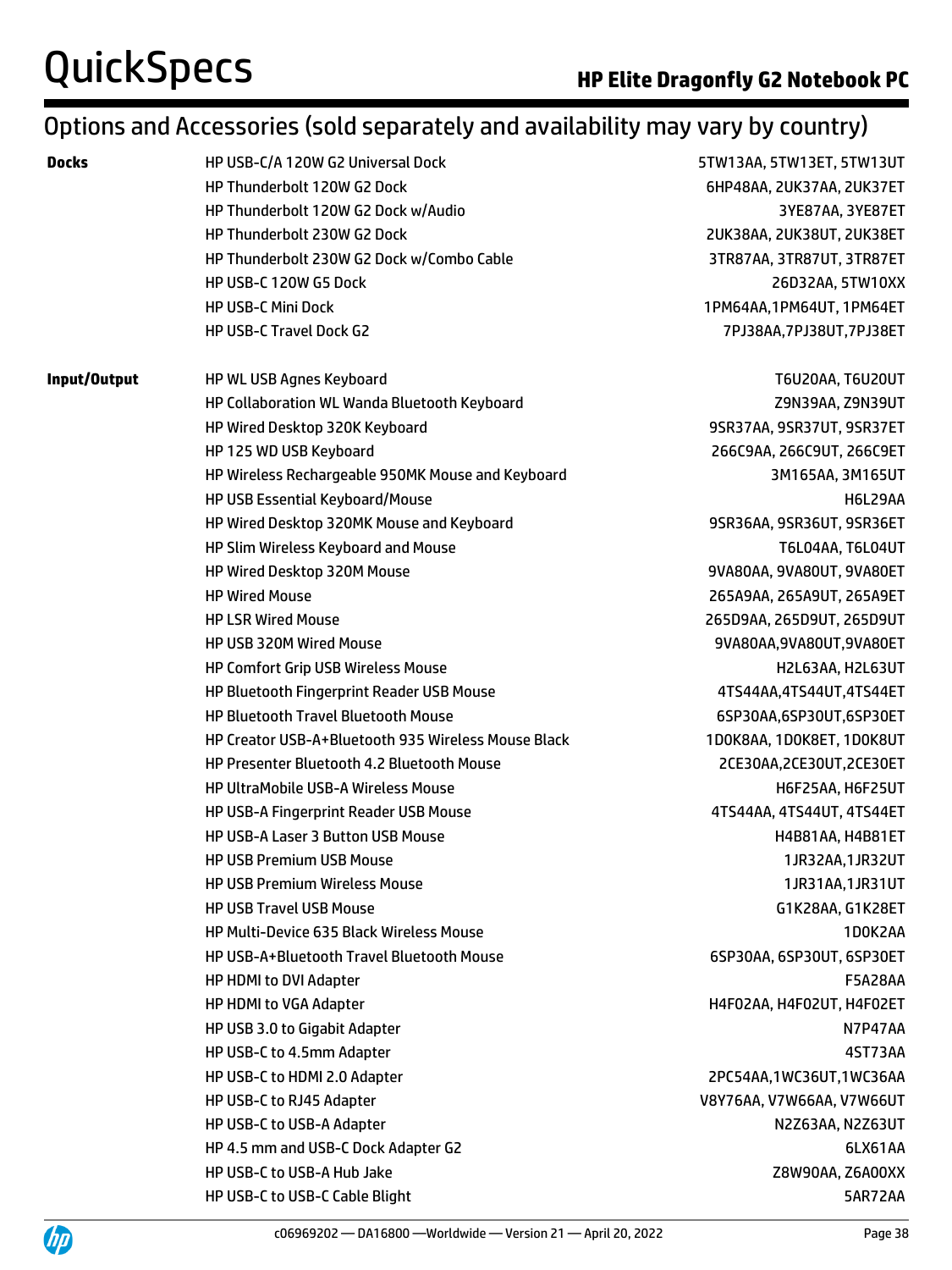## Options and Accessories (sold separately and availability may vary by country)

|                 | HP USB-C to VGA Adapter                  | P7Z54AA, N9K76AA, N9K76UT                    |  |  |
|-----------------|------------------------------------------|----------------------------------------------|--|--|
| <b>Power</b>    | HP 45W USB-C G2 Zeus AC Power Adapter    | 1HE07AA,1HE07UT                              |  |  |
|                 | HP 45W USB-C LC Dali AC Power Adapter    | 1MZ01AA                                      |  |  |
|                 | HP 65W USB-C Auto Chevy AC Power Adapter | 5TQ76AA,5TQ76UT,5TQ76ET                      |  |  |
|                 | HP 65W USB-C Hades AC Power Adapter      | X7W50AA,1HE08XX                              |  |  |
|                 | HP 65W USB-C LC AC Power Adapter         | 1P3K6AA                                      |  |  |
|                 | HP 90W USB-C Gaia AC Power Adapter       | 2LN85AA                                      |  |  |
|                 | <b>HP USB Power Bank</b>                 | N9F71AA, N9F71UT                             |  |  |
|                 | <b>HP USB-C Essential Power Bank</b>     | 3TB55AA,3TB55UT                              |  |  |
| <b>Storage</b>  | <b>HP USB DVD-Writer EXT ODD</b>         | Y3T76AA, F2B56AA, F2B56UT,<br><b>F2B56ET</b> |  |  |
| <b>Security</b> | <b>HP Nano Cable Lock</b>                | 1AJ39AA, 1AJ39UT                             |  |  |
|                 | <b>HP Sure Key Cable Lock</b>            | 6UW42AA                                      |  |  |
|                 | HP Nano Master Keyed Cable Lock          | 1AJ40AA, 1AJ40UT                             |  |  |